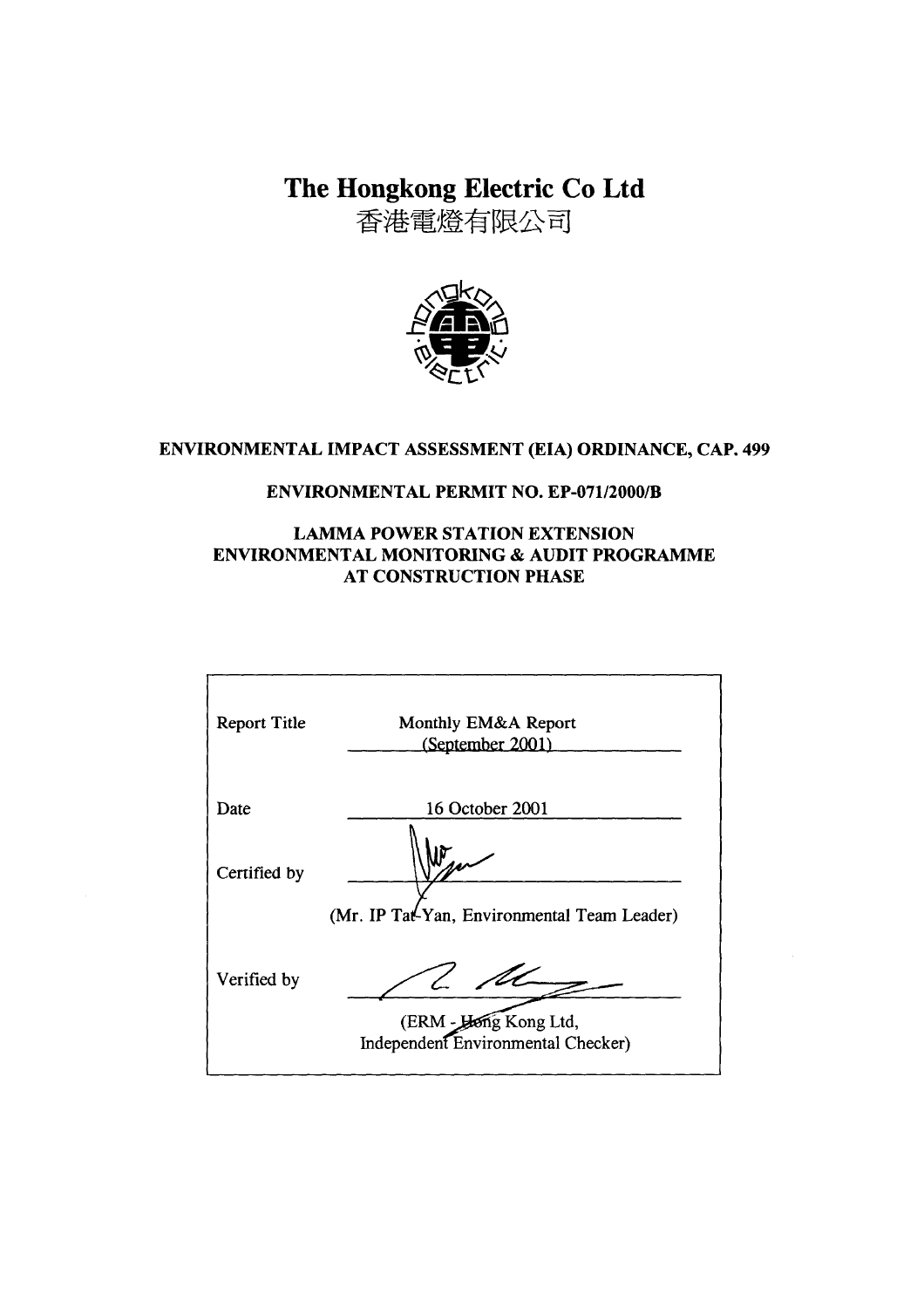# **TABLE OF CONTENT**

# **EXECUTIVE SUMMARY**

| 1.         |                                                                                          | 1                                |
|------------|------------------------------------------------------------------------------------------|----------------------------------|
| 1.1        | Background                                                                               | $\mathbf{1}$                     |
| 1.2        | Project Organisation                                                                     | $\mathbf{1}$                     |
| 1.3<br>1.4 | Construction Works undertaken during the Reporting Month<br>Summary of EM&A Requirements | $\overline{c}$<br>$\overline{3}$ |
| 2.         |                                                                                          | 7                                |
| 2.1        | <b>Monitoring Requirements</b>                                                           | 7                                |
| 2.2        | <b>Monitoring Locations</b>                                                              | $\boldsymbol{7}$                 |
| 2.3        | Monitoring Equipment                                                                     | $\boldsymbol{7}$                 |
| 2.4        | Monitoring Parameters, Frequency and Duration                                            | $\,8\,$                          |
| 2.5        | Monitoring Procedures and Calibration Details<br><b>Results And Observations</b>         | 9<br>10                          |
| 2.6        |                                                                                          | 12                               |
| 3.         |                                                                                          |                                  |
| 3.1        | <b>Monitoring Requirements</b>                                                           | 12                               |
| 3.2<br>3.3 | <b>Monitoring Locations</b><br>Monitoring Equipment                                      | 12<br>12                         |
| 3.4        | Monitoring Parameters, Frequency and Duration                                            | 13                               |
| 3.5        | Monitoring Procedures and Calibration Details                                            | 13                               |
| 3.6        | <b>Results &amp; Observations</b>                                                        | 14                               |
| 4.         |                                                                                          | .16                              |
| 4.1        | <b>Monitoring Requirements</b>                                                           | 16                               |
| 4.2        | <b>Monitoring Locations</b>                                                              | 16                               |
| 4.3        | <b>Monitoring Equipment</b>                                                              | 17                               |
| 4.4        | Monitoring Parameters, Frequency and Duration                                            | 17                               |
| 4.5<br>4.6 | Monitoring Procedures and Calibration Details<br><b>Results and Observations</b>         | 18<br>21                         |
| 5.         |                                                                                          | 33                               |
|            |                                                                                          |                                  |
| 5.1        | Review of Environmental Monitoring Procedures                                            | 33                               |
| 5.2<br>5.3 | <b>Assessment of Environmental Monitoring Results</b><br><b>Site Environmental Audit</b> | 33<br>35                         |
| 5.4        | <b>Status of Environmental Licensing and Permitting</b>                                  | 35                               |
| 5.5        | <b>Implementation Status of Environmental Mitigation Measures</b>                        | 36                               |
| 5.6        | <b>Implementation Status of Action/Limit Plans</b>                                       | 36                               |
| 5.7        | <b>Implementation Status of Environmental Complaint Handling Procedures</b>              | 36                               |
| 6.         |                                                                                          | 37                               |
| 6.1        | <b>Status of Natural Gas supply</b>                                                      | 37                               |
| 6.2        | Key Issues for the Coming Month                                                          | 37                               |
| 6.3        | Monitoring Schedules for the Next 3 Months                                               | 37                               |
| 6.4        | Construction Program for the Next 3 Months                                               | 37                               |
| 7.         |                                                                                          | .38                              |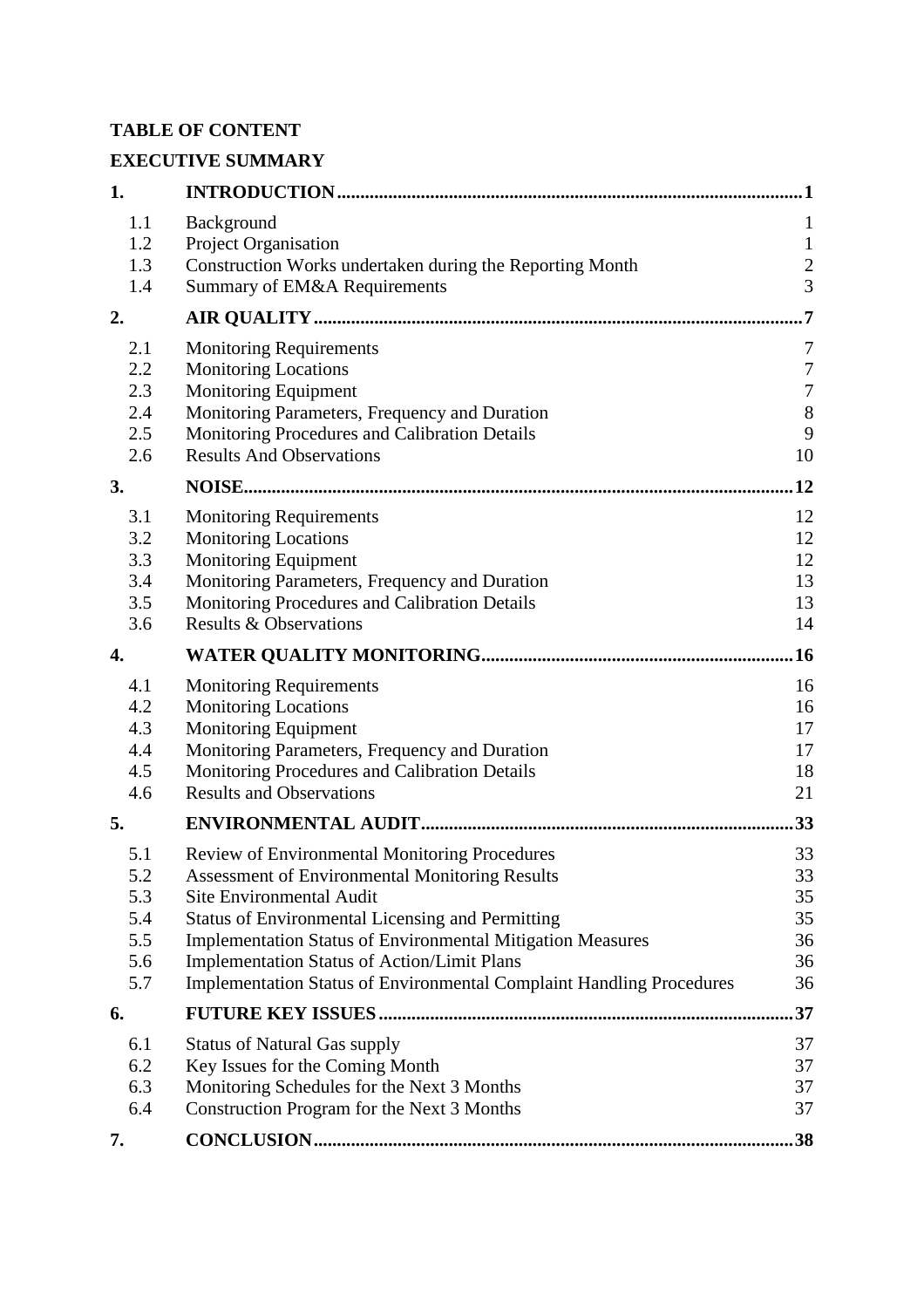#### **LIST OF TABLES**

- Table 1.1 Construction Activities and Their Corresponding Environmental Mitigation Measures
- Table 2.1 Air-Quality Monitoring Locations
- Table 2.2 Air Quality Monitoring Equipment
- Table 2.3 Air Quality Monitoring Parameter, Duration and Frequency
- Table 3.1 Noise Monitoring Locations
- Table 3.2 Noise Monitoring Equipment
- Table 3.3 Noise Monitoring Duration and Parameter
- Table 4.1 Water Quality Monitoring Locations
- Table 4.2 Water Quality Monitoring Equipment
- Table 4.3 Water Quality Monitoring Parameters and Frequency
- Table 4.4 Laboratory Analysis Methodologies of Marine Water Samples
- Table 5.1 Summary of AL Level Exceedances on Monitoring Parameters
- Table 5.2 Estimated Amounts of Waste Generated in September 2001
- Table 5.3 Summary of Environmental Licensing and Permit Status
- Table 5.4 Environmental Complaints / Enquiries Received in September 2001
- Table 5.5 Outstanding Environmental Complaints / Enquiries Received Before

#### **LIST OF FIGURES**

- Figure 1.1 Layout of Work Site
- Figure 1.2 Location of Dumping Area (from  $13<sup>th</sup>$  August 2001)
- Figure 1.3 Location of Dumping Area (from  $10^{th}$  September 2001)
- Figure 2.1 Location of Air Quality Monitoring Stations
- Figure 3.1 Location of Noise Monitoring Stations
- Figure 4.1 Location of Water Quality Monitoring Stations

#### **APPENDICES**

- Appendix A Organization Chart
- Appendix B Amount of Dredged and Dumped Marine Sediment
- Appendix C Action and Limit Levels for Air Quality, Noise, Water quality Monitoring
- Appendix D Environmental Monitoring Schedule
- Appendix E Air Quality Monitoring Results for September 2001
- Appendix F Noise Monitoring Results for September 2001
- Appendix G Water Quality Monitoring Results for September 2001
- Appendix H The QA/QC Procedures and Results
- Appendix I Event/Action Plans
- Appendix J Site Audit Summary
- Appendix K Summary of EMIS
- Appendix L Tentative Construction Programme
- Appendix M Photograph for the Observation During Water Sampling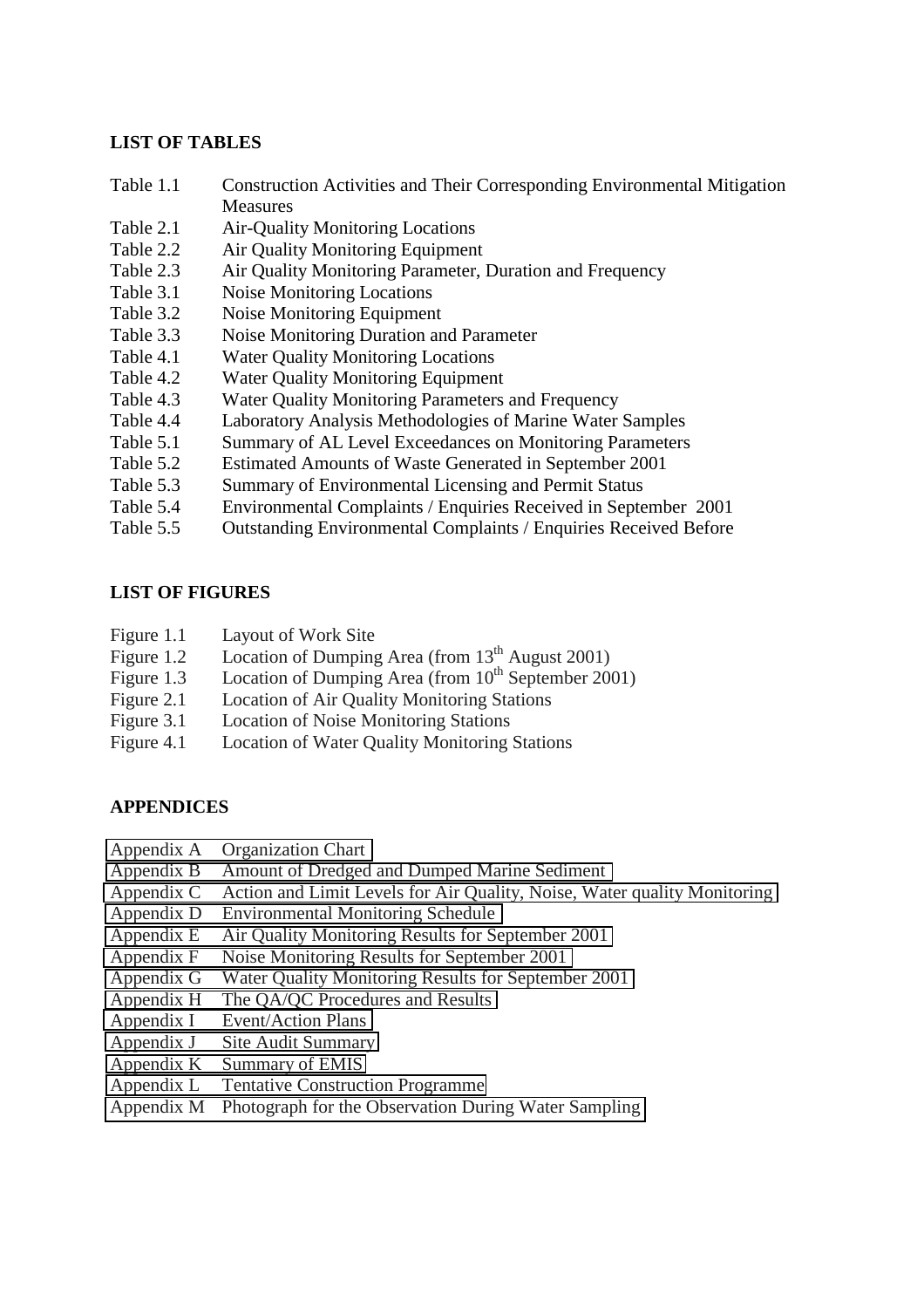#### **EXECUTIVE SUMMARY**

This is the sixth monthly Environmental Monitoring and Audit (EM&A) report for the Project "Construction of Lamma Power Station Extension" prepared by the Environmental Team (ET). This report presents the results of impact monitoring on air quality, noise and marine water quality for the said project in September 2001.

Air, noise and water quality monitoring were performed. The results were checked against the established Action/Limit (AL) levels. An on-site audit was conducted once per week. The implementation status of the environmental mitigation measures, Event/Action Plan and environmental complaint handling procedures were also checked.

#### **Construction Activities Undertaken**

Construction activities undertaken during the reporting month were dredging and dumping of dredged mud.  $521,152m^3$  of marine mud was dredged from site and dumped at the allocated dumping area in Cheung Chau during the month. No filling activities were undertaken in the reporting month.

#### **Environmental Monitoring Works**

Several environmental monitoring works were rescheduled as shown in the following table.

| Monitoring work                 | Original Schedule            | Makeup Sampling       | Reasons                    |
|---------------------------------|------------------------------|-----------------------|----------------------------|
| 1-hour TSP monitoring at AM1    | $7th$ Sept., 2001            | $8^{th}$ Sept., 2001  | Power failure of TEOM      |
| Marine water quality monitoring | $21^{\text{st}}$ Sept., 2001 | $28^{th}$ Sept., 2001 | Adverse weather conditions |

Due to malfunction of equipment, continuous noise monitoring for the NSR at the school within Tai Wan San Tsuen was suspended during the period from 7/9/2001 19:00 to 10/9/2001 07:00. Other than these, all monitoring work at designated stations was performed as scheduled in the reporting period.

#### *Air Quality*

No exceedance of Action and Limit levels for air quality was recorded in the month.

#### *Noise*

Construction work was carried out during the restricted hours including evening-time, holidays and night-time under valid Construction Noise Permits. No exceedance of Action and Limit levels for noise was recorded in the month.

#### *Water Quality*

There were 241 cases of Action level exceedance and 32 cases of Limit Level exceedance in the reporting month. 65 out of 273 cases of action/limit level exceedances were contributed by TIN and  $NH<sub>3</sub>-N$  while 204 cases by DO. For these exceedances, comprehensive investigations had been carried out. It was found that similar measurement results were also obtained at the control stations during the monitoring period, suggesting that the background DO levels were also low and TIN  $&$  NH<sub>3</sub>-N levels high. Furthermore, when compared with EPD's published monitoring data at the monitoring locations adjacent to Lamma Island, all the measurement results exceeding Action/Limit Levels lay within the range of EPD's data.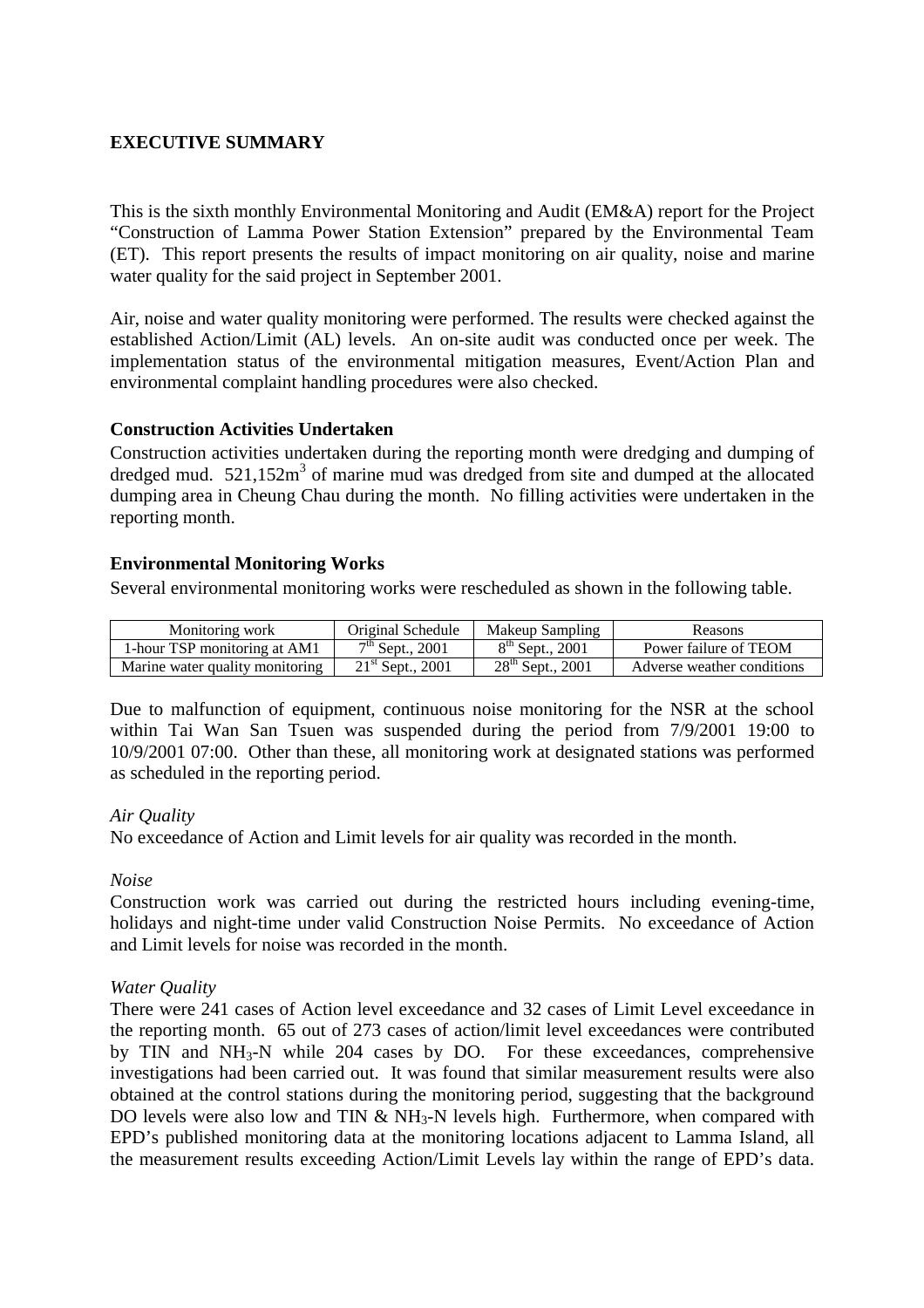This showed that the Action/Limit level as established by the baseline monitoring work which was carried out during cooler season, was not appropriate for the current water body condition.

Hence, all of these exceedances were considered not related to site activities and have been explained to the satisfaction of EPD. No further action was required. HEC has submitted a report to EPD proposing new checking criteria for water quality for EPD's consideration on  $11<sup>th</sup>$  September 2001. The proposals have been accepted by EPD and will be implemented in October 2001.

#### **Site Environmental Audit**

There will be a salvage operation for a capsized sand barge adjacent to the Lamma Extension Construction Site. EPD reminded HEC by letter on 31st August 2001 that HEC need to submit EPD the revised silt curtain plans should there be any alternation to the original silt curtain plans. In response to this, HEC has replied to EPD by letter on  $17<sup>th</sup>$  September 2001 that the construction contractor was instructed to continuously negotiate with the Authority for the development of the salvage operation. EPD would be advised of the impact, if any, on the dredging operation and installed silt curtains once the savage operation plan is available*.*

Site audits were carried out on a weekly basis to monitor environmental issues on the construction site. The site conditions were generally satisfactory. All required mitigation measures were implemented.

| <b>Description</b>                  | Permit No.    | <b>Valid Period</b> |          | <b>Issued To</b> | Date of         |
|-------------------------------------|---------------|---------------------|----------|------------------|-----------------|
|                                     |               | From                | To       |                  | <b>Issuance</b> |
| Varied Environmental<br>Permit      | EP-071/2000/B | 13/07/01            |          | <b>HEC</b>       | 13/07/01        |
| <b>Construction Noise</b><br>Permit | GW-UW0256-01  | 29/06/01            | 07/12/01 | Contractor       | 29/0601         |
| Dumping Permit                      | EP/MD/01-174  | 07/04/01            | 06/10/01 | Contractor       | 27/03/01        |

#### **Environmental Licensing and Permitting**

#### **Implementation Status of Environmental Mitigation Measures**

Environmental mitigation measures for the dredging activities as recommended in the EM&A manual were implemented in the reporting month.

#### **Environmental Complaints**

No complaint against the construction activities was received in the reporting month.

#### **Future Key Issues**

The future key issues to be considered in the coming month are as follows:

- to prepare the CNP application for bored piling works;
- to continue with the preventive measures for noise mitigation and keep monitoring the performance;
- to review the monitoring results and to take action, if necessary, to ensure acceptable sea water quality;
- to provide routine inspection and necessary maintenance for the silt curtains.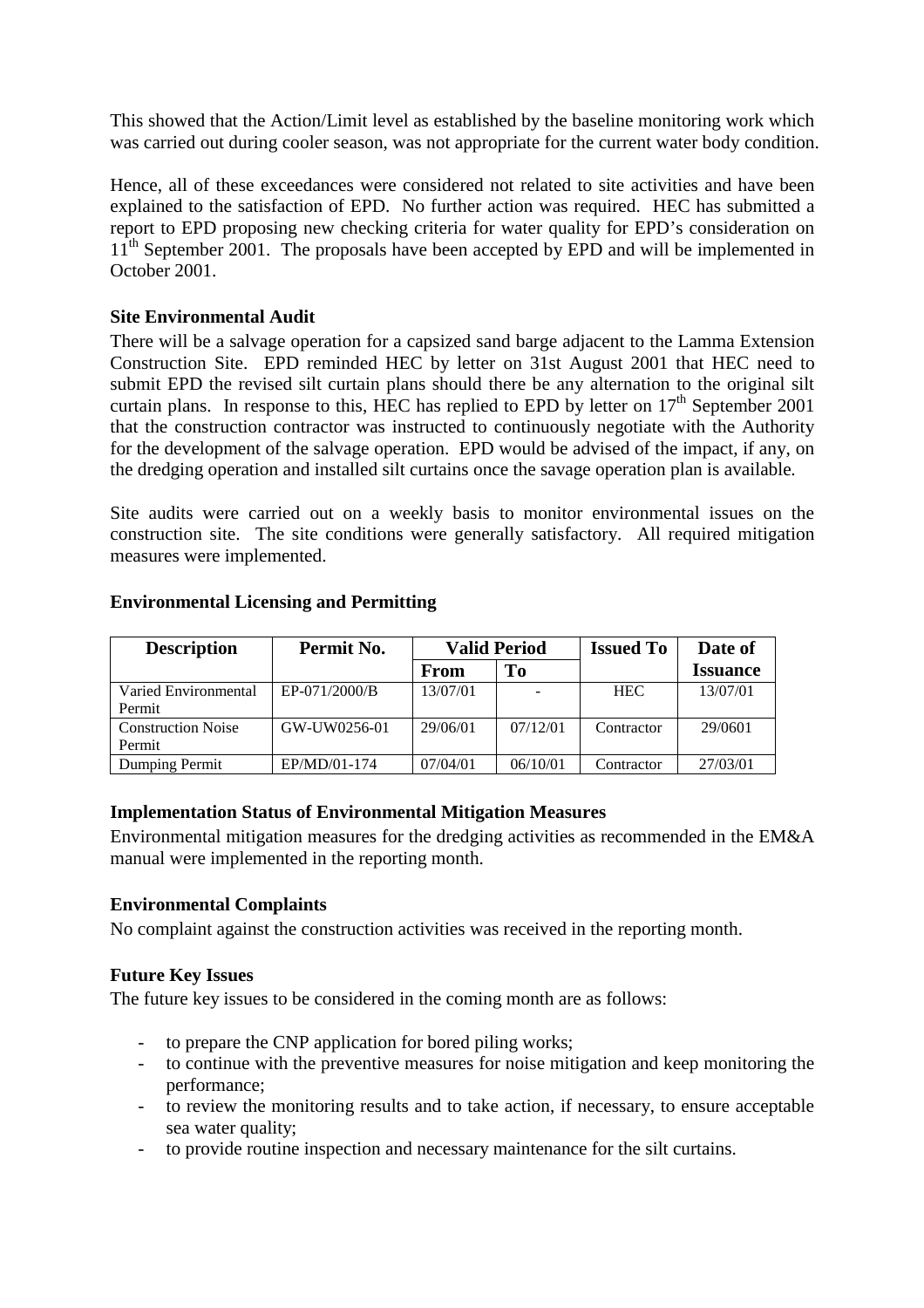# **Concluding Remarks**

The environmental performance of the project was generally satisfactory.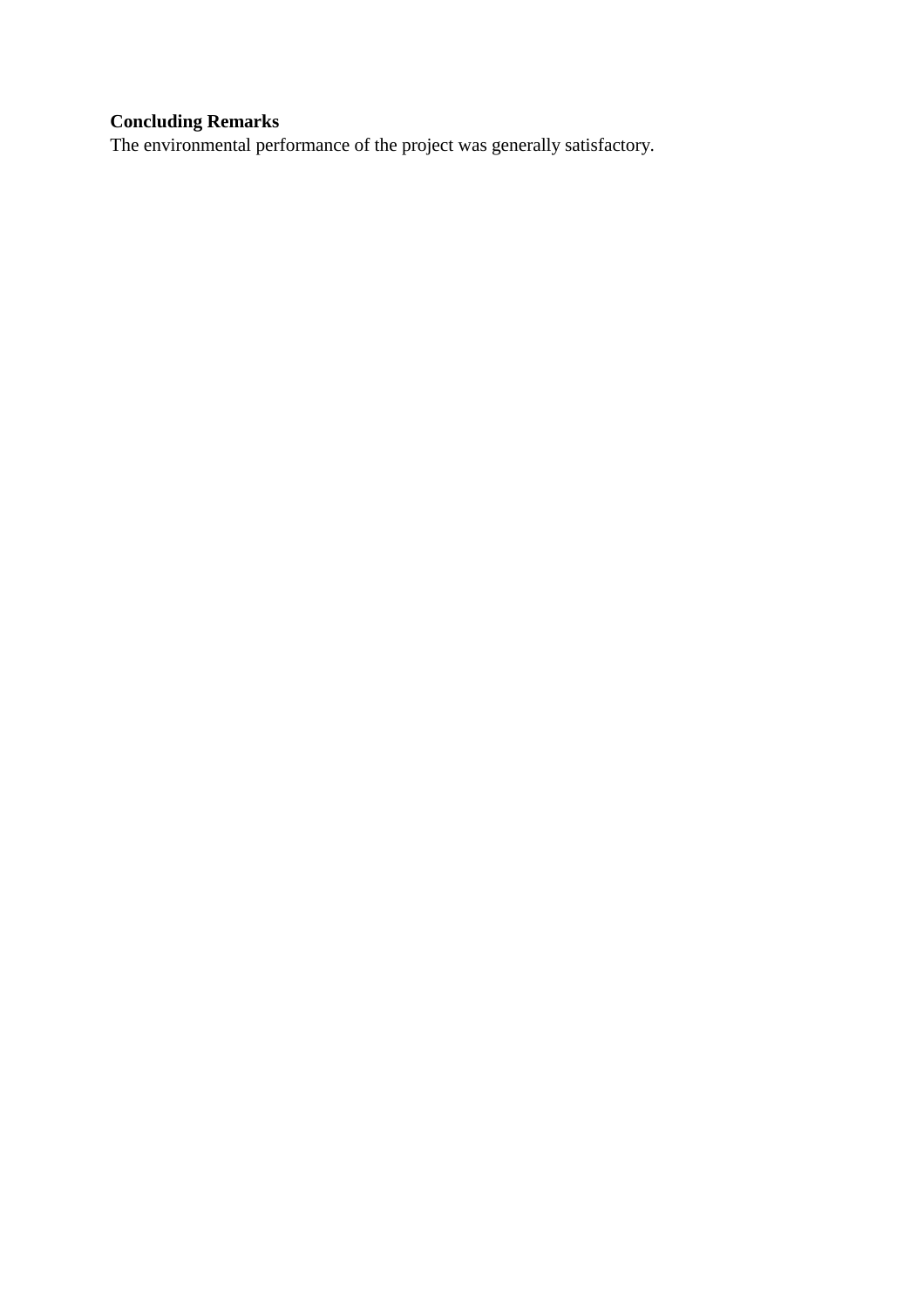# **1. INTRODUCTION**

#### **1.1 Background**

The Environmental Team (hereinafter called the "ET") was formed within the Hongkong Electric Co. Ltd (HEC) to undertake Environmental Monitoring and Audit for "Construction of Lamma Power Station Extension" (hereinafter called the "Project"). Under the requirements of Section 6 of Environmental Permit EP-071/2000/B, an EM&A programme for impact environmental monitoring set out in the EM&A Manual (Construction Phase) is required to be implemented. In accordance with the EM&A Manual, environmental monitoring of air quality, noise and water quality and regular environmental audits are required for the Project.

The Project involves the construction of a gas-fired power station employing combined cycled gas turbine technology, forming an extension to the existing Lamma Power Station. The key elements of the Project including the construction activities associated with the transmission system and submarine gas pipeline are outlined as follows.

- dredging and reclamation to form approximately 22 hectares of usable area;
- construction of six 300MW class gas-fired combined cycle units;
- construction of a gas receiving station;
- construction of a new transmission system linking the Lamma Extension to load centres on Hong Kong Island;
- laying of a gas pipeline for the supply of natural gas to the new power station

This report summarizes the environmental monitoring and audit work for the Project for the month of September 2001

#### **1.2 Project Organisation**

An Environmental Management Committee (EMC) has been set up in HEC to oversee the Project. The management structure includes the following:

- Environmental Protection Department (The Authority);
- Environmental Manager (The Chairman of the Environmental Management Committee);
- Engineer:
- Independent Environmental Checker (IEC);
- Environmental Team (ET);
- Contractor.

The project organisation chart for the construction EM&A programme is shown in Appendix A.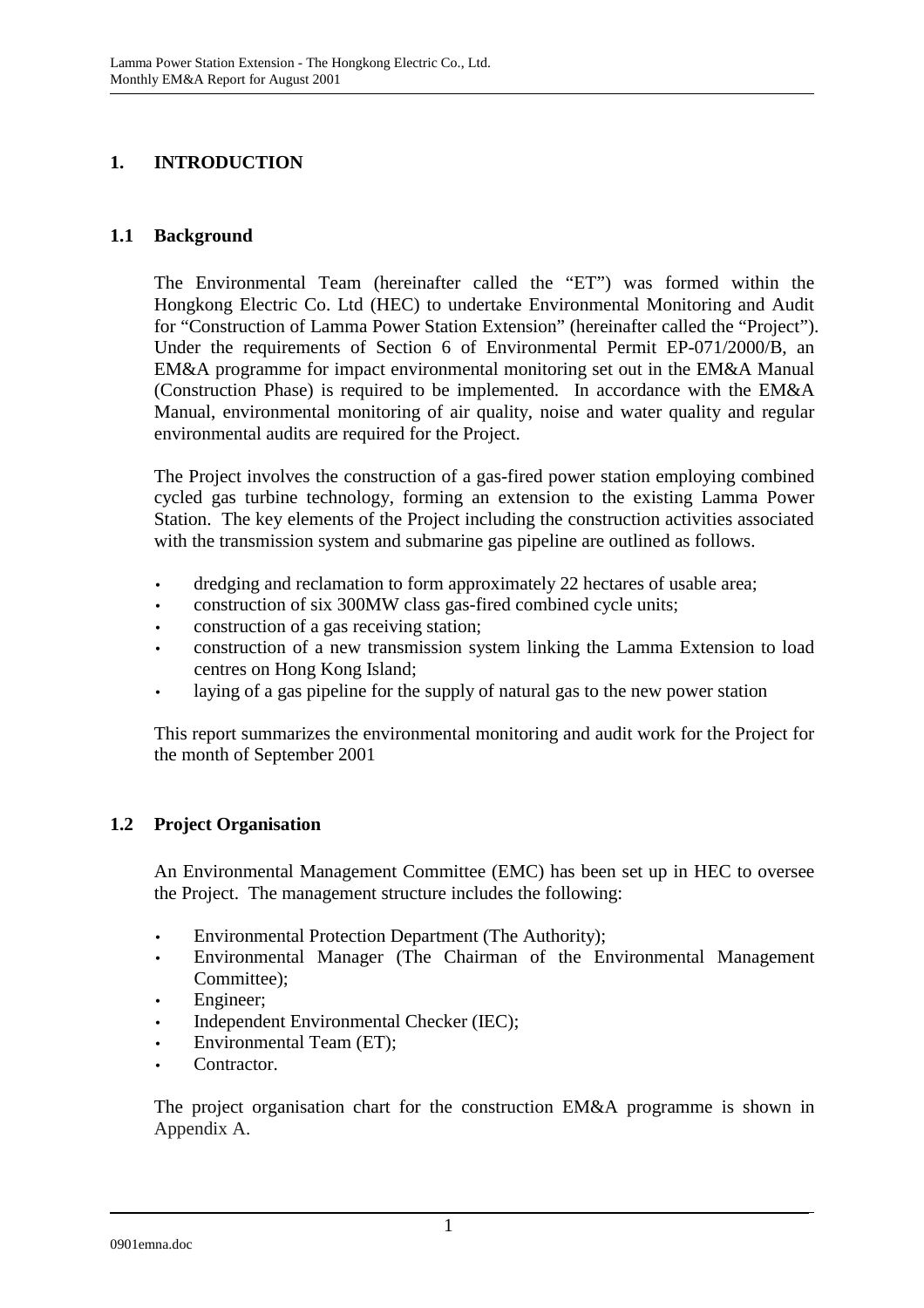## **1.3 Construction Works undertaken during the Reporting Month**

Construction activities undertaken during the reporting month were dredging and dumping of dredged mud. A Layout Plan showing the dredging locations for the Project is shown in Figure 1.1. The total volume of dredged material from  $1<sup>st</sup>$  to  $30<sup>th</sup>$ September 2001 was  $521,152m^3$ . No filling activities were undertaken in the month. Uncontaminated materials were dumped at the assigned location within the South Cheung Chau Spoil Disposal Area and the total dumped volume in September 2001 was 521,152m<sup>3</sup>. The contractor was informed by EPD (via a letter ref: (109) in EP  $60/G1/12-51$  XI dated  $4<sup>th</sup>$  September 2001) of the relocation of the Spoil Disposal Area with effect from  $10^{th}$  September 2001. Figure 1.2 and Figure 1.3 show dumping location for this project in September 2001. Daily records of dredged / dumped volume are presented in Appendix B.

The main construction activities carried out during the reporting month and the corresponding environmental mitigation measures are summarized in Table 1.1. The implementation of major mitigation measures in the month is provided in Appendix K.

| <b>Item</b> | <b>Construction</b><br><b>Activities</b> | <b>Environmental Mitigation Measures</b>                                                                                                                                                                                                                                                                                                                                                                                                                                                                                                                                                                         |
|-------------|------------------------------------------|------------------------------------------------------------------------------------------------------------------------------------------------------------------------------------------------------------------------------------------------------------------------------------------------------------------------------------------------------------------------------------------------------------------------------------------------------------------------------------------------------------------------------------------------------------------------------------------------------------------|
| 1           | Dredging                                 | <b>Water Quality</b><br>The number of grab dredgers operating in the site<br>and the total dredging rate are limited;<br>Silt curtain are installed on the eastern, southern and<br>north western sides of the site;<br>Fully-enclosed watertight grabs are used and the<br>descent speed are controlled;<br>All barges for transport of dredged materials are<br>fitted with tight bottom seals.<br><b>Noise</b><br>General noise mitigation measures are employed at<br>all work sites throughout the construction phase.<br><b>Waste Management</b><br>Waste Management Plan is submitted and<br>implemented. |
|             |                                          | <b>Dredging Waste</b><br>All vessels for marine transportation of dredged<br>sediment are fitted with tight fitting seals to their<br>bottom openings to prevent leakage;<br>Dredged waste are disposed of at Licensed site -<br>South Cheung Chau;                                                                                                                                                                                                                                                                                                                                                              |

Table 1.1 Construction Activities and Their Corresponding Environmental Mitigation Measures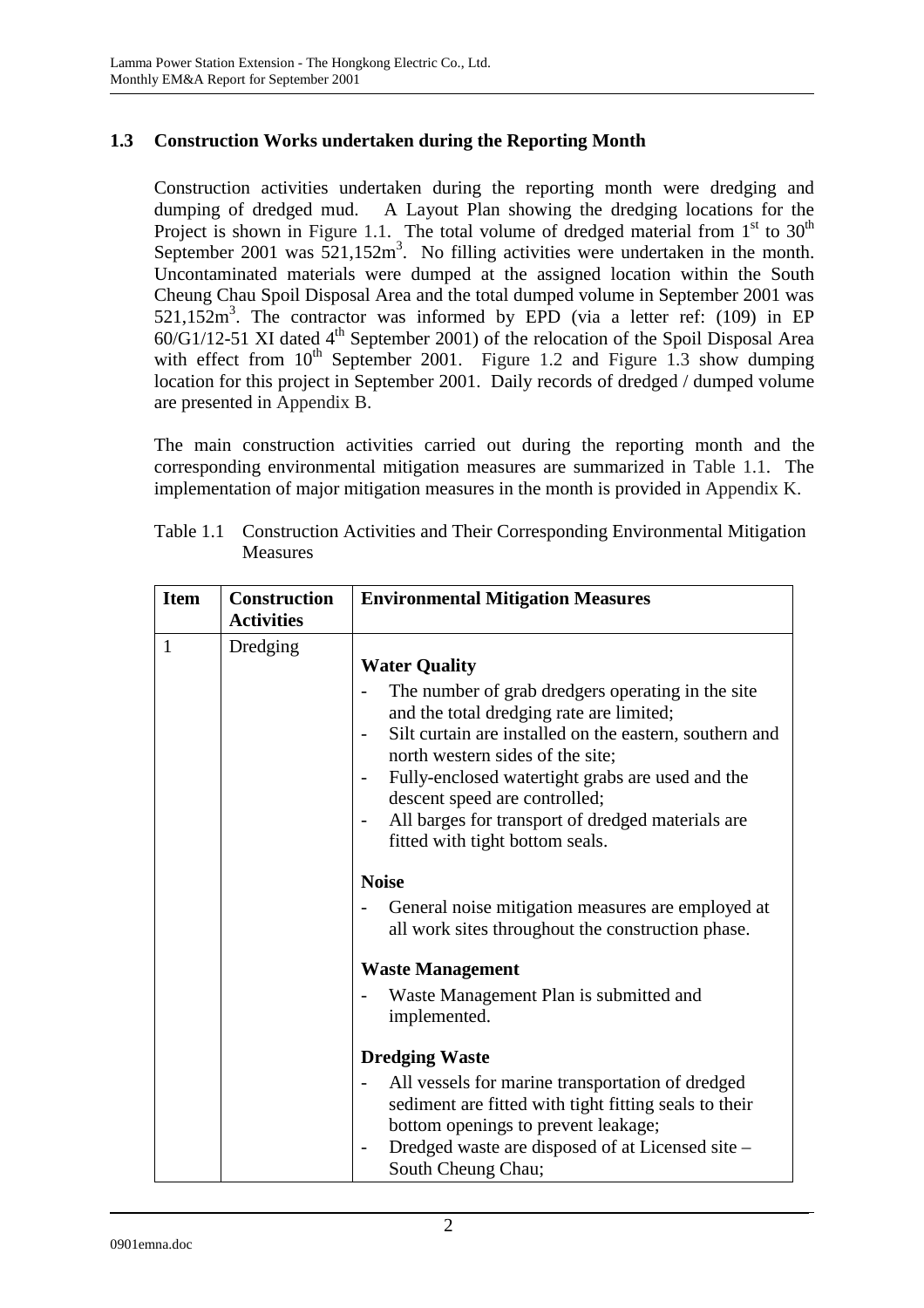| Records of the quantities of waste generated and<br>disposed off-site are taken.                                                                                  |
|-------------------------------------------------------------------------------------------------------------------------------------------------------------------|
| <b>Marine Ecology</b><br>All construction related vessels approach the site<br>from the designated route/channel to avoid<br>disturbance to the finless porpoise. |

# **1.4 Summary of EM&A Requirements**

The EM&A program requires environmental monitoring for air, noise and water quality. Regular environmental site audits for air quality, noise, water quality and waste management were carried out. The detailed EM&A monitoring work for air quality, noise and water quality are described in Sections 2, 3 and 4 respectively.

The following environmental audits are summarized in Section 5 of this report:

- Environmental monitoring results;
- Waste Management Records;
- Weekly site audit results;
- The status of environmental licensing and permits for the Project;
- The implementation status of environmental protection and pollution control/ mitigation measures.

Future key issues will be reported in Section 6 of this report.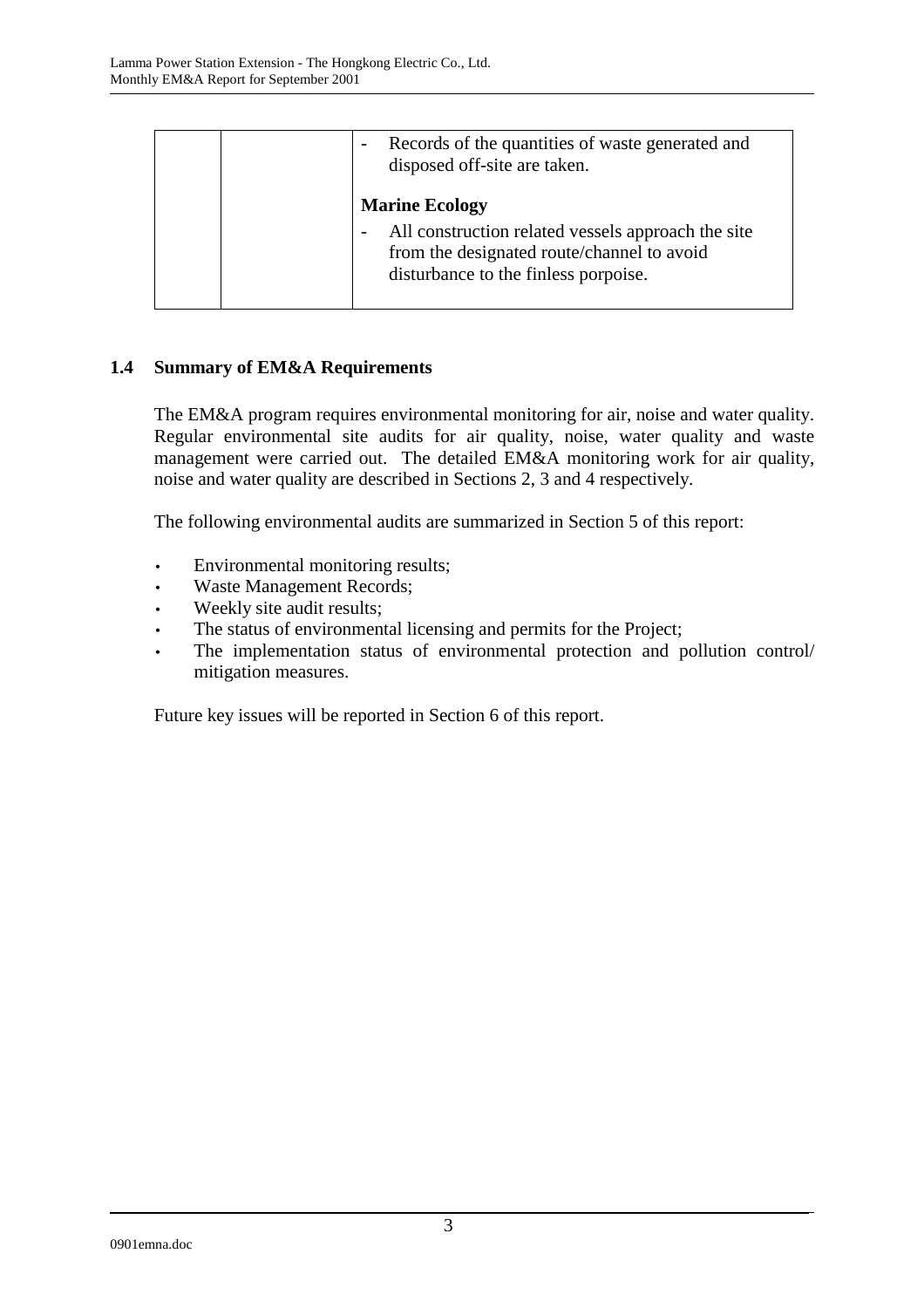

Figure 1.1 Layout of Work Site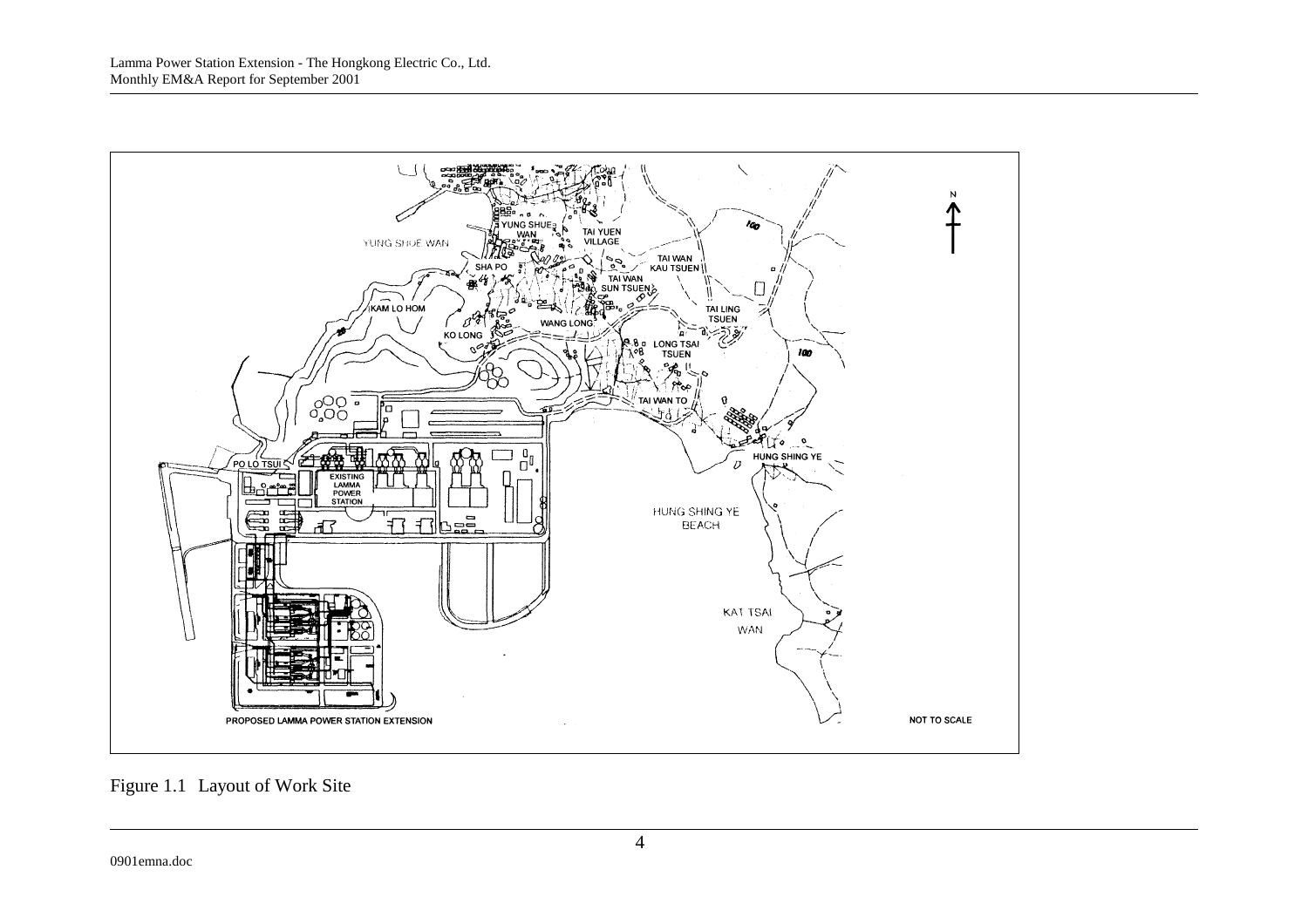Lamma Power Station Extension - The Hongkong Electric Co., Ltd. Monthly EM&A Report for September 2001



Figure 1.2 Location of Dumping Area (from 13<sup>th</sup> August 2001)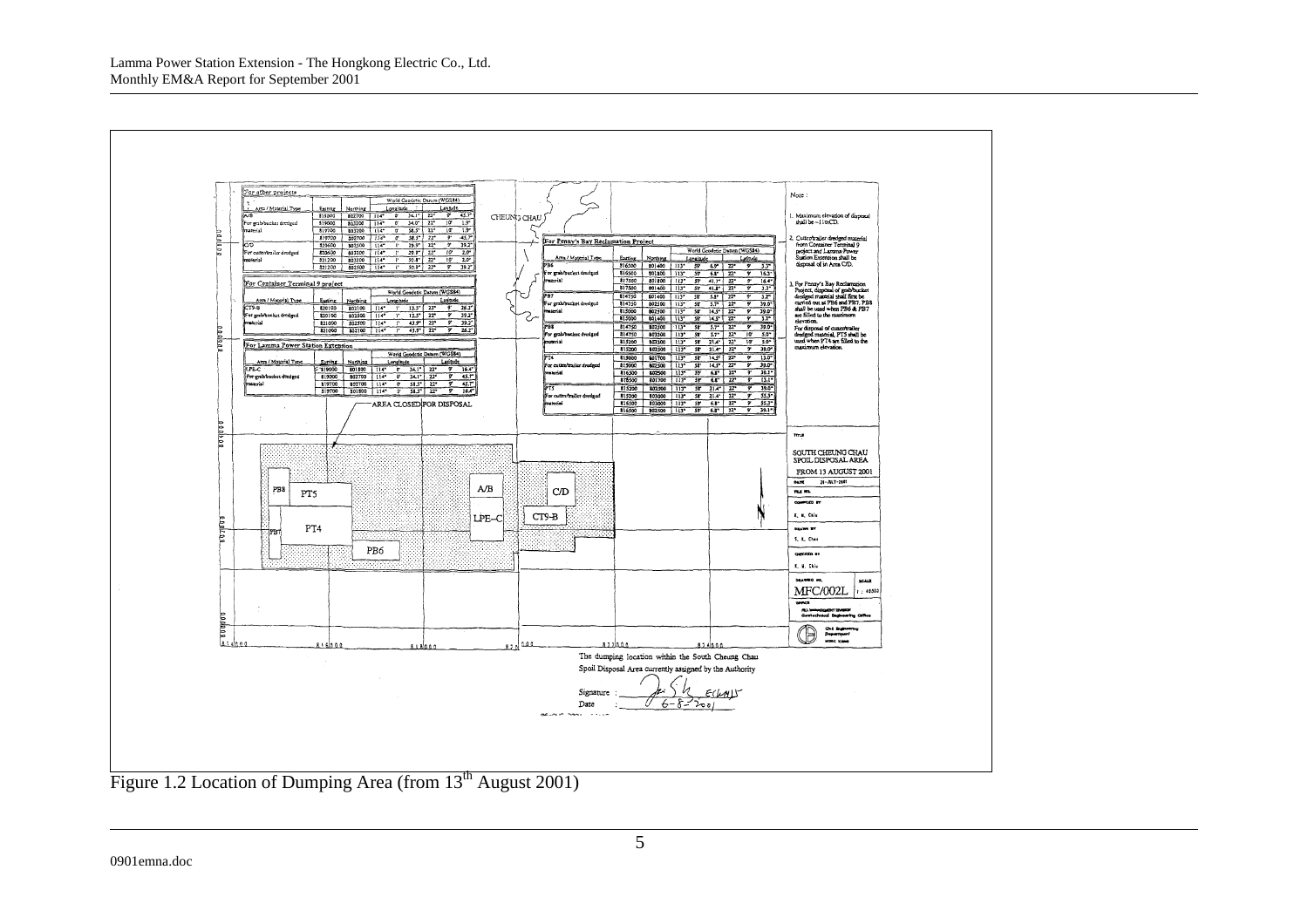

Figure 1.3 Location of Dumping Area (from 10<sup>th</sup> September 2001)

0901emna.doc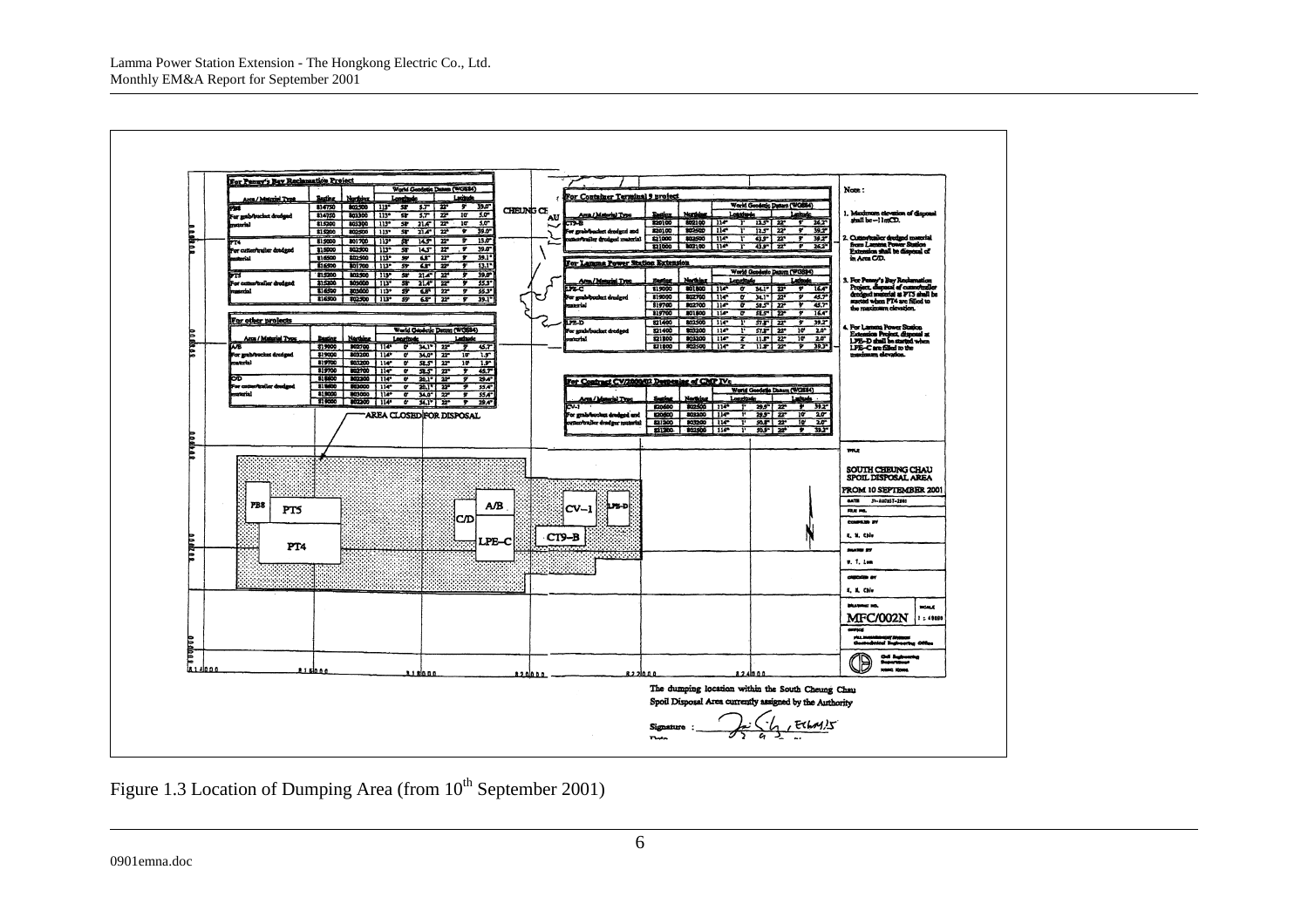# **2. AIR QUALITY**

## **2.1 Monitoring Requirements**

1-hour and 24-hour TSP monitoring at agreed frequencies were conducted to monitor air quality. The impact monitoring data were checked against the Action/Limit Levels as determined in the Baseline Monitoring Report (Construction Phase). Appendix C shows the established Action/Limit Levels for Air Quality.

#### **2.2 Monitoring Locations**

Three dust monitoring locations were selected for 1-hour TSP sampling (AM1, AM2 & AM3) while four monitoring locations were selected for 24-hour TSP sampling (AM1, AM2, AM3 and AM4). Table 2.1 tabulates the monitoring stations. The locations of the monitoring stations are shown in Figure 2.1.

| <b>Location I.D.</b> | <b>Description</b> |
|----------------------|--------------------|
| AM1                  | Reservoir          |
| AM2                  | <b>East Gate</b>   |
| AM3                  | Ash Lagoon         |
| AM4                  | Tai Yuen Village   |

Table 2.1 Air-Quality Monitoring Locations

# **2.3 Monitoring Equipment**

Continuous 24-hour TSP air quality monitoring was performed using the GS2310 High Volume Air Samplers (HVAS), Partisol Model 2000 Sampler and the MINIVOL Portable Sampler at AM1&2, AM3 and AM4 respectively. TEOM Model 1400a continuous dust monitors were used to carry out 1-hour TSP monitoring at AM1, AM2 and AM3. Table 2.2 summarises the equipment used in dust monitoring.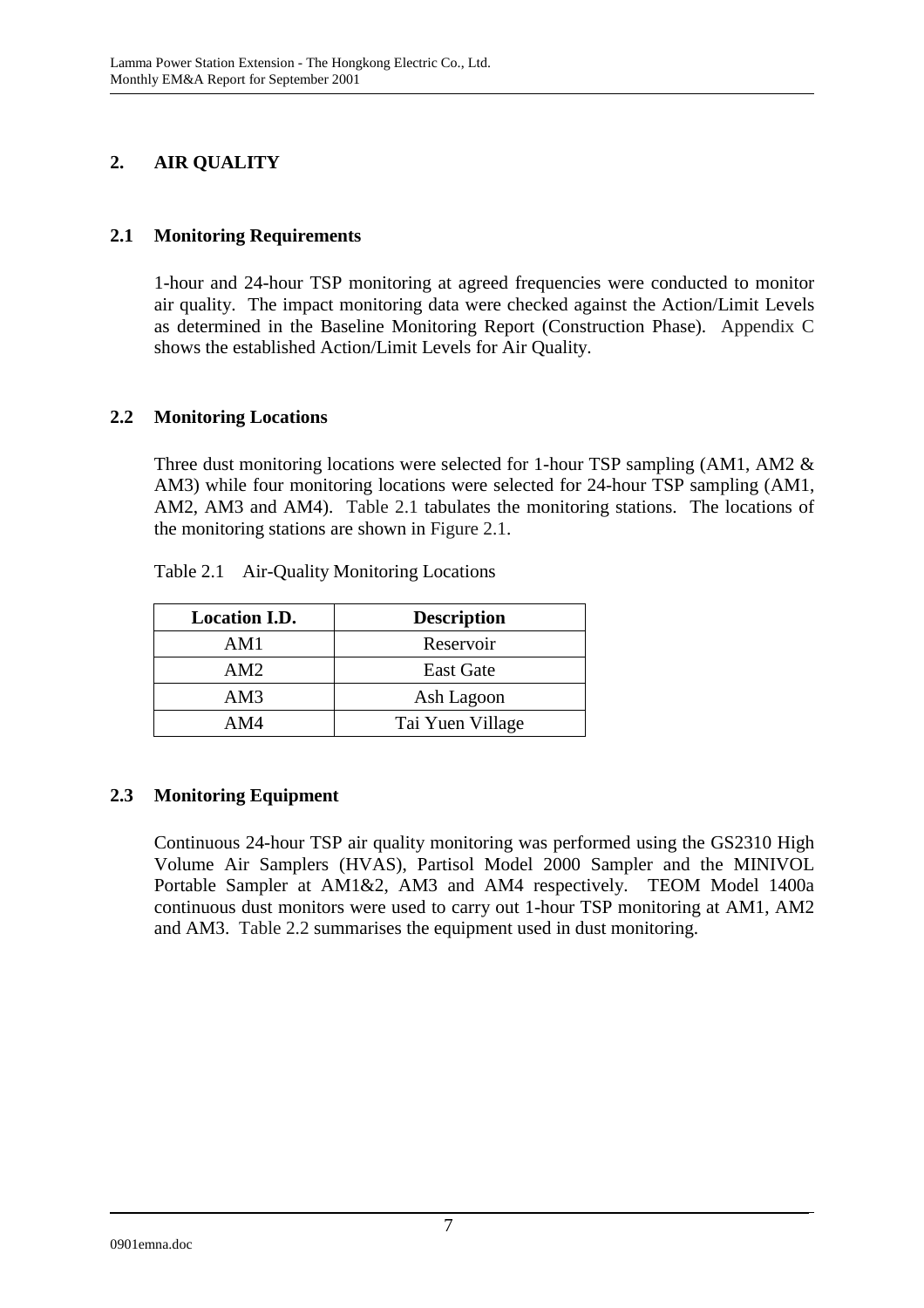| Equipment                        | <b>Model and Make</b>     |  |
|----------------------------------|---------------------------|--|
| 24-hour sampling:                |                           |  |
| <b>HVAS</b> Sampler              | Model GS2310              |  |
|                                  | Anderson Instruments Inc. |  |
| Partisol Air Sampler             | Partisol Model 2000       |  |
|                                  | Rupprecht & Patashnick    |  |
| <b>MINIVOL Portable Sampler</b>  | <b>AIRMETRICS</b>         |  |
| <i>l</i> -hour sampling:         |                           |  |
| <b>Continuous TSP Dust Meter</b> | TEOM Model 1400a          |  |
|                                  | Rupprecht & Patashnick    |  |

Table 2.2 Air Quality Monitoring Equipment

# **2.4 Monitoring Parameters, Frequency and Duration**

Table 2.3 summarises the monitoring parameters, duration and frequency of air quality monitoring. The monitoring schedule for the reporting month is shown in Appendix D.

|  |  | Table 2.3 Air Quality Monitoring Parameter, Duration and Frequency |  |  |
|--|--|--------------------------------------------------------------------|--|--|
|--|--|--------------------------------------------------------------------|--|--|

| <b>Monitoring</b><br><b>Stations</b> | <b>Parameter</b> | <b>Duration</b> | <b>Frequency</b>              |
|--------------------------------------|------------------|-----------------|-------------------------------|
| AM1                                  | 1-hour TSP       |                 | 3 hourly samples every 6 days |
|                                      | 24-hour TSP      | 24              | Once every 6 days             |
| AM2                                  | 1-hour TSP       |                 | 3 hourly samples every 6 days |
|                                      | 24-hour TSP      | 24              | Once every 6 days             |
| AM3                                  | 1-hour TSP       |                 | 3 hourly samples every 6 days |
|                                      | 24-hour TSP      | 24              | Once every 6 days             |
| AM4                                  | 24-hour TSP      | 24              | Once every 6 days             |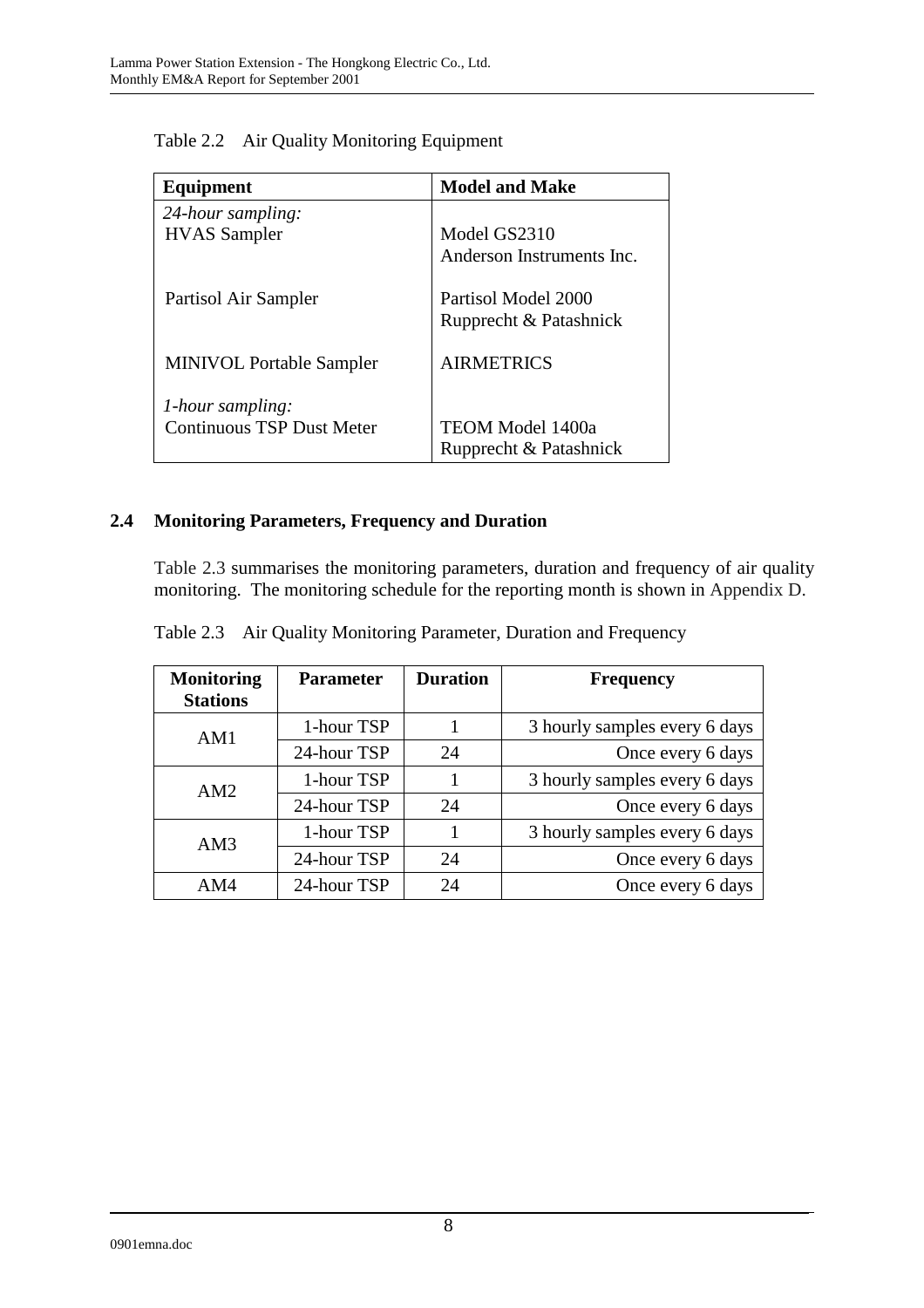# **2.5 Monitoring Procedures and Calibration Details**

24- hour TSP Monitor:

## *Preparation of Filter Papers*

- Visual inspection of filter papers was carried out to ensure that there were no pinholes, tears and creases;
- The filter papers were then labelled before sampling.
- The filter papers were equilibrated at room temperature and relative humidity  $<$  50% for at least 24 hours before weighing.

#### *Field Monitoring*

- During collection of the sampled filter paper, the information on the elapse timer was logged. Site observations around the monitoring stations, which might have affected the monitoring results, were also recorded. Major pollution sources, if any, would be identified and reported. The flow record chart for the previous sampling was checked to see if there was any abnormality.
- The post-sampling filter papers were removed carefully from the filter holder and folded to avoid loss of fibres or dust particles from the filter papers;
- The filter holder and its surrounding were cleaned;
- A pre-weighed blank filter paper for the next sampling was put in place and aligned carefully. The filter holder was then tightened firmly to avoid leakage;
- A new flow record chart was loaded into the flow recorder;
- The programmable timer was set for the next 24 hrs sampling period,  $\pm 1/2$  hr;
- The post-sampling filter papers were equilibrated at room temperature and relative humidity < 50% for at least 24 hours before weighing.

#### 1- hour TSP Monitor:

- The following parameters of the TEOM model dust meters are regularly checked to ensure proper functionality:
	- o Mass concentration;
	- o Total mass;
	- o Frequency of the tapered element;
	- o Electrical noise;
	- o Main flow;
	- o Auxiliary flow.

#### *Maintenance & Calibration*

- The monitoring equipment and their accessories are maintained in good working conditions.
- Monitoring equipment is calibrated at monthly intervals. Calibration details are shown in Appendix H.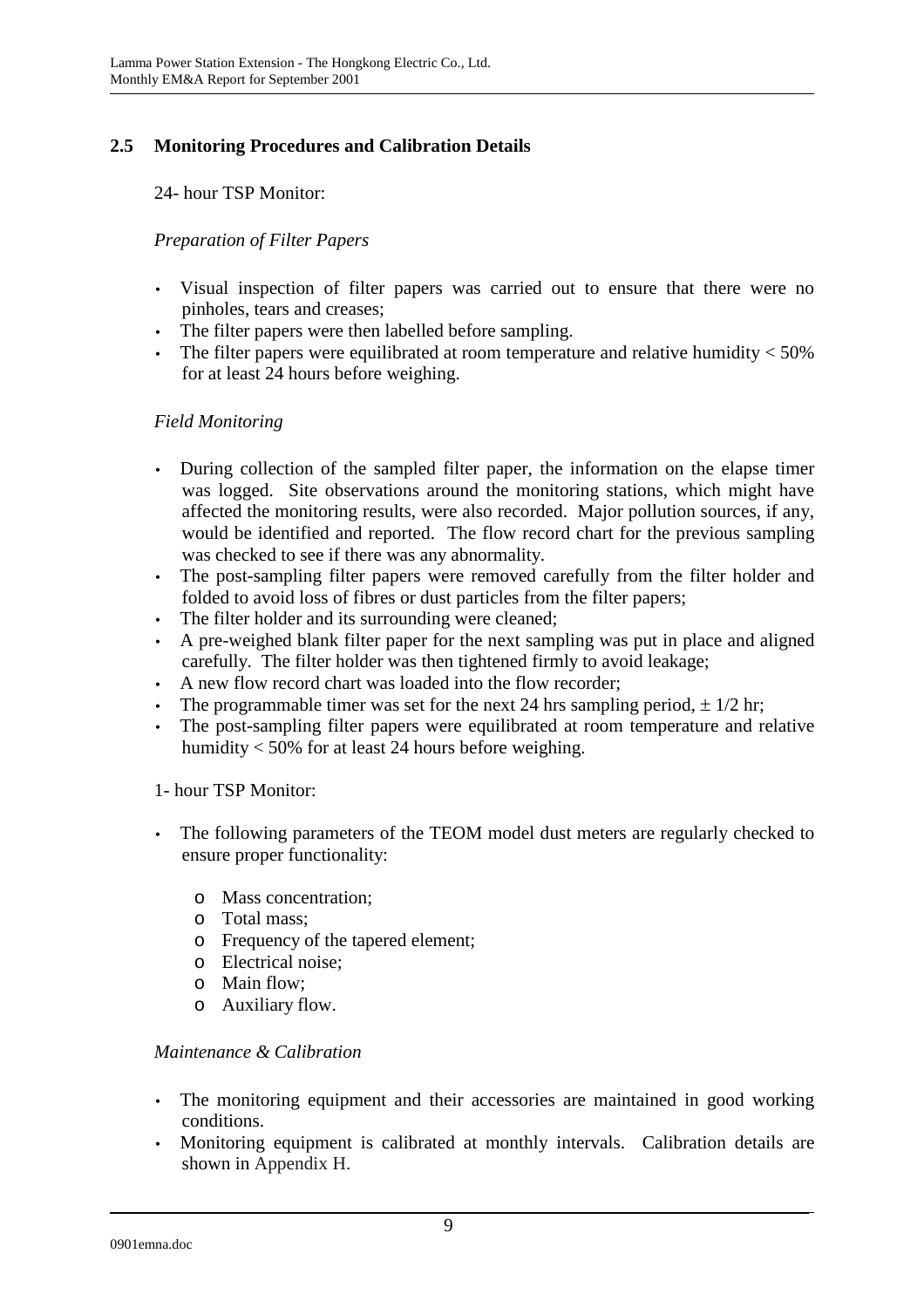## **2.6 Results And Observations**

1-hour TSP sampling at AM1 (Reservoir Area) from 15:00 to 17:59 on  $7<sup>th</sup>$  September 2001 was void due to power failure of the TEOM TSP monitor. It was rescheduled to 8<sup>th</sup> September 2001. Other than this, dust monitoring was conducted as scheduled in the reporting month. All monitoring data and graphical presentation of the monitoring results are provided in Appendix E. Key findings and observations are provided below:

*1-hour TSP* 

No exceedance of 1-hour TSP Action/Limit Level was recorded in the month.

*24-hour TSP* 

No exceedance of 24-hour TSP Action/Limit Level was recorded in the month.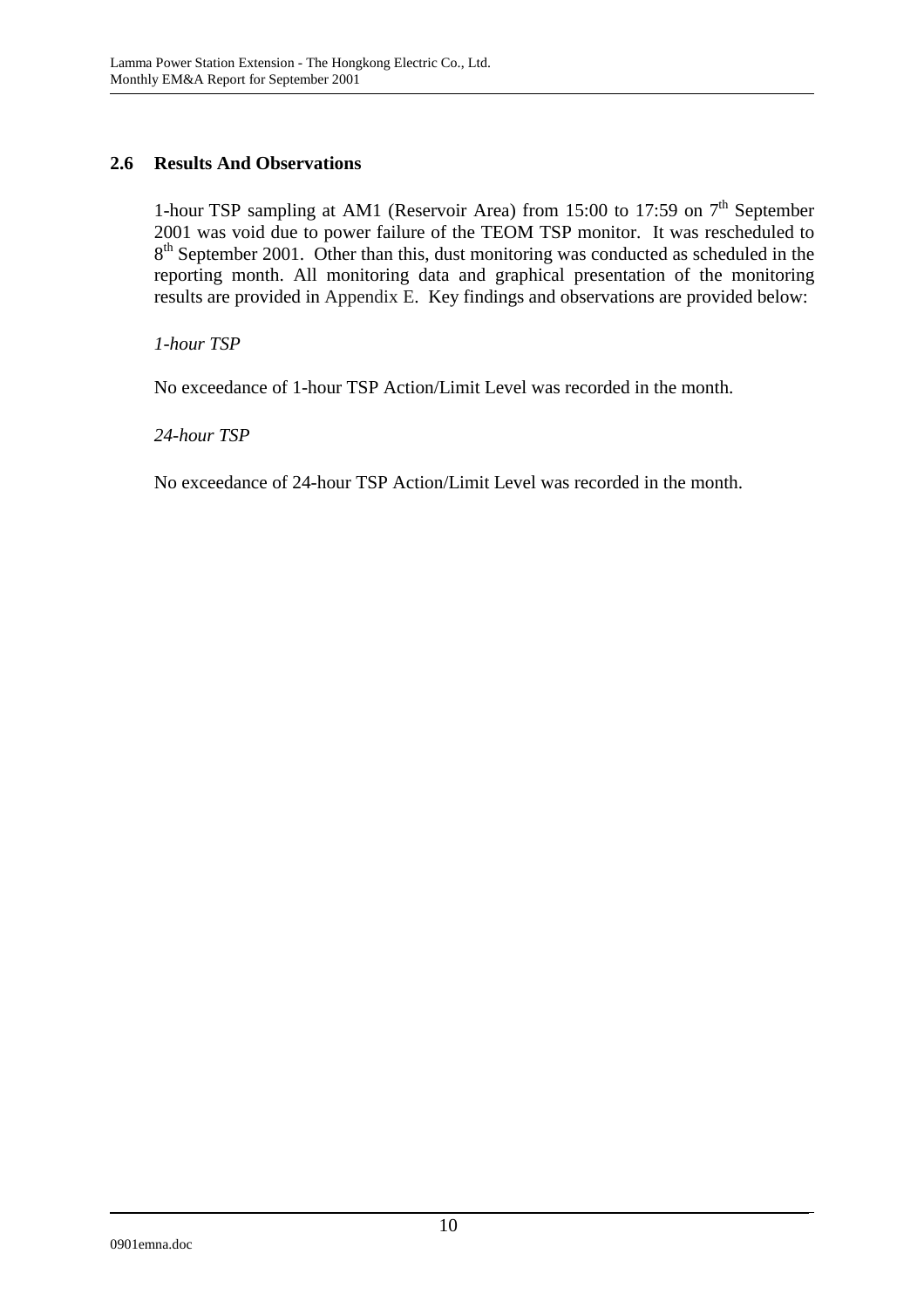

Figure 2.1 Location of Air Quality Monitoring Stations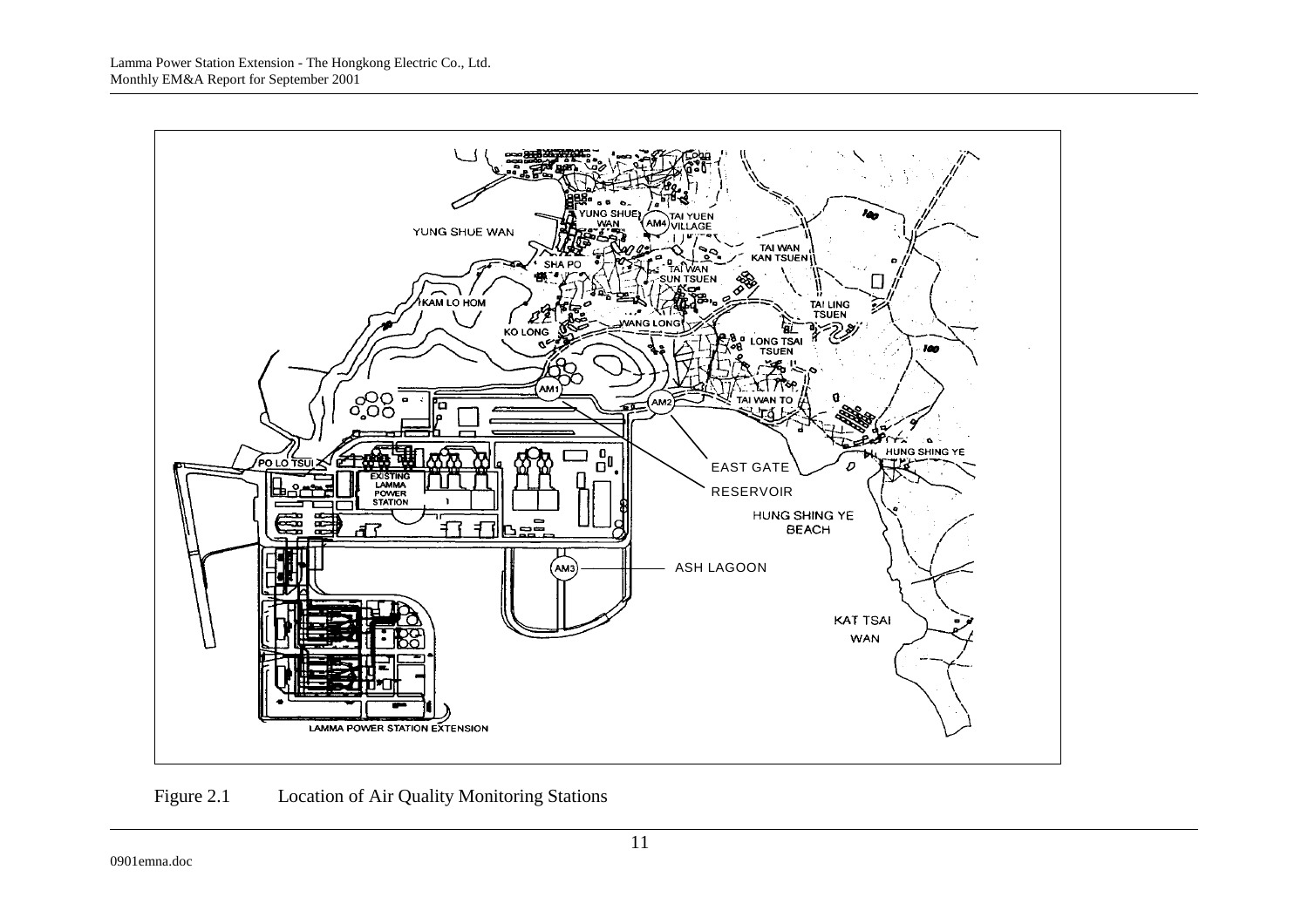## **3. NOISE**

## **3.1 Monitoring Requirements**

Continuous noise alarm monitoring at Ash Lagoon/Ching Lam were carried out to calculate the noise contributed by the construction activities at the two critical NSR's, viz. Long Tsai Tsuen/Hung Shing Ye and the school within the village of Tai Wan San Tsuen. The impact monitoring data for construction noise other than percussive piling were checked against the limit levels specified in the EM&A Manual. With the availability of the construction noise permits, impact monitoring for the construction work during the restricted hours was also carried out. Section 5 presents the details of the construction noise permits.

As there were no activities for the construction of the transmission system, no manual noise measurement at the Pak Kok Tsui residences was carried out in the reporting month. Appendix C shows the established Action/Limit Levels for noise.

#### **3.2 Monitoring Locations**

In accordance with the EM&A manual, the identified noise monitoring locations are listed in Table 3.1 and shown in Figure 3.1.

| Purpose of noise monitoring | <b>Monitoring Location</b> |  |
|-----------------------------|----------------------------|--|
| Lamma Extension             | Ash Lagoon                 |  |
| Lamma Extension             | Ching Lam                  |  |

#### **3.3 Monitoring Equipment**

The sound level meters used for noise monitoring complied with International Electrotechnical Commission Publications 651:1979 (Type 1) and 804:1985 (Type 1). The noise monitoring equipment used is shown in Table 3.2.

| Equipment                      | <b>Model</b> |
|--------------------------------|--------------|
| Sound level meter              | Rion NA-27   |
| Calibrator (IEC 60942 Class 1) | Rion NC-74   |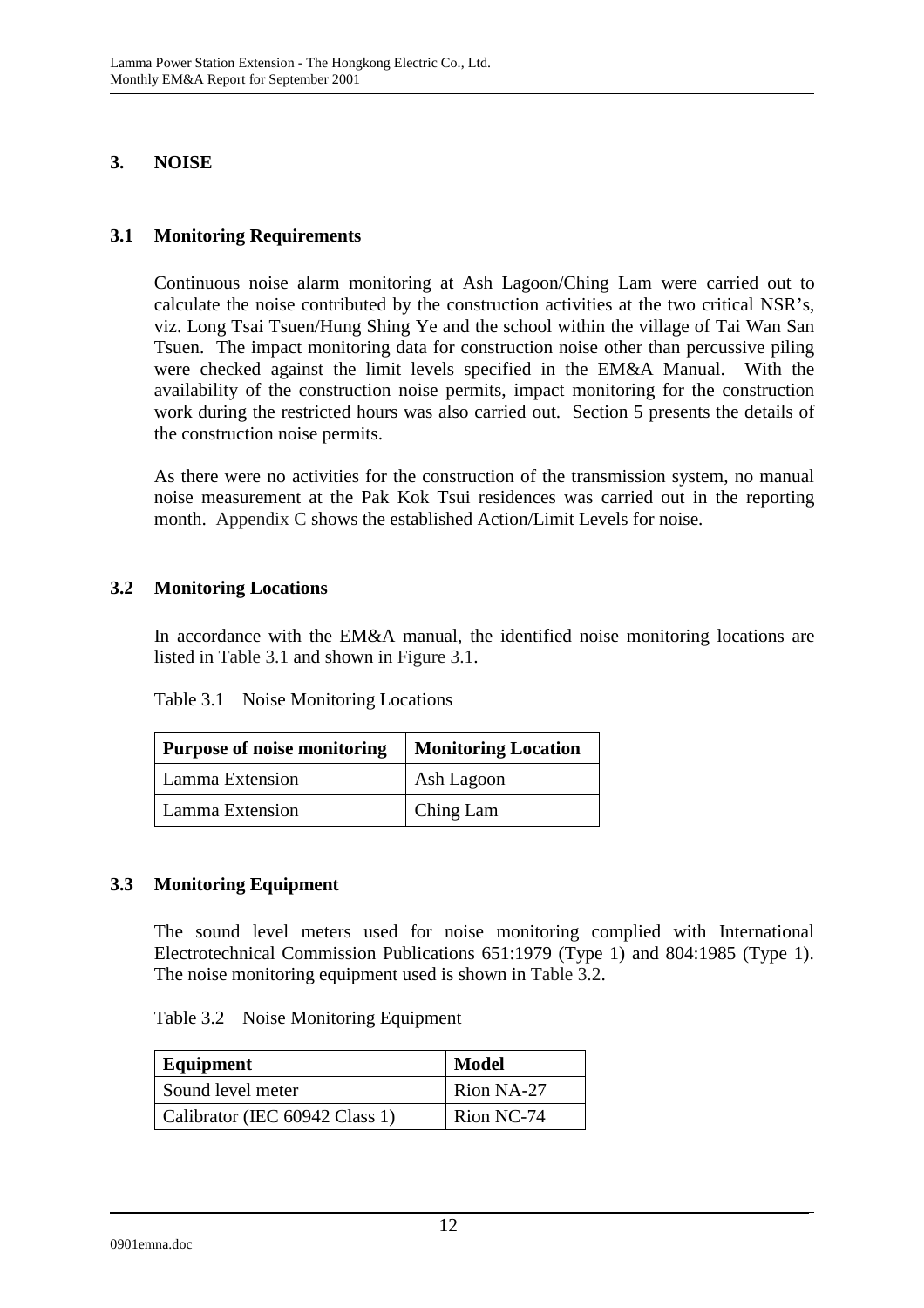## **3.4 Monitoring Parameters, Frequency and Duration**

Continuous noise alarm monitoring of A-weighted Leq levels was carried out at Ash Lagoon and Ching Lam. The measurement duration and parameter of noise monitoring were presented in Table 3.3 as follows:

| Location                | <b>Time Period</b>                                                                                 | <b>Frequency</b>                         | <b>Parameter</b> |
|-------------------------|----------------------------------------------------------------------------------------------------|------------------------------------------|------------------|
|                         | Daytime:<br>0700-1900 hrs on normal<br>weekdays                                                    | Daytime:<br>30 minutes                   | 30-min $L_{Aeq}$ |
| Ash Lagoon<br>Ching Lam | Evening-time & holidays:<br>$0700-2300$ hrs on holidays;<br>and 1900-2300 hrs on all<br>other days | Evening-time<br>& holidays:<br>5 minutes | 5-min $L_{Aeq}$  |
|                         | Night-time:<br>2300-0700 hrs of next day                                                           | Night-time:<br>5 minutes                 | 5-min $L_{Aea}$  |

Table 3.3 Noise Monitoring Duration and Parameter

## **3.5 Monitoring Procedures and Calibration Details**

#### *Monitoring Procedures*

The measured noise levels (MNL's) were collected at the noise alarm monitoring stations at Ash Lagoon and Ching Lam. The notional background noise levels (viz. baseline noise data at Ash Lagoon and Ching Lam) were applied to correct the corresponding MNL's in 30-min/5-min  $L_{Aeq}$ .

A wind speed sensor was installed at Station Building Rooftop. The wind speed signal was used to determine whether the data from Ash Lagoon and Ching Lam noise alarm monitoring stations were affected. The instantaneous data was discarded in case the instantaneous wind speed exceeded 10 m/s. The 30-min/5-min  $L_{A_{eq}}$  was considered valid only if the amount of valid data was equal to or above 70%.

When calibrating the noise measuring equipment, all observations around the monitoring stations, which might have affected the monitoring results, were recorded.

# *Equipment Calibration*

The sound level meters and calibrators were verified by the manufacturer. Monthly calibration of the noise measuring equipment was carried out. Calibration details are shown in Appendix H.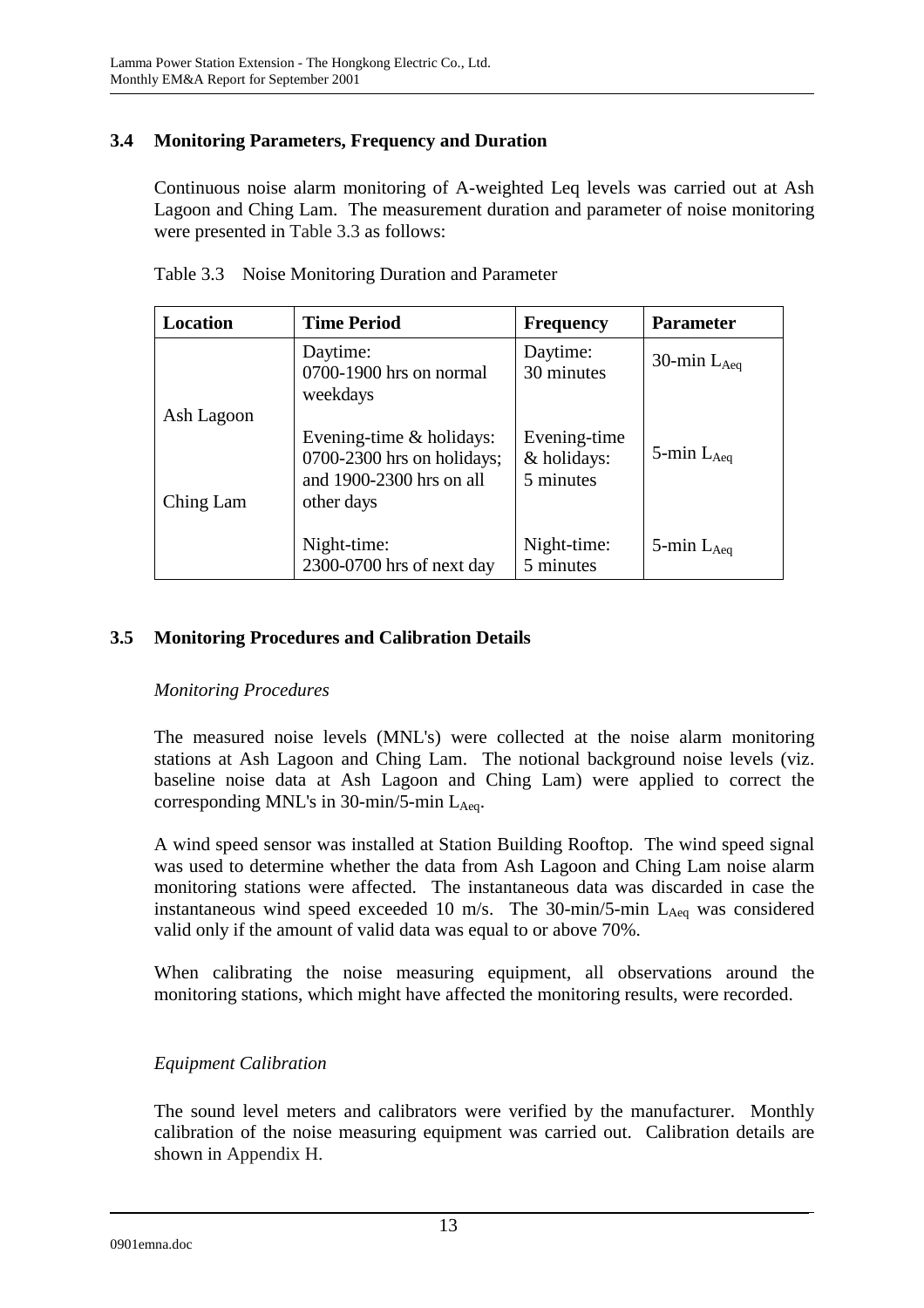## **3.6 Results & Observations**

Continuous noise monitoring was conducted at the two monitoring stations at Ash Lagoon and Ching Lam. Due to malfunction of equipment, continuous noise monitoring for the NSR at the school within Tai Wan San Tsuen was suspended during the period from 7/9/2001 19:00 to 10/9/2001 07:00. All monitoring results and their graphical presentations are provided in Appendix F.

No exceedance of noise Action/Limit Level was recorded in the month.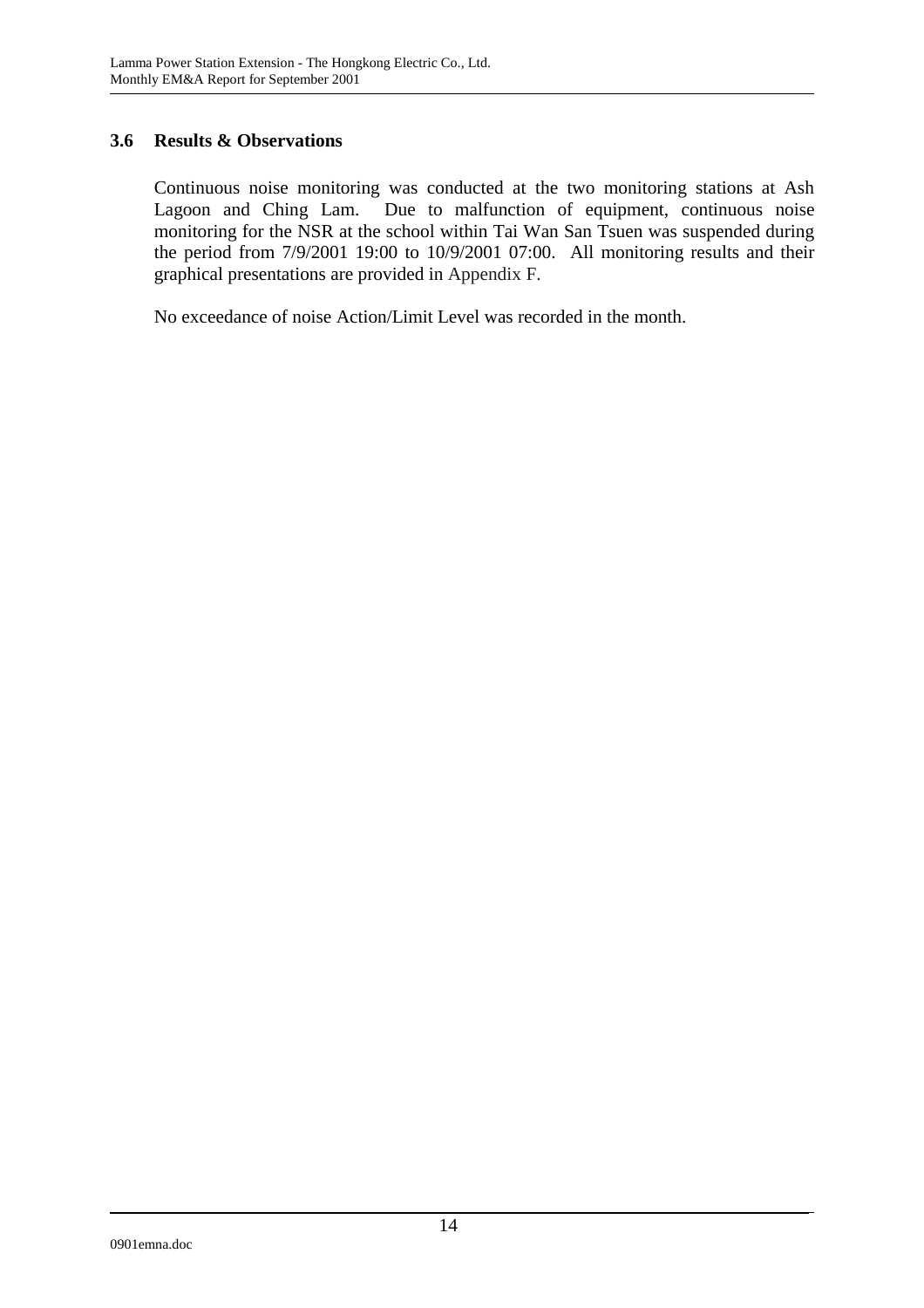

Figure 3.1 Location of Noise Monitoring Stations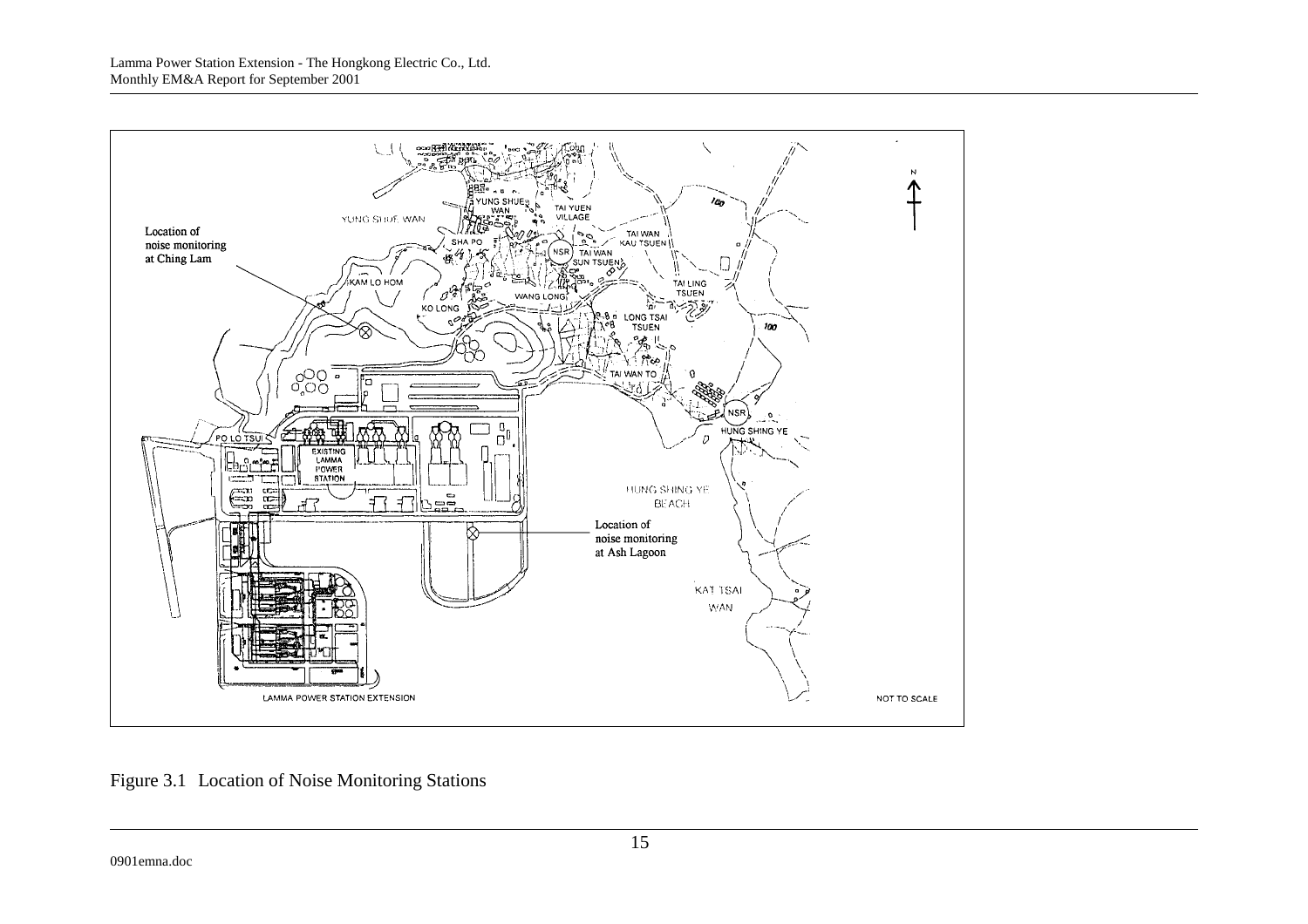# **4. WATER QUALITY MONITORING**

## **4.1 Monitoring Requirements**

Marine water quality monitoring at the monitoring locations adjacent to the dredging and filling operations for Lamma Extension was carried out by a monitoring consultant, HKPC. The purpose was to ensure that deterioration of water quality, if any, would be detected and that timely action could be taken to rectify the situation. The impact monitoring data were checked against the AL levels set out in the Baseline Monitoring Report (Construction Phase). As there were no activities for the laying of the gas pipeline in the reporting month, no water quality impact monitoring at the relevant stations was carried out. Appendix C shows the established Action/Limit Levels for water quality.

## **4.2 Monitoring Locations**

A total of 12 water quality monitoring locations were selected. 7 Sensitive Receiver (SR) stations were chosen on the basis of their proximity to the dredging and filling operations, 5 Marine Control stations (C) as recommended in the EIA were selected to facilitate comparison of the water quality of the SR stations with ambient water quality conditions. Table 4.1 describes the locations of these monitoring stations. Their locations are shown in Figure 4.1.

| <b>Type</b>     | <b>Monitoring</b><br><b>Location</b> | <b>HK Metric</b><br>Grid E | <b>HK Metric</b><br><b>Grid N</b> |
|-----------------|--------------------------------------|----------------------------|-----------------------------------|
| Sensitive       | SR <sub>1</sub>                      | 830 224                    | 811 528                           |
| Receiver        | SR <sub>2</sub>                      | 829 004                    | 810 903                           |
| <b>Stations</b> | SR3                                  | 829 194<br>$(829166)^T$    | 808 600<br>$(808592)^{1}$         |
|                 | SR <sub>4</sub>                      | 830 119                    | 808 650                           |
|                 | SR <sub>5</sub>                      | 830 386                    | 807 189                           |
|                 | SR6                                  | 829 977                    | 805 758                           |
|                 | SR7                                  | 829 566                    | 804 545                           |
| Marine          | C <sub>1</sub>                       | 830 542                    | 813 492                           |
| Control         | C <sub>2</sub>                       | 828 608                    | 813 492                           |
| Stations        | C <sub>3</sub>                       | 826 776                    | 809 978                           |
|                 | C <sub>4</sub>                       | 826 776                    | 806 464                           |
|                 | C <sub>5</sub>                       | 830 440                    | 802 186                           |

Table 4.1 Water Quality Monitoring Locations

*1. Due to the construction programme, the monitoring location SR3 was slightly shifted since the monitoring on 16th April 2001. EPD has verbally been informed of the shift of the monitoring location.*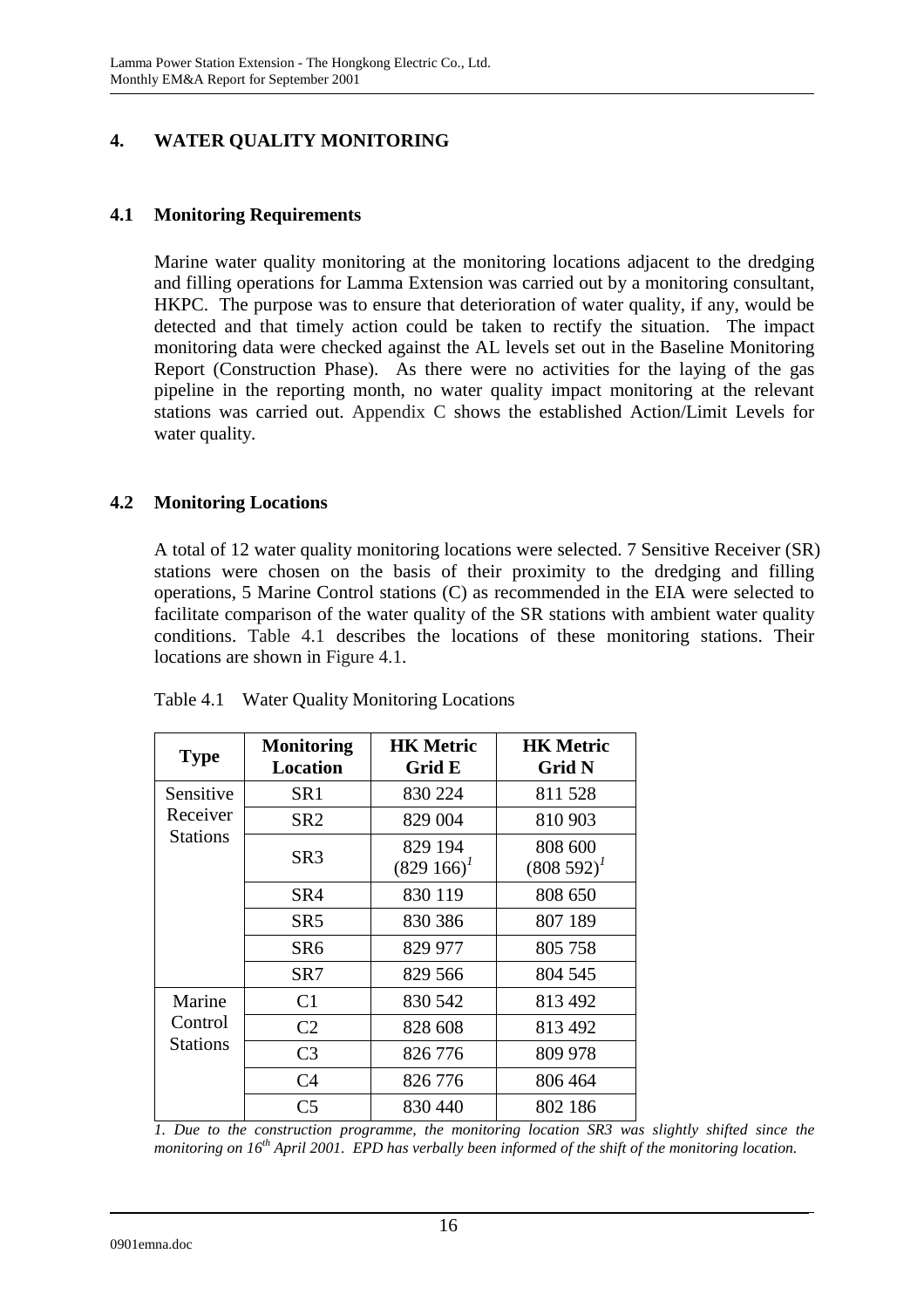# **4.3 Monitoring Equipment**

Table 4.2 summarizes the equipment used in the water-quality monitoring programme.

| Equipment                                | <b>Detection Limit</b>                                                                                                                                                                                                                                                                              |  |  |
|------------------------------------------|-----------------------------------------------------------------------------------------------------------------------------------------------------------------------------------------------------------------------------------------------------------------------------------------------------|--|--|
| YSI 6820 Water<br><b>Quality Monitor</b> | Temperature: -5 to 50 <sup>0</sup> C; +/- 0.15 <sup>0</sup> C<br>Salinity: 0 to 70 ppt; $\pm$ /- 0.2 ppt<br>Dissolved Oxygen: 0 to $200\%$ ; +/- $0.5\%$<br>0 to 20 mg/L; $+/- 0.2$ mg/L<br>Turbidity: 0 to 100 and 100 to 1000 NTU;<br>$+/-$ 5% of the range<br>pH: 0 to 14 units; $+/- 0.2$ units |  |  |
| Trimble NT200 GPS                        | Accuracy better than 3m                                                                                                                                                                                                                                                                             |  |  |
| Leica GS5                                | Accuracy better than 3m                                                                                                                                                                                                                                                                             |  |  |

Table 4.2 Water Quality Monitoring Equipment

# **4.4 Monitoring Parameters, Frequency and Duration**

Table 4.3 summarizes the monitoring parameters, frequencies and total duration of water quality monitoring. The monitoring schedule for reporting month is shown in Appendix D.

| <b>Monitoring</b><br><b>Stations</b>                                             | <b>Parameters</b>                                                                                                                                                 | <b>Frequency</b>        | No. of<br><b>Depths</b>                  | No. of<br><b>Samples</b>          |
|----------------------------------------------------------------------------------|-------------------------------------------------------------------------------------------------------------------------------------------------------------------|-------------------------|------------------------------------------|-----------------------------------|
| <b>Sensitive Receiver</b><br><b>Stations</b><br>SR1, SR2, SR4,<br>SR5, SR6 & SR7 | Depth, m<br>Temperature, <sup>o</sup> C<br>$\bullet$<br>Salinity, ppt<br>DO, mg/L<br>$\bullet$<br>DO Saturation,                                                  | Three times<br>per week | 3<br>Surface,<br>Mid-Depth<br>and Bottom | 2<br>Mid-ebb<br>and Mid-<br>flood |
| <b>Marine Control</b><br><b>Stations</b><br>$C1, C2, C3, C4$ &<br>C <sub>5</sub> | $\frac{0}{0}$<br>Turbidity, NTU<br>$\bullet$<br>SS, mg/L<br>٠<br>pH<br>$\bullet$<br>Total inorganic<br>nitrogen, mg/L<br>Un-ionised<br>$\bullet$<br>ammonia, mg/L |                         |                                          |                                   |

|  | Table 4.3 Water Quality Monitoring Parameters and Frequency |  |
|--|-------------------------------------------------------------|--|
|--|-------------------------------------------------------------|--|

For laboratory analysis of marine water samples collected at SR3, only SS parameter was measured.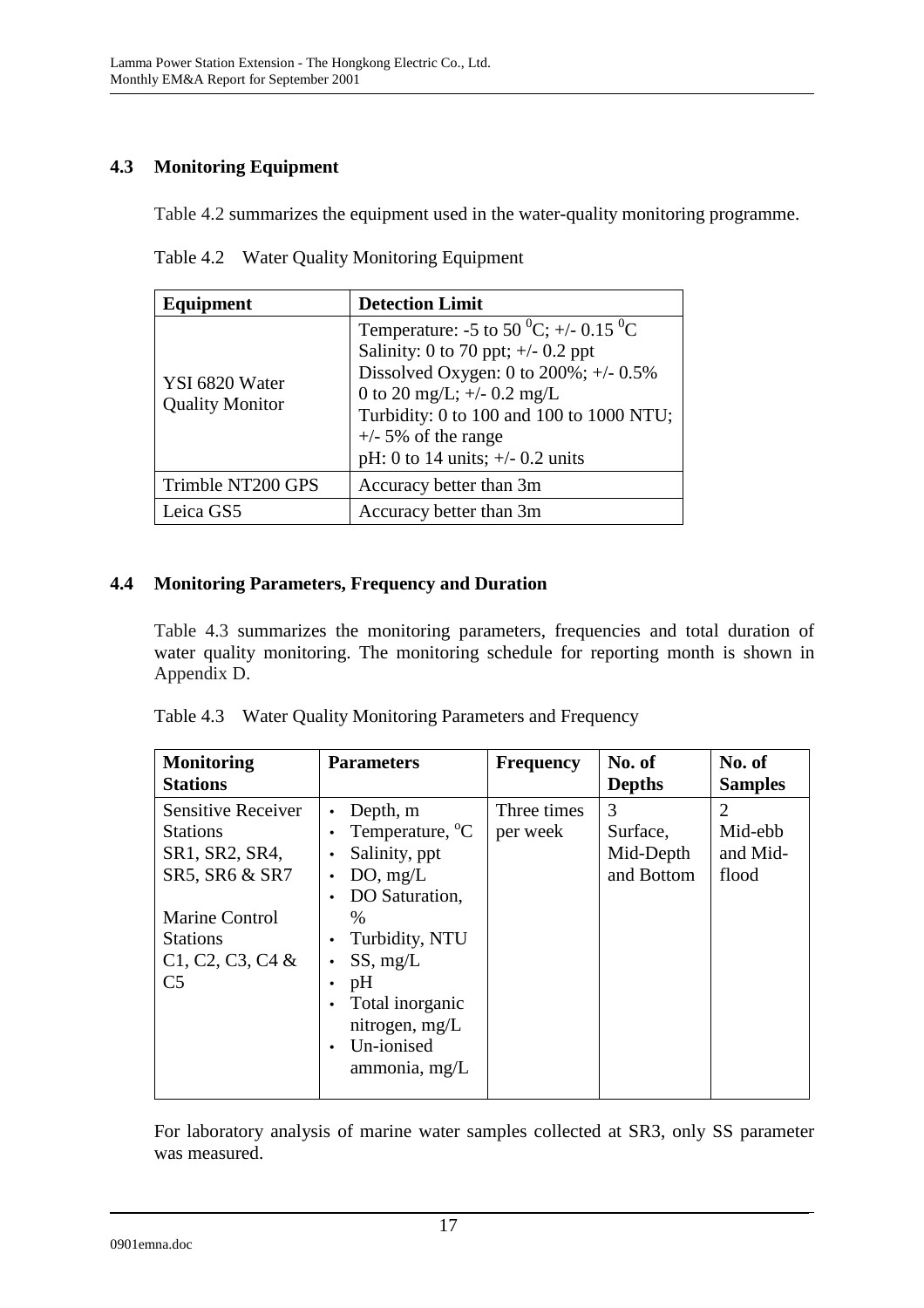# **4.5 Monitoring Procedures and Calibration Details**

#### *Monitoring Procedures*

- The monitoring stations were accessed using survey boat to within 3m, guided by Differential Global Positioning System (DGPS).
- The depth of the monitoring location was measured using depth meter in order to determine the sampling depths. Afterwards, the water sampler was lowered into the water to the required depths of sampling. Upon reaching the pre-determined depth, a messenger to activate the sampler was then released to travel down the wire. The water sample was sealed within the sampler before retrieving.
- All in-situ measurements at each monitoring stations were taken at 3 water depths, where appropriate, namely 1m below water surface, mid-depth, and 1 meter from seabed, except where the water depth was less than 6m, the mid-depth measurement was omitted. If the water depth was less than 3m, only the middepth position was monitored.
- At each measurement/sampling depth, two consecutive measurements were taken. The probes were retrieved out of the water after the first measurement and then redeployed for the second measurement. Where the difference in the value between the first and the second readings of each set was more than 25% of the value of the first reading, the reading was discarded and further samplings were taken.
- The duplicate water samples for physical and chemical analysis were stored into a pre-labelled high-density polyethylene (HDPE) bottle pre-rinsed with the same water samples. The sample bottles were than packed in a cool-box (cooled to  $4^{\circ}C$ without being frozen) and delivered to a HOKLAS Laboratory for analysis upon the completion of each round of sampling.
- In addition, field information such as the general meteorological conditions and any observations regarding any significant activities in the vicinity of each monitoring location were also recorded. Major water pollution sources, if any, were identified and recorded.

#### *Equipment Calibration*

The equipment deployed for in-situ measurement of marine water quality was calibrated before use. The methodologies for the calibration follow the instruction manuals provided by the corresponding manufacturers. The calibration records are shown in Appendix H.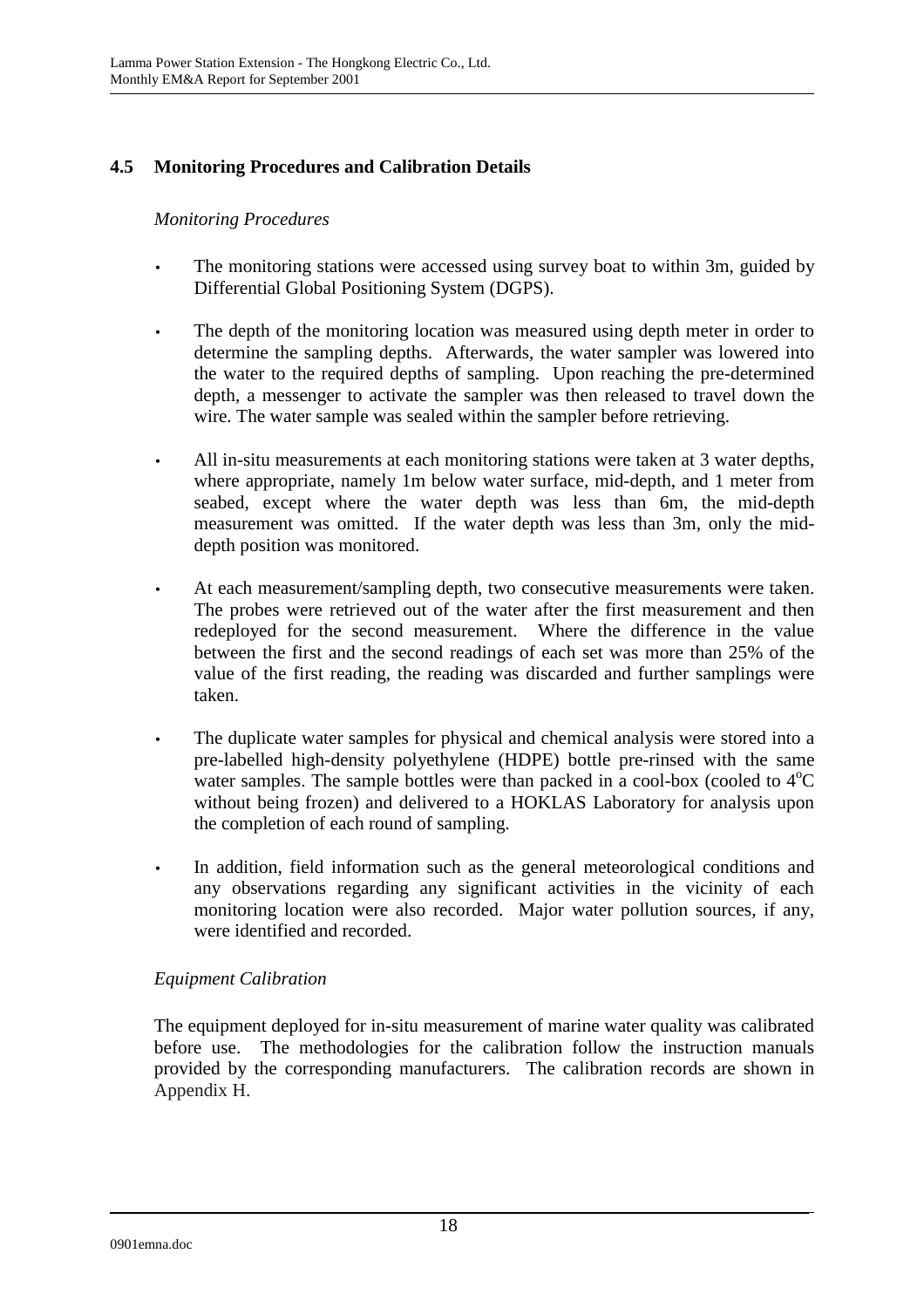## *Laboratory Analysis & QA/QC*

The collected marine water samples were analyzed for Suspended Solids, Total Inorganic Nitrogen and Unionized Ammonia with methodologies as summarized in Table 4.4.

|  |  |  |  |  | Table 4.4 Laboratory Analysis Methodologies of Marine Water Samples |
|--|--|--|--|--|---------------------------------------------------------------------|
|--|--|--|--|--|---------------------------------------------------------------------|

| <b>Parameter</b>           | <b>Method</b>                          | Limit of Reporting (mg/L) |
|----------------------------|----------------------------------------|---------------------------|
| <b>Suspended Solids</b>    | APHA 17 ed 2540 D                      | 1.0                       |
| Total Inorganic            | APHA 18 ed 4500 NO <sub>2</sub> B $\&$ | 0.01                      |
| Nitrogen                   | $NO3E + APHA$ 17ed 4500-               |                           |
|                            | NH <sub>3</sub> B, E                   |                           |
| <b>Ammoniacal Nitrogen</b> | APHA 17 ed 4500-NH <sub>3</sub> G      | 0.01                      |
| (Un-ionized)               |                                        | (Limit of Reporting for   |
| Ammonia)                   |                                        | Ammoniacal Nitrogen) x    |
|                            |                                        | degree of ionization      |

Note: The determination of unionized ammonia was based on the articles entitled "Aqueous Ammonia Equilibrium Calculation: Effect of pH and Temperature" and "Ionization of Ammonia in Seawater: Effects of Temperature, pH and Salinity" which was accepted by EPD.

In order to ensure that the laboratory analysis works were carried out properly, stringent QA/QC procedures (which includes the sample preparation as well as the subsequent instrumentation analysis) were followed. According to the requirements stipulated in the EM&A Manual, QA/QC requirements for laboratory testing include:

- 1) "Blind" duplicate samples analysis of 10% collected marine water samples; and
- 2) in-house QA/QC procedures of the testing laboratory (this includes the use of blank, batch duplicates, quality control samples and matrix spike recovery test).

Blind Duplicate:

In order to cross check the precision of the measurement results obtained from the laboratory analysis, "blind" duplicate samples of 10% of the collected marine water samples were analysed alongside the normal samples. The sample codes for the "blind" duplicates were determined by the sampling team and are not identifiable by the laboratory. The results of the "blind" duplicate samples are summarized in Appendix H.

In accordance with the QA/QC procedures of Environmental Management Laboratory of HKPC, QA/QC procedures were conducted for at least 5% of samples. A total of 792 sets of samples (for Total Inorganic Nitrogen and Unionized Ammonia) and 864 sets of samples (for Suspended Solids analysis) were received during the marine monitoring period including both ebb and flood tides. Therefore at least 5% laboratory blanks, batch duplicates, quality control samples and recovery tests for each parameter were conducted. The acceptance criteria are outlined in each type of Quality Control data.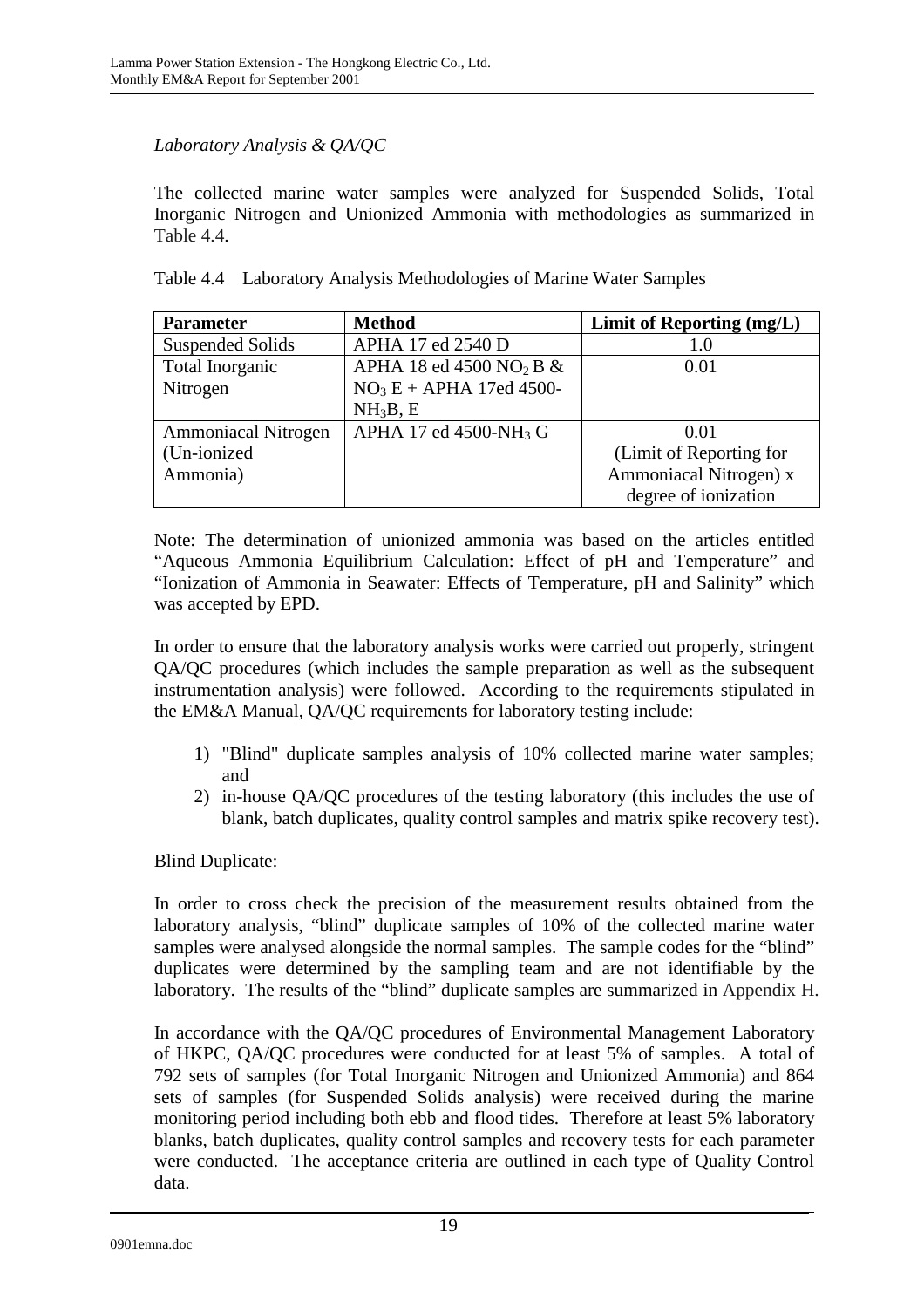## Blank:

A laboratory blank is an analyte free matrix to which all reagents are added in the same volumes or proportions as used in the standard sample preparation to monitor contamination introduced in laboratory. The acceptance criterion for laboratory blank in Environmental Management Division (EMD) Laboratory of HKPC stipulated in EMD Quality Manual is less than the detection limit. All the laboratory blank values and acceptance criterion of the following testing parameter are summarized in Appendix H.

- Suspended Solids
- Unionized Ammonia
- Total Inorganic Nitrogen

#### Batch Duplicate:

Batch duplicate is an intra-laboratory split sample randomly selected from the sample batch to monitor the method precision in a given matrix. The acceptance limit of duplicate values of the following testing parameters and their duplicate results are summarized in Appendix H.

- Suspended Solids
- Unionized Ammonia
- Total Inorganic Nitrogen

Quality Control Sample:

The quality control sample is the analysis of a material with a known concentration of contaminants to determine the accuracy of results in a given matrix. The quality control samples are not applicable to all testing parameters due to the constraints of the testing parameters. The quality control samples results for the following testing parameters are shown in Appendix H.

- Unionized Ammonia
- Total Inorganic Nitrogen

Quality control sample testing is not applicable to the testing of Suspended Solids.

#### Matrix Spike:

Matrix spike is an intra-laboratory split of a digested sample spiked with target known concentration analyte to determine method bias in a given matrix. The matrix spike is applicable to the following tests: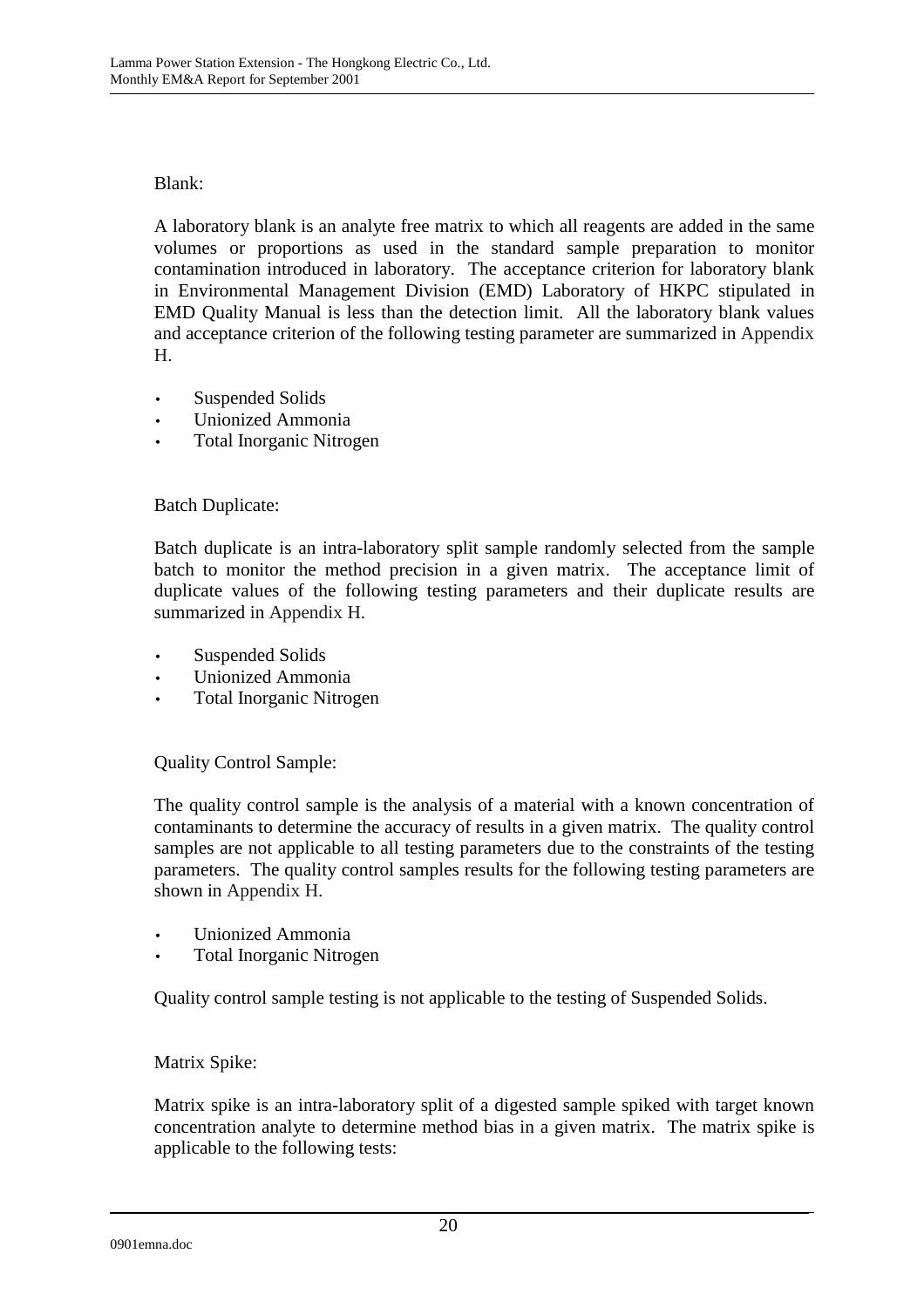- Unionized Ammonia
- Total Inorganic Nitrogen

Matrix spike testing is not applicable to testing of Suspended Solids. The matrix spike samples results are shown in Appendix H.

The QA/QC results in Appendix H indicated that the laboratory analysis works of the collected marine water samples were properly carried out and the measurement results obtained were valid in accordance with the Hong Kong Laboratory Accreditation Scheme (HOKLAS) requirements. On the other hand, the "blind" duplicate measurement results indicated that the precision of the measurements for Suspended Solids, Total Inorganic Nitrogen and Unionized Ammonia are in compliance with the HOKLAS requirements.

#### **4.6 Results and Observations**

Due to adverse weather condition, three marine water quality monitoring works on  $21<sup>st</sup>$ September 2001 was rescheduled to  $28<sup>th</sup>$  September 2001. Other than that, marine water monitoring was conducted as scheduled in the reporting month. All monitoring data and graphical presentation of the monitoring results are provided in Appendix G. Key findings and observations are provided in the following tables:

| Monitoring<br>Number of Exceedances |                                                                                                                                     |              | <b>Investigation Findings</b>                                                                                                                                                                                                                                                                                                                                                                                                                                                                                                                                       |
|-------------------------------------|-------------------------------------------------------------------------------------------------------------------------------------|--------------|---------------------------------------------------------------------------------------------------------------------------------------------------------------------------------------------------------------------------------------------------------------------------------------------------------------------------------------------------------------------------------------------------------------------------------------------------------------------------------------------------------------------------------------------------------------------|
| Dates                               | <b>Action Level</b>                                                                                                                 | Limit Level  | (if any)                                                                                                                                                                                                                                                                                                                                                                                                                                                                                                                                                            |
| $3rd$ September                     | 10<br>(SR1, SR4,<br>SR5 and SR6<br>during ebb<br>tide and flood<br>tide, SR2<br>during ebb<br>tide and SR7<br>during flood<br>tide) | $\mathbf{0}$ | Not related to site activities as by reviewing the<br>literature data from EPD in 1999 (WM1 & SM5),<br>all exceedances (except SR6 during flood tide) lay<br>within the ranges of measurement data, suggesting<br>that the exceedances might be related to background<br>fluctuation. For the exceedance at SR6 during flood<br>tide, since SR6 is located at the upstream to the site<br>during the course of sampling. Therefore the low<br>DO measurement result might be associated with<br>the marine water flowing from the southern area of<br>Lamma Island. |
| $5th$ September                     | 10<br>(SR1, SR2,<br>SR4, SR5 and<br>SR7 during<br>ebb tide and<br>flood tide)                                                       | $\mathbf{0}$ | Not related to site activities as the measurement<br>results at upstream control station were lower than<br>or equal to the exceedances at SR4, SR5 and SR7<br>during flood tide and all exceedances during ebb<br>tide, suggesting the background DO level was<br>already low. For the exceedances at SR1 and SR2<br>during flood tide, the said exceedances lay within<br>the range of measurement results collected by EPD<br>in 1999 (WM1) suggesting that the low DO<br>measurement results might be due to background<br>fluctuation.                         |

Summary of Exceedances in Dissolved Oxygen (Surface and Middle) in September 2001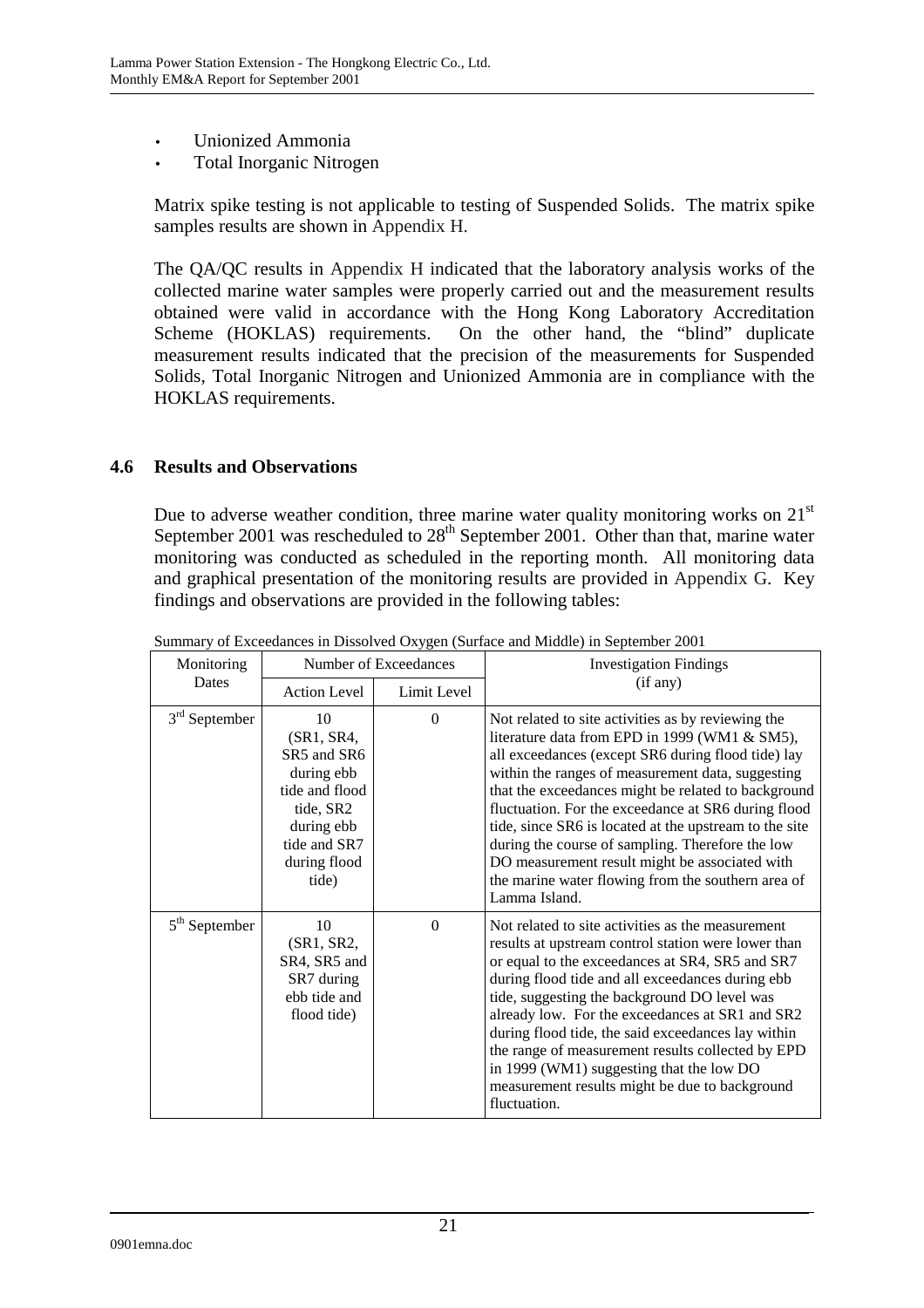| Monitoring                    |                                                                                                                   | Number of Exceedances | <b>Investigation Findings</b>                                                                                                                                                                                                                                                                                                                                                                                                                                                                                                                                                                  |  |
|-------------------------------|-------------------------------------------------------------------------------------------------------------------|-----------------------|------------------------------------------------------------------------------------------------------------------------------------------------------------------------------------------------------------------------------------------------------------------------------------------------------------------------------------------------------------------------------------------------------------------------------------------------------------------------------------------------------------------------------------------------------------------------------------------------|--|
| Dates                         | <b>Action Level</b>                                                                                               | Limit Level           | (if any)                                                                                                                                                                                                                                                                                                                                                                                                                                                                                                                                                                                       |  |
| $7th$ September               | 12<br>(All stations<br>during ebb<br>tide and flood<br>tide)                                                      | $\boldsymbol{0}$      | Not related to site activities as the measurement<br>results at upstream control station were lower than<br>or equal to all said exceedances, suggesting the<br>background DO level was already low.                                                                                                                                                                                                                                                                                                                                                                                           |  |
| 11 <sup>th</sup><br>September | 10<br>(SR1, SR2,<br>SR4 and SR5<br>during ebb<br>tide and flood<br>tide and SR6<br>and SR7<br>during ebb<br>tide) | $\mathbf{0}$          | Not related to site activities as the measurement<br>results at upstream control station were lower than<br>all exceedances during ebb tide, suggesting the<br>background DO level was already low. For the<br>exceedances during flood tide, the said exceedances<br>lay within the range of measurement results<br>collected by EPD in 1999 (WM1 & SM5)<br>suggesting that the low DO measurement results<br>might be due to background fluctuation.                                                                                                                                         |  |
| 13 <sup>th</sup><br>September | 6<br>(SR1 and SR2<br>during ebb<br>tide and flood<br>tide and SR4<br>and SR7<br>during ebb<br>tide)               | $\mathbf{0}$          | Not related to site activities as the measurement<br>results at upstream control station were lower than<br>all exceedances during ebb tide, suggesting the<br>background DO level was already low. For the<br>exceedances during flood tide, the said exceedances<br>lay within the range of measurement results<br>collected by EPD in 1999 (WM1 & SM5)<br>suggesting that the low DO measurement results<br>might be due to background fluctuation.                                                                                                                                         |  |
| $15^{\text{th}}$<br>September | $\overline{0}$                                                                                                    | $\mathbf{0}$          | N. A.                                                                                                                                                                                                                                                                                                                                                                                                                                                                                                                                                                                          |  |
| 17 <sup>th</sup><br>September | $\boldsymbol{0}$                                                                                                  | $\boldsymbol{0}$      | N. A.                                                                                                                                                                                                                                                                                                                                                                                                                                                                                                                                                                                          |  |
| 19 <sup>th</sup><br>September | $\mathbf{0}$                                                                                                      | $\boldsymbol{0}$      | N. A.                                                                                                                                                                                                                                                                                                                                                                                                                                                                                                                                                                                          |  |
| $25^{\text{th}}$<br>September | 12<br>(All stations<br>during ebb<br>tide and flood<br>tide)                                                      | $\boldsymbol{0}$      | Not related to site activities as the measurement<br>results at upstream control station were lower than<br>all exceedances during ebb tide, suggesting the<br>background DO level was already low. For the<br>exceedances during flood tide, the said exceedances<br>lay within the range of measurement results<br>collected by EPD in 1999 (WM1 & SM5)<br>suggesting that the low DO measurement results<br>might be due to background fluctuation.                                                                                                                                         |  |
| 27 <sup>th</sup><br>September | 12<br>(All stations<br>during ebb<br>tide and flood<br>tide)                                                      | $\boldsymbol{0}$      | Not related to site activities as the measurement<br>results at upstream control station were lower than<br>or as low as the exceedances at SR1, SR2, SR7<br>during both tides, SR6 during ebb tide and SR5<br>during flood tide, suggesting the background DO<br>level was already low. For the exceedances at SR4<br>during both tides, SR5 during ebb tide and SR6<br>during flood tide, the said exceedances lay within<br>the range of measurement results collected by EPD<br>in 1999 (SM5) suggesting that the low DO<br>measurement results might be due to background<br>fluctuation. |  |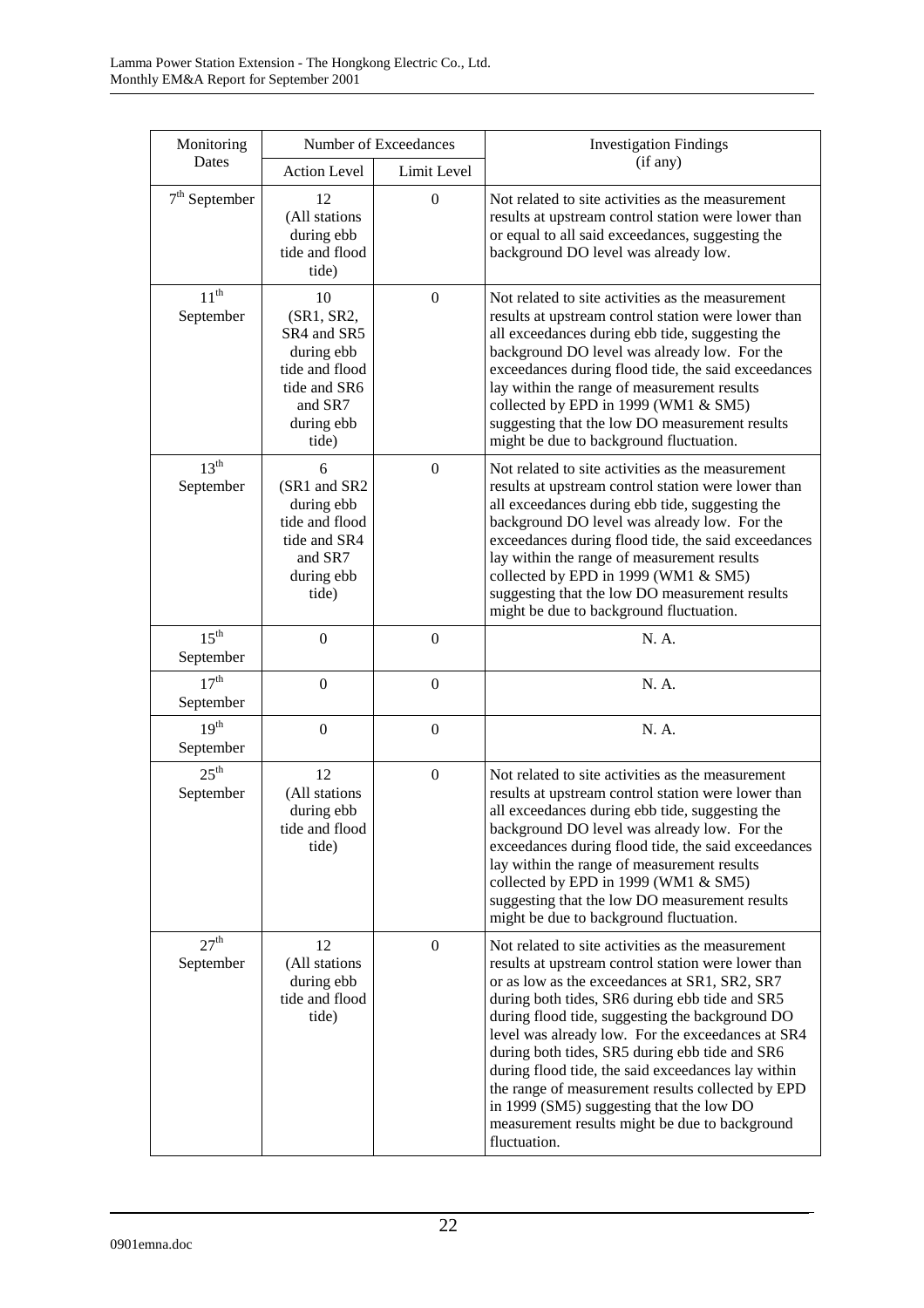| Monitoring                    | Number of Exceedances                                        |             | <b>Investigation Findings</b>                                                                                                                                                                                                                                                                                                                                                                                                                                                                                                                                                                                |
|-------------------------------|--------------------------------------------------------------|-------------|--------------------------------------------------------------------------------------------------------------------------------------------------------------------------------------------------------------------------------------------------------------------------------------------------------------------------------------------------------------------------------------------------------------------------------------------------------------------------------------------------------------------------------------------------------------------------------------------------------------|
| Dates                         | <b>Action Level</b>                                          | Limit Level | (if any)                                                                                                                                                                                                                                                                                                                                                                                                                                                                                                                                                                                                     |
| 28 <sup>th</sup><br>September | 12<br>(All stations<br>during ebb<br>tide and flood<br>tide) | $\Omega$    | Not related to site activities as the measurement<br>results at upstream control station were lower than<br>or as low as the exceedances at SR1, SR2, and SR7<br>during ebb tide and SR1 and SR4 during flood tide,<br>suggesting the background DO level was already<br>low. For the exceedances at SR5 and SR6 during<br>both tides, SR4 during ebb tide and SR2 and SR7<br>during flood tide, the said exceedances lay within<br>the range of measurement results collected by EPD<br>in 1999 (WM1 $\&$ SM5) suggesting that the low DO<br>measurement results might be due to background<br>fluctuation. |
| 29 <sup>th</sup><br>September | 12<br>(All stations<br>during ebb<br>tide and flood<br>tide) | $\Omega$    | Not related to site activities as the measurement<br>results at upstream control station were lower than<br>or as low as all exceedances except the exceedances<br>at SR4, suggesting the background DO level was<br>already low. For the SR4, the said exceedances lay<br>within the range of measurement results collected<br>by EPD in 1999 (SM5) suggesting that the low DO<br>measurement results might be due to background<br>fluctuation.                                                                                                                                                            |

| Summary of Exceedances in Dissolved Oxygen (Bottom) in September 2001 |  |  |
|-----------------------------------------------------------------------|--|--|
|                                                                       |  |  |

| Monitoring      | Number of Exceedances                                                         |             | <b>Investigation Findings</b>                                                                                                                                                                                                                                                                                                                                                                                                                                                                                                               |
|-----------------|-------------------------------------------------------------------------------|-------------|---------------------------------------------------------------------------------------------------------------------------------------------------------------------------------------------------------------------------------------------------------------------------------------------------------------------------------------------------------------------------------------------------------------------------------------------------------------------------------------------------------------------------------------------|
| Dates           | <b>Action Level</b>                                                           | Limit Level | (if any)                                                                                                                                                                                                                                                                                                                                                                                                                                                                                                                                    |
| $3rd$ September | 12<br>(All stations)<br>during ebb<br>tide and flood<br>tide)                 | $\Omega$    | Not related to site activities as by reviewing the<br>literature data from EPD in 1999 (WM1 & SM5),<br>the said exceedances lay within the ranges of<br>measurement data, suggesting that the exceedances<br>might be related to background fluctuation.                                                                                                                                                                                                                                                                                    |
| $5th$ September | 10<br>(SR1, SR2,<br>SR4, SR5 and<br>SR7 during<br>ebb tide and<br>flood tide) | $\Omega$    | Not related to site activities as the measurement<br>results at upstream control station were lower than<br>or equal to the exceedances at SR4, SR5 and SR7<br>during flood tide and all exceedances during ebb<br>tide, suggesting the background DO level was<br>already low. For the exceedances at SR1 and SR2<br>during flood tide, the said exceedances lay within<br>the range of measurement results collected by EPD<br>in 1999 (WM1) suggesting that the low DO<br>measurement results might be due to background<br>fluctuation. |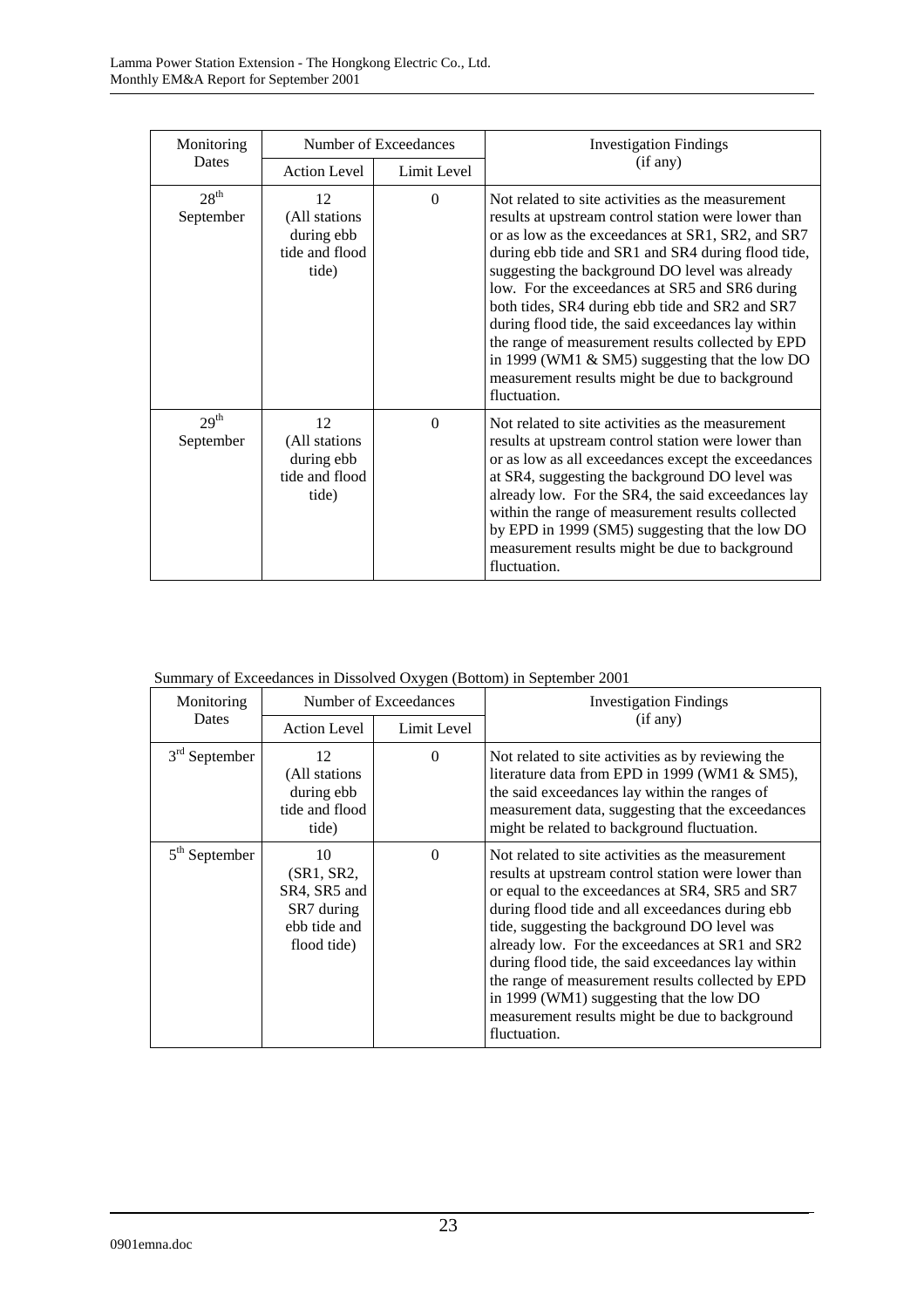| Monitoring                    | Number of Exceedances                                                                                                        |                  | <b>Investigation Findings</b>                                                                                                                                                                                                                                                                                                                                                                                                                                                                                                                   |
|-------------------------------|------------------------------------------------------------------------------------------------------------------------------|------------------|-------------------------------------------------------------------------------------------------------------------------------------------------------------------------------------------------------------------------------------------------------------------------------------------------------------------------------------------------------------------------------------------------------------------------------------------------------------------------------------------------------------------------------------------------|
| Dates                         | <b>Action Level</b>                                                                                                          | Limit Level      | (if any)                                                                                                                                                                                                                                                                                                                                                                                                                                                                                                                                        |
| $7th$ September               | 12<br>(All stations<br>during ebb<br>tide and flood<br>tide)                                                                 | $\boldsymbol{0}$ | Not related to site activities as the measurement<br>results at upstream control station were lower than<br>or equal to all exceedances (except the exceedance<br>at SR2 during flood tide), suggesting the<br>background DO level was already low. For the<br>exceedance at SR2 during flood tide, the said<br>exceedance lay within the range of measurement<br>results collected by EPD in 1999 (WM1) suggesting<br>that the low DO measurement results might be due<br>to background fluctuation.                                           |
| $11^{th}$<br>September        | 12<br>(All stations<br>during ebb<br>tide and flood<br>tide)                                                                 | $\mathbf{0}$     | Not related to site activities as the measurement<br>results at upstream control station were lower than<br>the said exceedances, suggesting the background<br>DO level was already low.                                                                                                                                                                                                                                                                                                                                                        |
| 13 <sup>th</sup><br>September | $\mathbf{Q}$<br>(all stations<br>during ebb<br>tide and SR1,<br>SR <sub>2</sub> and SR <sub>6</sub><br>during flood<br>tide) | $\mathbf{0}$     | Not related to site activities as the measurement<br>results at upstream control station were lower than<br>the said exceedances, suggesting the background<br>DO level was already low.                                                                                                                                                                                                                                                                                                                                                        |
| 15 <sup>th</sup><br>September | 5<br>(SR1, SR2,<br>SR5, SR6 and<br>SR7 during<br>flood tide)                                                                 | $\overline{0}$   | Not related to site activities as the measurement<br>results at upstream control station were lower than<br>the said exceedances, suggesting the background<br>DO level was already low.                                                                                                                                                                                                                                                                                                                                                        |
| 17 <sup>th</sup><br>September | $\boldsymbol{0}$                                                                                                             | $\boldsymbol{0}$ | N. A.                                                                                                                                                                                                                                                                                                                                                                                                                                                                                                                                           |
| 19 <sup>th</sup><br>September | $\boldsymbol{0}$                                                                                                             | $\mathbf{0}$     | N. A.                                                                                                                                                                                                                                                                                                                                                                                                                                                                                                                                           |
| $25^{\text{th}}$<br>September | 12<br>(All stations<br>during ebb<br>tide and flood<br>tide)                                                                 | $\boldsymbol{0}$ | Not related to site activities as the measurement<br>results at upstream control station were lower than<br>all exceedances during ebb tide, suggesting the<br>background DO level was already low. For the<br>exceedances during flood tide, the said exceedances<br>lay within the range of measurement results<br>collected by EPD in 1999 (WM1 & SM5)<br>suggesting that the low DO measurement results<br>might be due to background fluctuation.                                                                                          |
| 27 <sup>th</sup><br>September | 12<br>(All stations<br>during ebb<br>tide and flood<br>tide)                                                                 | $\boldsymbol{0}$ | Not related to site activities as the measurement<br>results at upstream control station were lower than<br>or as low as the exceedances at SR1, SR6, SR7<br>during ebb tide and all stations during flood tide,<br>suggesting the background DO level was already<br>low. For the exceedances at SR2, SR4 and SR5<br>during ebb tide, the said exceedances lay within the<br>range of measurement results collected by EPD in<br>1999 (WM1 & SM5) suggesting that the low DO<br>measurement results might be due to background<br>fluctuation. |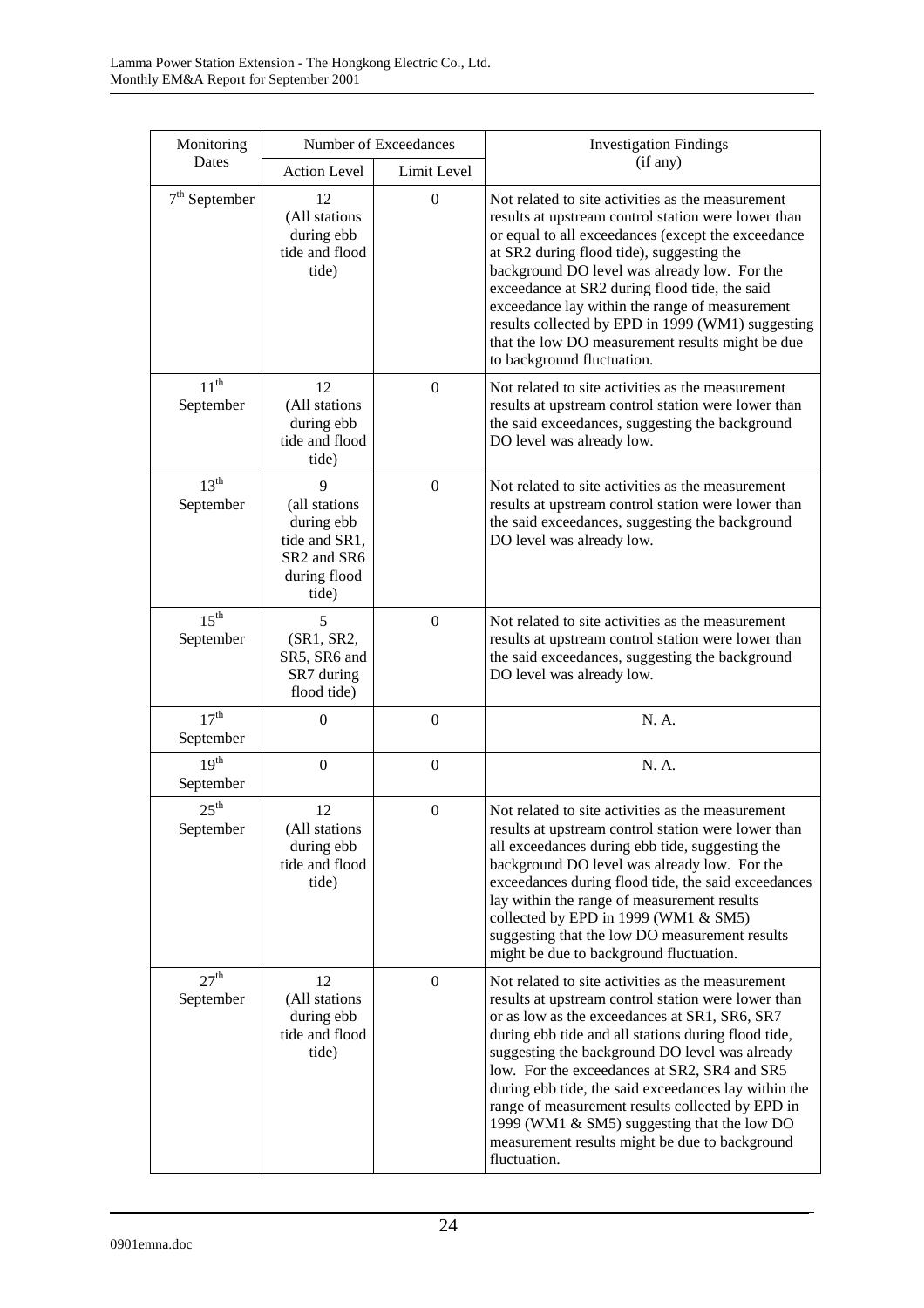| Monitoring                    | Number of Exceedances                                        |             | <b>Investigation Findings</b>                                                                                                                                                                                                                                                                                                                                                                                                                                                                                                                                                                    |
|-------------------------------|--------------------------------------------------------------|-------------|--------------------------------------------------------------------------------------------------------------------------------------------------------------------------------------------------------------------------------------------------------------------------------------------------------------------------------------------------------------------------------------------------------------------------------------------------------------------------------------------------------------------------------------------------------------------------------------------------|
| Dates                         | <b>Action Level</b>                                          | Limit Level | (if any)                                                                                                                                                                                                                                                                                                                                                                                                                                                                                                                                                                                         |
| 28 <sup>th</sup><br>September | 12<br>(All stations<br>during ebb<br>tide and flood<br>tide) | $\Omega$    | Not related to site activities as the measurement<br>results at upstream control station were lower than<br>or as low as the exceedances at SR2, SR6 and SR7<br>during ebb tide and SR1, SR4, SR5 and SR7 during<br>flood tide, suggesting the background DO level was<br>already low. For the exceedances at SR1, SR4 and<br>SR5 during ebb tide and SR2 and SR6 during flood<br>tide, the said exceedances lay within the range of<br>measurement results collected by EPD in 1999<br>(WM1 & SM5) suggesting that the low DO<br>measurement results might be due to background<br>fluctuation. |
| 29 <sup>th</sup><br>September | 12<br>(All stations<br>during ebb<br>tide and flood<br>tide) | $\Omega$    | Not related to site activities as the measurement<br>results at upstream control station were lower than<br>or as low as all exceedances except the exceedances<br>at SR4 during ebb tide, suggesting the background<br>DO level was already low. For the SR4 during ebb<br>tide, the said exceedance lay within the range of<br>measurement results collected by EPD in 1999<br>(SM5) suggesting that the low DO measurement<br>result might be due to background fluctuation.                                                                                                                  |

## Summary of Exceedances in Turbidity (Depth Average) in September 2001

| Monitoring                    | No. of Exceedances          |             | <b>Investigation Findings</b>                                                                                                                                                                                                                                                                            |
|-------------------------------|-----------------------------|-------------|----------------------------------------------------------------------------------------------------------------------------------------------------------------------------------------------------------------------------------------------------------------------------------------------------------|
| Dates                         | <b>Action Level</b>         | Limit Level | (if any)                                                                                                                                                                                                                                                                                                 |
| $3rd$ September               | $\Omega$                    | $\Omega$    | N. A.                                                                                                                                                                                                                                                                                                    |
| $5th$ September               | (SR1 during)<br>flood tide) | $\Omega$    | Not related to site activities as a plume migrated<br>from the Southwest area of Hong Kong Island to the<br>sampling location was observed and the elevated<br>measurement result might be associated with the<br>plume.<br>The photograph regarding the plume around SR1<br>was attached in Appendix M. |
| $7th$ September               | $\theta$                    | $\Omega$    | N. A.                                                                                                                                                                                                                                                                                                    |
| $11^{th}$<br>September        | $\Omega$                    | $\Omega$    | N. A.                                                                                                                                                                                                                                                                                                    |
| $13^{\text{th}}$<br>September | $\Omega$                    | $\Omega$    | N. A.                                                                                                                                                                                                                                                                                                    |
| $15^{\text{th}}$<br>September | $\Omega$                    | $\Omega$    | N. A.                                                                                                                                                                                                                                                                                                    |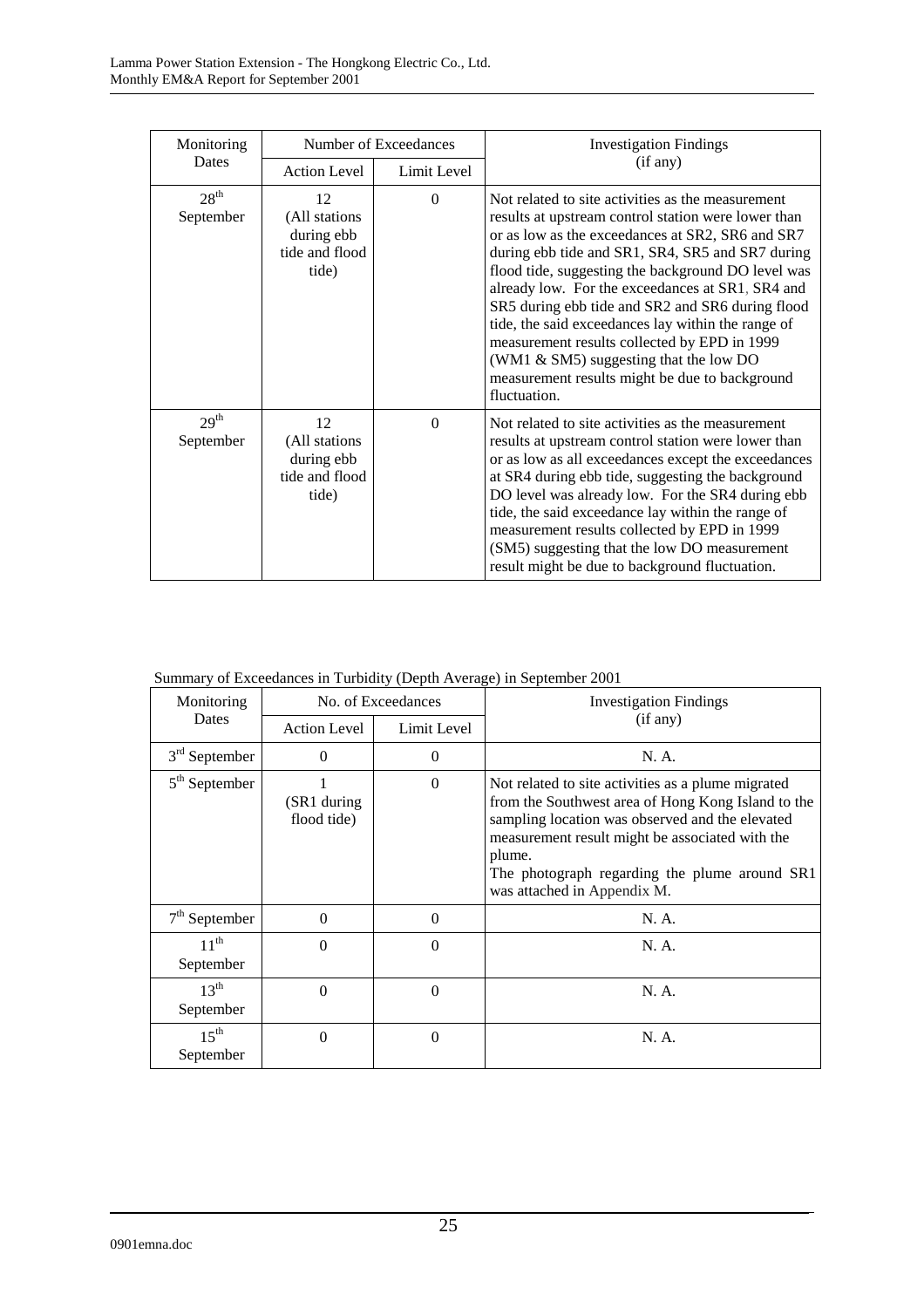| 17 <sup>th</sup><br>September | $\Omega$ | (SR4 during<br>ebb tide) | Not related to site activities as by reviewing the<br>literature data from EPD in 1999 (SM5), the said<br>exceedances lay within the ranges of measurement<br>data. Moreover, the measurement result at the same<br>location during the subsequent sampling session<br>(PM session) of the same sampling day was much<br>below the action level. In view of this, it was<br>considered that the elevated measurement result<br>might be due to the occasional background<br>fluctuation |
|-------------------------------|----------|--------------------------|-----------------------------------------------------------------------------------------------------------------------------------------------------------------------------------------------------------------------------------------------------------------------------------------------------------------------------------------------------------------------------------------------------------------------------------------------------------------------------------------|
| 19 <sup>th</sup><br>September | $\Omega$ | $\Omega$                 | N. A.                                                                                                                                                                                                                                                                                                                                                                                                                                                                                   |
| $25^{\text{th}}$<br>September | $\Omega$ | $\Omega$                 | N. A.                                                                                                                                                                                                                                                                                                                                                                                                                                                                                   |
| 27 <sup>th</sup><br>September | $\Omega$ | $\theta$                 | N. A.                                                                                                                                                                                                                                                                                                                                                                                                                                                                                   |
| 28 <sup>th</sup><br>September | $\Omega$ | 0                        | N. A.                                                                                                                                                                                                                                                                                                                                                                                                                                                                                   |
| 29 <sup>th</sup><br>September | $\Omega$ | $\theta$                 | N. A.                                                                                                                                                                                                                                                                                                                                                                                                                                                                                   |

Summary of Exceedances in Suspended Solids (Depth Average) in September 2001

| Monitoring                    | Number of Exceedances |             | <b>Investigation Findings</b>                                                                                                                                                                                                                                                                                                                                                                         |
|-------------------------------|-----------------------|-------------|-------------------------------------------------------------------------------------------------------------------------------------------------------------------------------------------------------------------------------------------------------------------------------------------------------------------------------------------------------------------------------------------------------|
| Dates                         | <b>Action Level</b>   | Limit Level | (if any)                                                                                                                                                                                                                                                                                                                                                                                              |
| $3rd$ September               | $\Omega$              | $\theta$    | N. A.                                                                                                                                                                                                                                                                                                                                                                                                 |
| $5th$ September               | (SR1 during<br>flood) | $\Omega$    | Not related to site activities. Based on the<br>observation made by the sampling team, a plume<br>migrated from the Southwest area of Hong Kong<br>Island to the sampling location was observed.<br>Therefore, the elevated measurement result might<br>be associated with the plume rather than the site<br>activities. The photograph regarding the plume<br>around SR1 was attached in Appendix M. |
| $7th$ September               | $\Omega$              | $\Omega$    | N. A.                                                                                                                                                                                                                                                                                                                                                                                                 |
| $11^{th}$<br>September        | $\Omega$              | $\Omega$    | N. A.                                                                                                                                                                                                                                                                                                                                                                                                 |
| 13 <sup>th</sup><br>September | $\Omega$              | $\theta$    | N. A.                                                                                                                                                                                                                                                                                                                                                                                                 |
| $15^{\text{th}}$<br>September | $\Omega$              | $\Omega$    | N. A.                                                                                                                                                                                                                                                                                                                                                                                                 |
| 17 <sup>th</sup><br>September | $\Omega$              | $\Omega$    | N. A.                                                                                                                                                                                                                                                                                                                                                                                                 |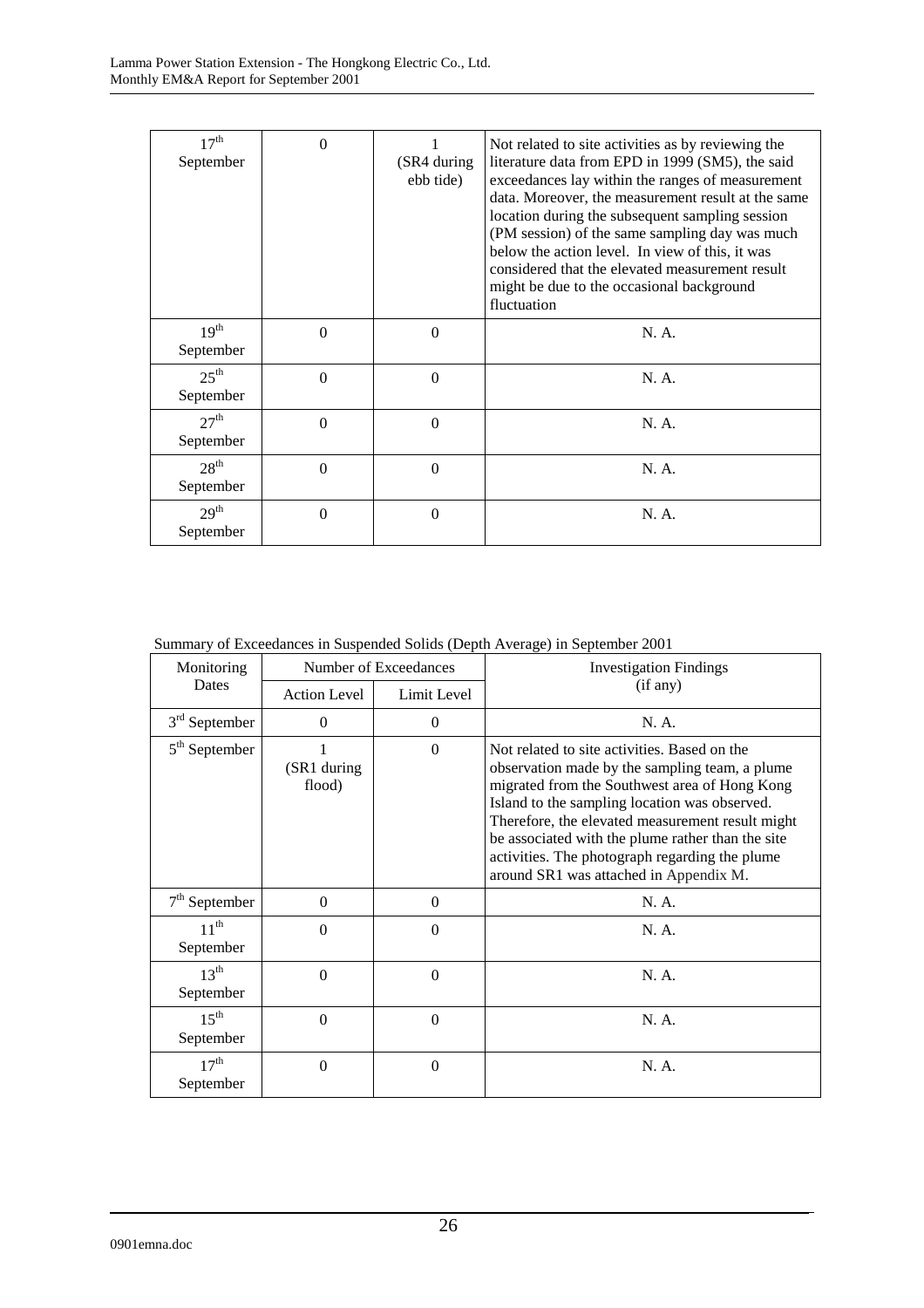| Monitoring                    | Number of Exceedances     |             | <b>Investigation Findings</b>                                                                                                                                                                                                                                                                                                                                                                                                                                |
|-------------------------------|---------------------------|-------------|--------------------------------------------------------------------------------------------------------------------------------------------------------------------------------------------------------------------------------------------------------------------------------------------------------------------------------------------------------------------------------------------------------------------------------------------------------------|
| Dates                         | <b>Action Level</b>       | Limit Level | (if any)                                                                                                                                                                                                                                                                                                                                                                                                                                                     |
| 19 <sup>th</sup><br>September | (SR7 during)<br>ebb tide) | $\Omega$    | Not related to site activities. Based on the on-site<br>observation made by the sampling team, no<br>noticeable sediment plume in the marine water<br>migrated from the direction of the site to the<br>sampling location was observed. Besides, the<br>measurement result at SR5 and SR6 (which are<br>located between SR7 and the site) were much lower<br>than the result at SR7 therefore the elevated result<br>might be due to background fluctuation. |
| $25^{\text{th}}$<br>September | $\Omega$                  | $\theta$    | N. A.                                                                                                                                                                                                                                                                                                                                                                                                                                                        |
| 27 <sup>th</sup><br>September | $\Omega$                  | $\Omega$    | N. A.                                                                                                                                                                                                                                                                                                                                                                                                                                                        |
| 28 <sup>th</sup><br>September | $\Omega$                  | $\theta$    | N. A.                                                                                                                                                                                                                                                                                                                                                                                                                                                        |
| 29 <sup>th</sup><br>September | $\theta$                  | $\theta$    | N. A.                                                                                                                                                                                                                                                                                                                                                                                                                                                        |

Summary of Exceedances in Unionized Ammonia (Depth Average) in September 2001

| Monitoring      | Number of Exceedances                                                                                         |             | <b>Investigation Findings</b>                                                                                                                                                                                                                                                                                                                                                                                                                                                                                                                                                                                                                                                                                                                                                                                                                                       |
|-----------------|---------------------------------------------------------------------------------------------------------------|-------------|---------------------------------------------------------------------------------------------------------------------------------------------------------------------------------------------------------------------------------------------------------------------------------------------------------------------------------------------------------------------------------------------------------------------------------------------------------------------------------------------------------------------------------------------------------------------------------------------------------------------------------------------------------------------------------------------------------------------------------------------------------------------------------------------------------------------------------------------------------------------|
| Dates           | <b>Action Level</b>                                                                                           | Limit Level | (if any)                                                                                                                                                                                                                                                                                                                                                                                                                                                                                                                                                                                                                                                                                                                                                                                                                                                            |
| $3rd$ September | 8<br>(SR5, SR6<br>and SR7<br>during ebb<br>tide and flood<br>tide and SR2<br>and SR4<br>during flood<br>tide) | $\Omega$    | Not related to site activities as the measurement<br>results at upstream control stations were as high as<br>the said exceedances at SR6 and SR7 during ebb<br>tide and flood tide and SR5 during ebb tide.<br>Moreover, the measurement results at upstream<br>control stations were higher than the corresponding<br>action levels of SR4 and SR5 during flood tide,<br>suggesting the said exceedances might be due to<br>background fluctuation.<br>Besides, based on the observation made by the<br>sampling team, no particular activities were<br>observed at the vicinity of the study area which<br>resulted in elevated NH3 result. Moreover, the<br>measurement result on the next sampling day at<br>SR2 was much below the action level. Therefore,<br>the exceedance at SR2 during flood tide was also<br>considered not relevant to site activities. |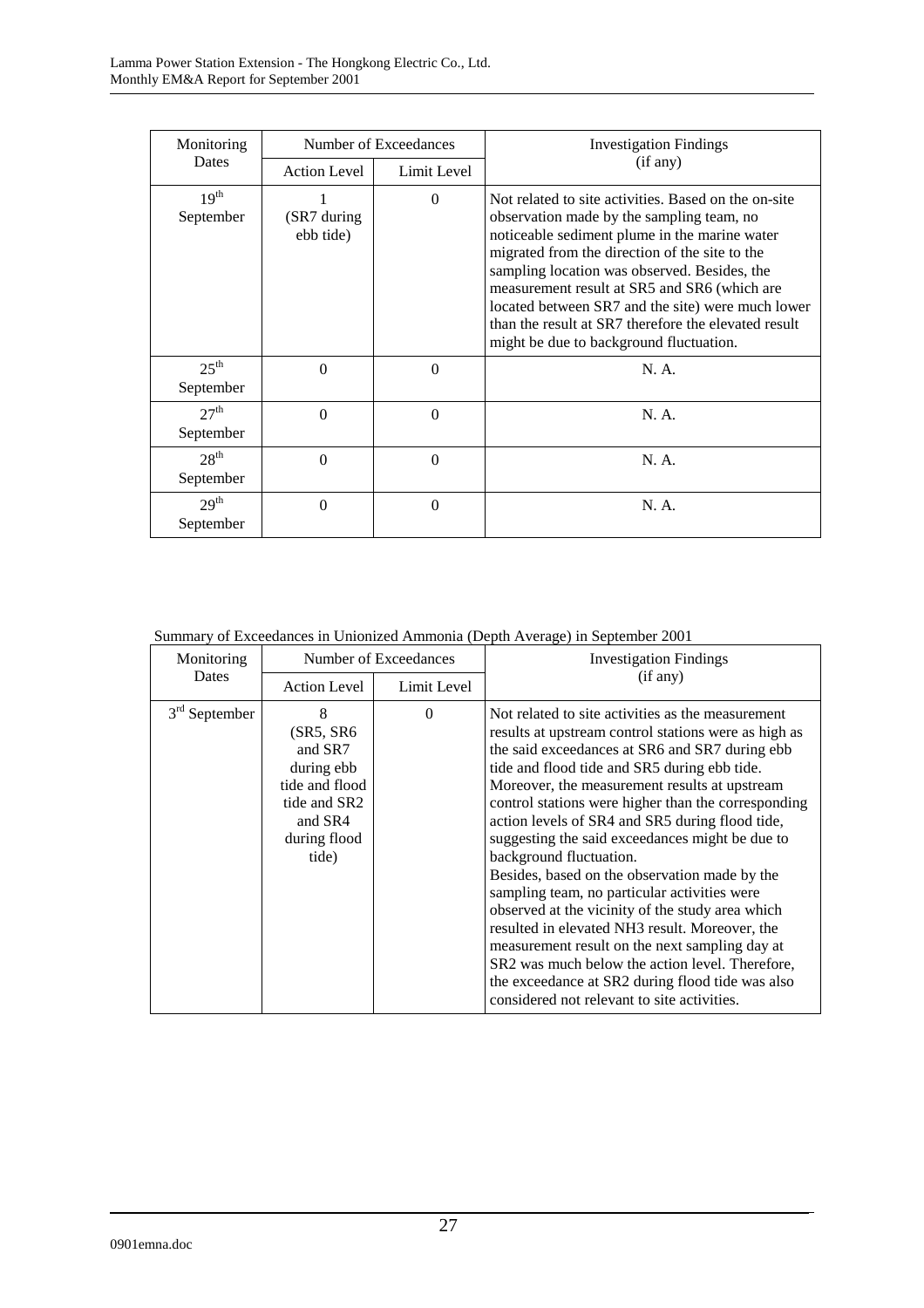| Monitoring                    | Number of Exceedances                                                                           |                  | <b>Investigation Findings</b>                                                                                                                                                                                                                                                                                                                                                                                                                                                                                                                                                                                                                                                                                                                                                                                                                                                                                                                                                                                                                                     |
|-------------------------------|-------------------------------------------------------------------------------------------------|------------------|-------------------------------------------------------------------------------------------------------------------------------------------------------------------------------------------------------------------------------------------------------------------------------------------------------------------------------------------------------------------------------------------------------------------------------------------------------------------------------------------------------------------------------------------------------------------------------------------------------------------------------------------------------------------------------------------------------------------------------------------------------------------------------------------------------------------------------------------------------------------------------------------------------------------------------------------------------------------------------------------------------------------------------------------------------------------|
| Dates                         | <b>Action Level</b>                                                                             | Limit Level      | (if any)                                                                                                                                                                                                                                                                                                                                                                                                                                                                                                                                                                                                                                                                                                                                                                                                                                                                                                                                                                                                                                                          |
| $5th$ September               | 7<br>(SR5, SR6 and<br>SR7 during ebb<br>tide and flood<br>tide and SR4<br>during flood<br>tide) | $\overline{0}$   | Not related to site activities as the measurement<br>results at upstream control stations were as high as<br>the said exceedances (except SR4 during flood<br>tide), suggesting the said exceedances might be due<br>to background fluctuation.<br>For the elevated measurement at SR4 during flood<br>tide. Based on the observation made by the<br>sampling team, no particular activities were<br>observed at the vicinity of the study area which<br>resulted in elevated NH3 result. Moreover, the<br>measurement results on the following sampling day<br>at SR4 was below the action level. Therefore, the<br>said exceedance might be also due to background<br>fluctuation.                                                                                                                                                                                                                                                                                                                                                                              |
| $7th$ September               | $\boldsymbol{0}$                                                                                | $\boldsymbol{0}$ | N. A.                                                                                                                                                                                                                                                                                                                                                                                                                                                                                                                                                                                                                                                                                                                                                                                                                                                                                                                                                                                                                                                             |
| $11^{th}$<br>September        | $\mathbf{0}$                                                                                    | $\boldsymbol{0}$ | N. A.                                                                                                                                                                                                                                                                                                                                                                                                                                                                                                                                                                                                                                                                                                                                                                                                                                                                                                                                                                                                                                                             |
| $13^{th}$<br>September        | $\boldsymbol{0}$                                                                                | $\boldsymbol{0}$ | N. A.                                                                                                                                                                                                                                                                                                                                                                                                                                                                                                                                                                                                                                                                                                                                                                                                                                                                                                                                                                                                                                                             |
| $15^{\text{th}}$<br>September | $\mathbf{0}$                                                                                    | $\boldsymbol{0}$ | N. A.                                                                                                                                                                                                                                                                                                                                                                                                                                                                                                                                                                                                                                                                                                                                                                                                                                                                                                                                                                                                                                                             |
| 17 <sup>th</sup><br>September | $\overline{0}$                                                                                  | $\boldsymbol{0}$ | N. A.                                                                                                                                                                                                                                                                                                                                                                                                                                                                                                                                                                                                                                                                                                                                                                                                                                                                                                                                                                                                                                                             |
| $19^{th}$<br>September        | 11<br>(All stations<br>except SR2<br>during ebb<br>tide)                                        | $\boldsymbol{0}$ | Not related to site activities as the measurement<br>results at upstream control stations were higher than<br>the said exceedances at SR4, SR5 and SR6 during<br>ebb tide and SR7 during ebb tide and flood tide.<br>For the exceedances at SR1 during ebb tide, SR4,<br>SR5 and SR6 during flood tide, the measurement<br>result at upstream control stations were as high as<br>the corresponding action level. Therefore, the<br>exceedance might be due to background fluctuation<br>rather the site activities.<br>For the exceedances at SR1 and SR2 during flood<br>tide, based on the observation made by the sampling<br>team, no particular activities were observed at the<br>vicinity of monitoring stations which resulted in the<br>elevated measurement results. Moreover, the<br>measurement results at SR1 and SR2 decreased in<br>the PM session and no exceedances in NH3 were<br>recorded at the SR1 and SR2 on the subsequent<br>three sampling days. Therefore, the said<br>exceedances might also be due to the background<br>fluctuation. |
| $25^{\text{th}}$<br>September | $\boldsymbol{0}$                                                                                | $\boldsymbol{0}$ | N. A.                                                                                                                                                                                                                                                                                                                                                                                                                                                                                                                                                                                                                                                                                                                                                                                                                                                                                                                                                                                                                                                             |
| 27 <sup>th</sup><br>September | $\boldsymbol{0}$                                                                                | $\boldsymbol{0}$ | N. A.                                                                                                                                                                                                                                                                                                                                                                                                                                                                                                                                                                                                                                                                                                                                                                                                                                                                                                                                                                                                                                                             |
| 28 <sup>th</sup><br>September | $\boldsymbol{0}$                                                                                | $\boldsymbol{0}$ | N. A.                                                                                                                                                                                                                                                                                                                                                                                                                                                                                                                                                                                                                                                                                                                                                                                                                                                                                                                                                                                                                                                             |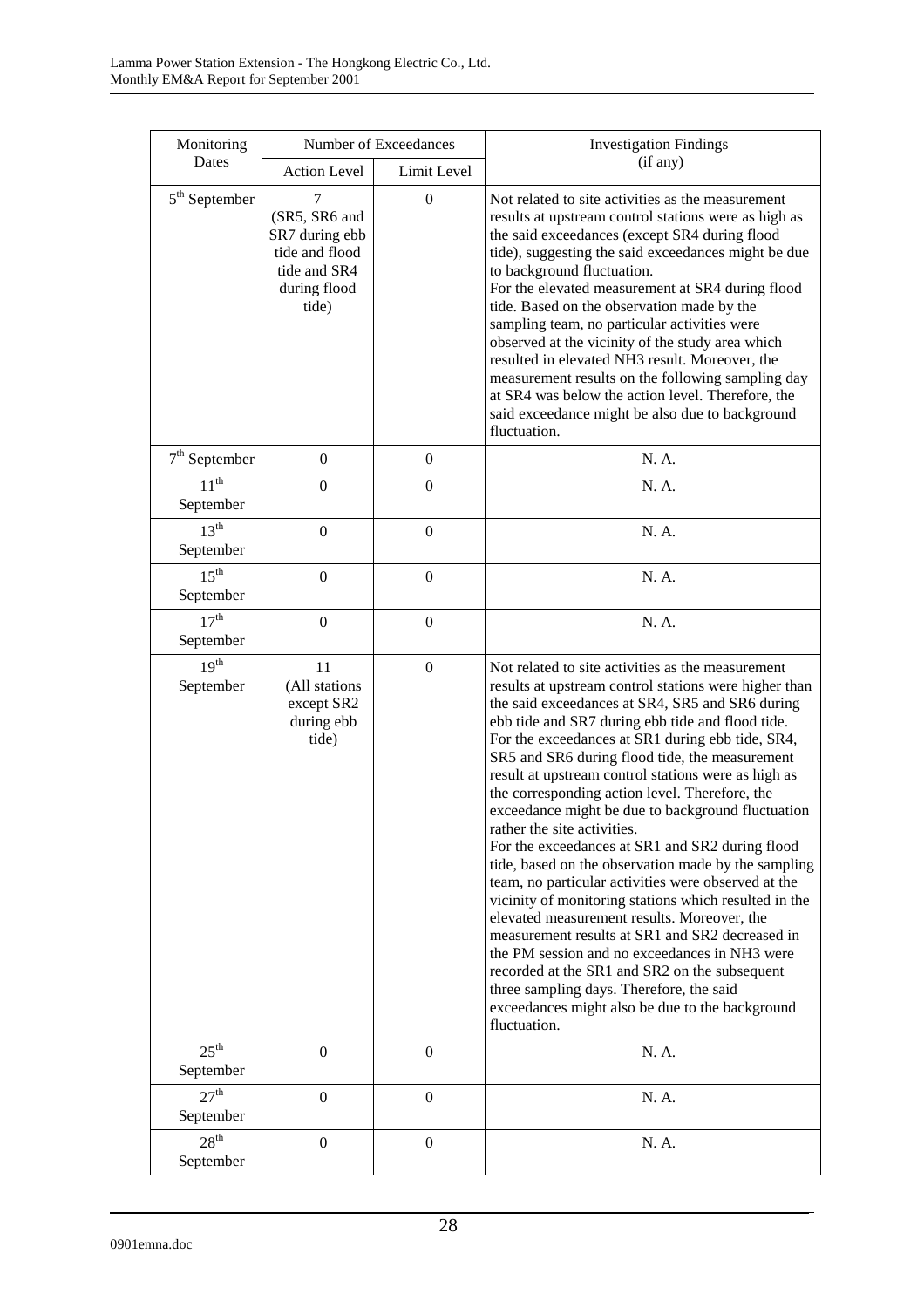| Monitoring                    | Number of Exceedances                      |             | <b>Investigation Findings</b>                                                                                                                                                                                                                                   |
|-------------------------------|--------------------------------------------|-------------|-----------------------------------------------------------------------------------------------------------------------------------------------------------------------------------------------------------------------------------------------------------------|
| Dates                         | <b>Action Level</b>                        | Limit Level | (if any)                                                                                                                                                                                                                                                        |
| 29 <sup>th</sup><br>September | (SR7 during ebb<br>tide and flood<br>tide) | $\theta$    | Not related to site activities as the measurement<br>results at upstream control stations were as high as<br>the said exceedances at SR7 during ebb tide and<br>flood tide. Therefore, the said exceedances might<br>also be due to the background fluctuation. |

| Monitoring      | Number of Exceedances                                        |                                                                             | <b>Investigation Findings</b>                                                                                                                                                                                                                                                                                                                                                                                                                                                                                                                                                                                                                                                                                                                                                                                                                                                                                                                                                                                                                                                                                                                                                                                                                                                                                                                                                                                                  |
|-----------------|--------------------------------------------------------------|-----------------------------------------------------------------------------|--------------------------------------------------------------------------------------------------------------------------------------------------------------------------------------------------------------------------------------------------------------------------------------------------------------------------------------------------------------------------------------------------------------------------------------------------------------------------------------------------------------------------------------------------------------------------------------------------------------------------------------------------------------------------------------------------------------------------------------------------------------------------------------------------------------------------------------------------------------------------------------------------------------------------------------------------------------------------------------------------------------------------------------------------------------------------------------------------------------------------------------------------------------------------------------------------------------------------------------------------------------------------------------------------------------------------------------------------------------------------------------------------------------------------------|
| Dates           | <b>Action Level</b>                                          | Limit Level                                                                 | (if any)                                                                                                                                                                                                                                                                                                                                                                                                                                                                                                                                                                                                                                                                                                                                                                                                                                                                                                                                                                                                                                                                                                                                                                                                                                                                                                                                                                                                                       |
| $3rd$ September | $\overline{2}$<br>(SR1 during<br>ebb tide and<br>flood tide) | 10<br>(SR2, SR4,<br>SR5, SR6 &<br>SR7 during<br>ebb tide and<br>flood tide) | Not related to site activities as the measurement<br>results at upstream control stations were higher than<br>the said exceedances (except at SR2 during ebb<br>tide), which indicated that the background TIN level<br>was already high.<br>For the exceedance at SR2 during ebb tide, the<br>measurement results at upstream control stations<br>were higher than the corresponding limit level,<br>suggesting the said exceedance might be due to<br>background fluctuation.                                                                                                                                                                                                                                                                                                                                                                                                                                                                                                                                                                                                                                                                                                                                                                                                                                                                                                                                                |
| $5th$ September | $\overline{2}$<br>(SR1 during<br>ebb tide and<br>flood tide) | 10<br>(SR2, SR4,<br>SR5, SR6 &<br>SR7 during<br>ebb tide and<br>flood tide) | Not related to site activities as the measurement<br>results at upstream control stations were higher or<br>as high as to the measurement result at all stations<br>(except at SR1 and SR2 during both ebb tide and<br>flood tide), suggesting that the background TIN was<br>already high.<br>For the exceedance at SR1 during flood tide, based<br>on the observation made by the sampling team, a<br>plume of sediment-loaded marine water migrated<br>from the Southwest area of Hong Kong Island to the<br>SR1 was observed. Therefore, the elevated<br>measurement results might be associated with the<br>plume rather than the site activities. The photograph<br>regarding the plume around SR1 was attached in<br>Appendix M.<br>For the exceedance at SR2 during flood tide as well<br>as SR1 and SR2 during ebb tide, based on the<br>observation by the sampling team during the course<br>of sampling, no noticeable activities were carried<br>out at the vicinity of the sampling locations which<br>resulted in the elevated measurement. However, the<br>weather during the course of sampling was rainy.<br>Since both sampling locations are quite close to the<br>shore therefore the elevated measurement results<br>might be due to the shore runoff. In view of this, it<br>is considered that the said exceedances might be<br>due to the adverse weather and is not related to the<br>site activity. |

# Summary of Exceedances in Total Inorganic Nitrogen (Depth Average) in September 2001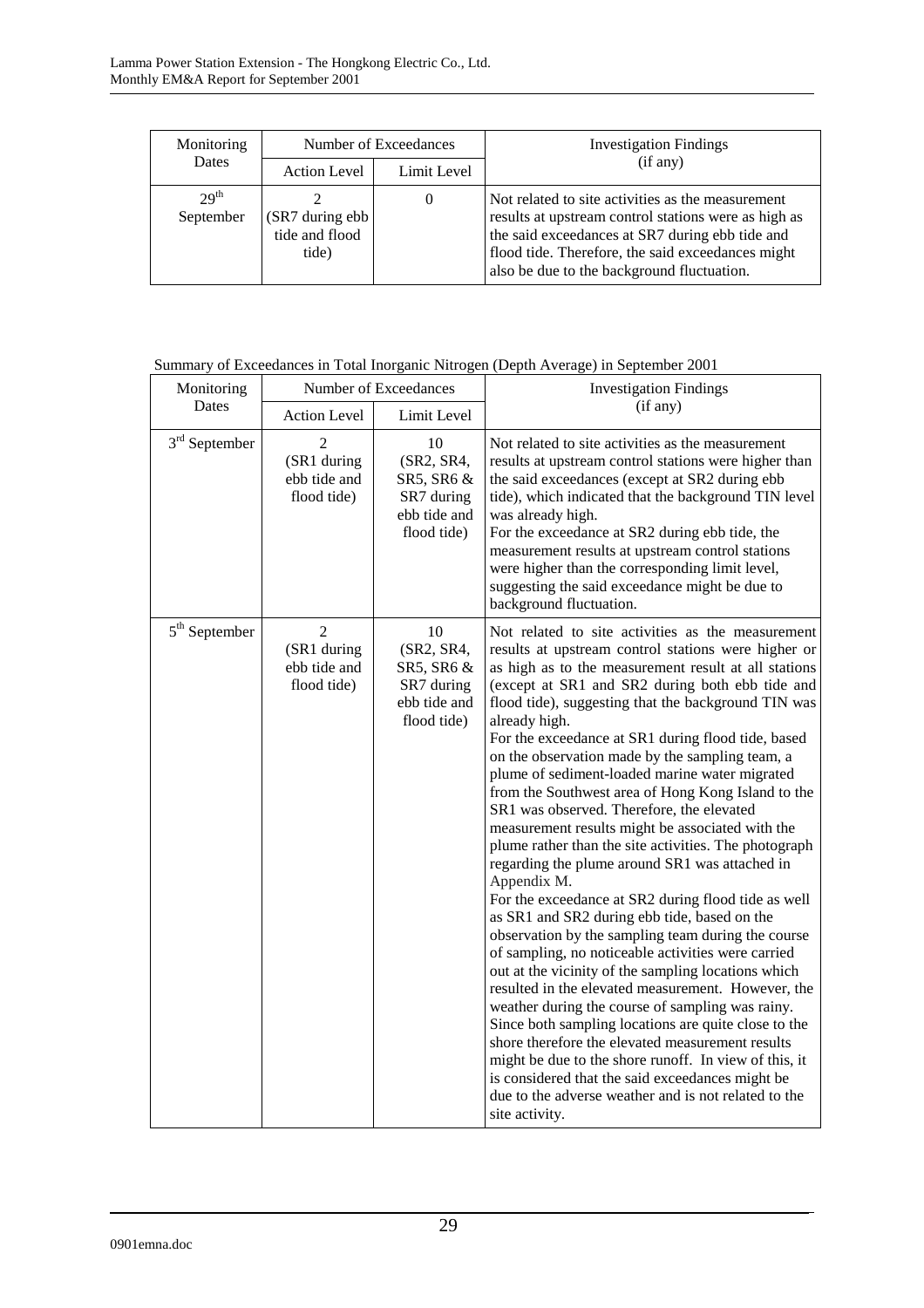| Monitoring                    | Number of Exceedances         |                                                                                                                                        | <b>Investigation Findings</b>                                                                                                                                                                                                                                                                                                                                                                                                                                                                         |  |
|-------------------------------|-------------------------------|----------------------------------------------------------------------------------------------------------------------------------------|-------------------------------------------------------------------------------------------------------------------------------------------------------------------------------------------------------------------------------------------------------------------------------------------------------------------------------------------------------------------------------------------------------------------------------------------------------------------------------------------------------|--|
| Dates                         | <b>Action Level</b>           | Limit Level                                                                                                                            | (if any)                                                                                                                                                                                                                                                                                                                                                                                                                                                                                              |  |
| $7th$ September               | 1<br>(SR1 during<br>ebb tide) | 7<br><b>SR4 &amp; SR6</b><br>during ebb<br>tide and flood<br>tide and SR2<br>& SR7 during<br>ebb tide and<br>SR5 during<br>flood tide) | Not related to site activities as the measurement<br>results at upstream control station were higher than<br>the exceedances at SR4, SR5, SR6 and SR7,<br>suggesting the background TIN level was already<br>high.<br>For the exceedance at SR1 and SR2 during ebb tide,<br>the measurement results at upstream control stations<br>were higher the corresponding action/limit level,<br>suggesting the said exceedance might be due to<br>background fluctuation rather than the site<br>activities. |  |
| $11^{th}$<br>September        | $\boldsymbol{0}$              | $\mathbf{1}$<br>(SR2 during<br>ebb tide)                                                                                               | Not related to site activities as the measurement<br>results at upstream control station were higher than<br>the said exceedance, suggesting the background<br>TIN level was already high.                                                                                                                                                                                                                                                                                                            |  |
| 13 <sup>th</sup><br>September | $\boldsymbol{0}$              | $\overline{2}$<br>(SR2 and<br>SR6 during<br>ebb tide)                                                                                  | Not related to site activities as the measurement<br>results at upstream control station were higher than<br>the said exceedance, suggesting the background<br>TIN level was already high.                                                                                                                                                                                                                                                                                                            |  |
| 15 <sup>th</sup><br>September | 1<br>(SR1 during<br>ebb tide) | $\theta$                                                                                                                               | Not related to site activities as the exceedance lay<br>within the range of measurement results collected<br>by EPD in 1999 (WM1) suggesting that the elevated<br>TIN measurement might be due to background<br>fluctuation.                                                                                                                                                                                                                                                                          |  |
| 17 <sup>th</sup><br>September | $\boldsymbol{0}$              | $\mathbf{1}$<br>(SR2 during<br>flood tide)                                                                                             | Not related to site activities as the exceedance lay<br>within the range of measurement results collected<br>by EPD in 1999 (WM1) suggesting that the elevated<br>TIN measurement might be due to background<br>fluctuation.                                                                                                                                                                                                                                                                          |  |
| 19 <sup>th</sup><br>September | $\boldsymbol{0}$              | $\overline{0}$                                                                                                                         | N. A.                                                                                                                                                                                                                                                                                                                                                                                                                                                                                                 |  |
| $25^{\text{th}}$<br>September | $\boldsymbol{0}$              | $\boldsymbol{0}$                                                                                                                       | N. A.                                                                                                                                                                                                                                                                                                                                                                                                                                                                                                 |  |
| 27 <sup>th</sup><br>September | $\mathbf{0}$                  | $\boldsymbol{0}$                                                                                                                       | N. A.                                                                                                                                                                                                                                                                                                                                                                                                                                                                                                 |  |
| 28 <sup>th</sup><br>September | $\boldsymbol{0}$              | $\boldsymbol{0}$                                                                                                                       | N. A.                                                                                                                                                                                                                                                                                                                                                                                                                                                                                                 |  |
| 29 <sup>th</sup><br>September | $\boldsymbol{0}$              | $\boldsymbol{0}$                                                                                                                       | N. A.                                                                                                                                                                                                                                                                                                                                                                                                                                                                                                 |  |

There were two hundred and forty-one (241) cases of Action level exceedance and thirty-two (32) cases of Limit Level exceedance for water quality in the reporting month. 65 out of 273 cases of action/limit level exceedances were contributed by TIN and NH3- N while 204 cases by DO. For these exceedances, comprehensive investigations have been carried out. It is found that similar measurement results were also obtained at the control stations during the monitoring period, suggesting that the background DO levels were already low and TIN  $& NH_3-N$  levels were already high. Furthermore, when compared with EPD's published monitoring data at monitoring locations close to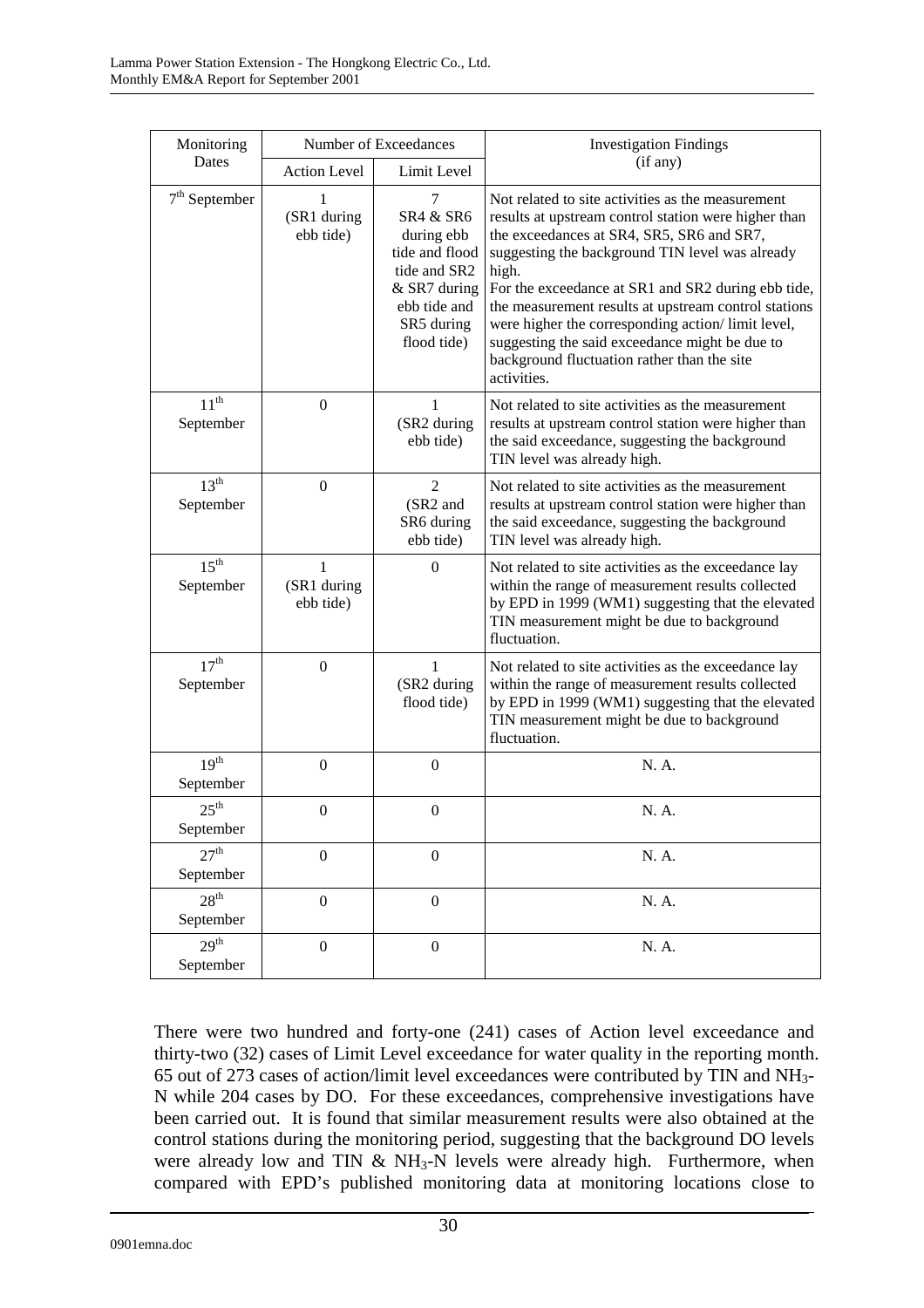Lamma Island, all the measurement results exceeding Action/Limit Levels lay within the range of EPD's data. This showed that the Action/Limit level as established by the baseline monitoring work which was carried out during cooler season, was not appropriate for the current water body condition.

Hence, all of these exceedances were considered not related to site activities and have been explained to the satisfaction of EPD. No further action was required. IEC and the construction contractor have been informed of the exceedances accordingly as per the requirements of the EM&A Manual. HEC has submitted a report to EPD proposing new checking criteria for water quality for EPD's consideration on 11th September 2001. The proposals have been accepted by EPD and will be implemented in October 2001.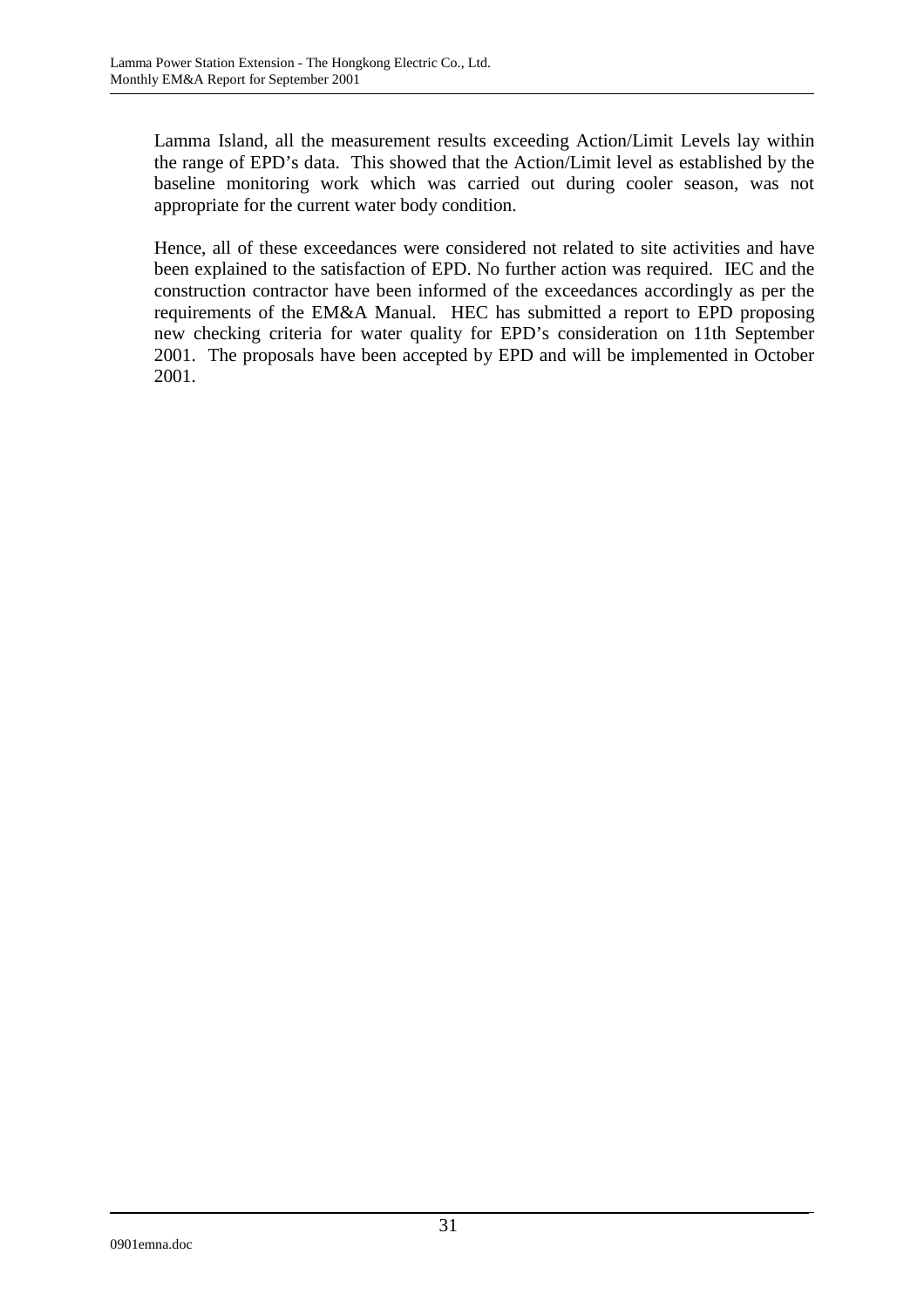

Figure 4.1 Location of Water Quality Monitoring Stations

0901emna.doc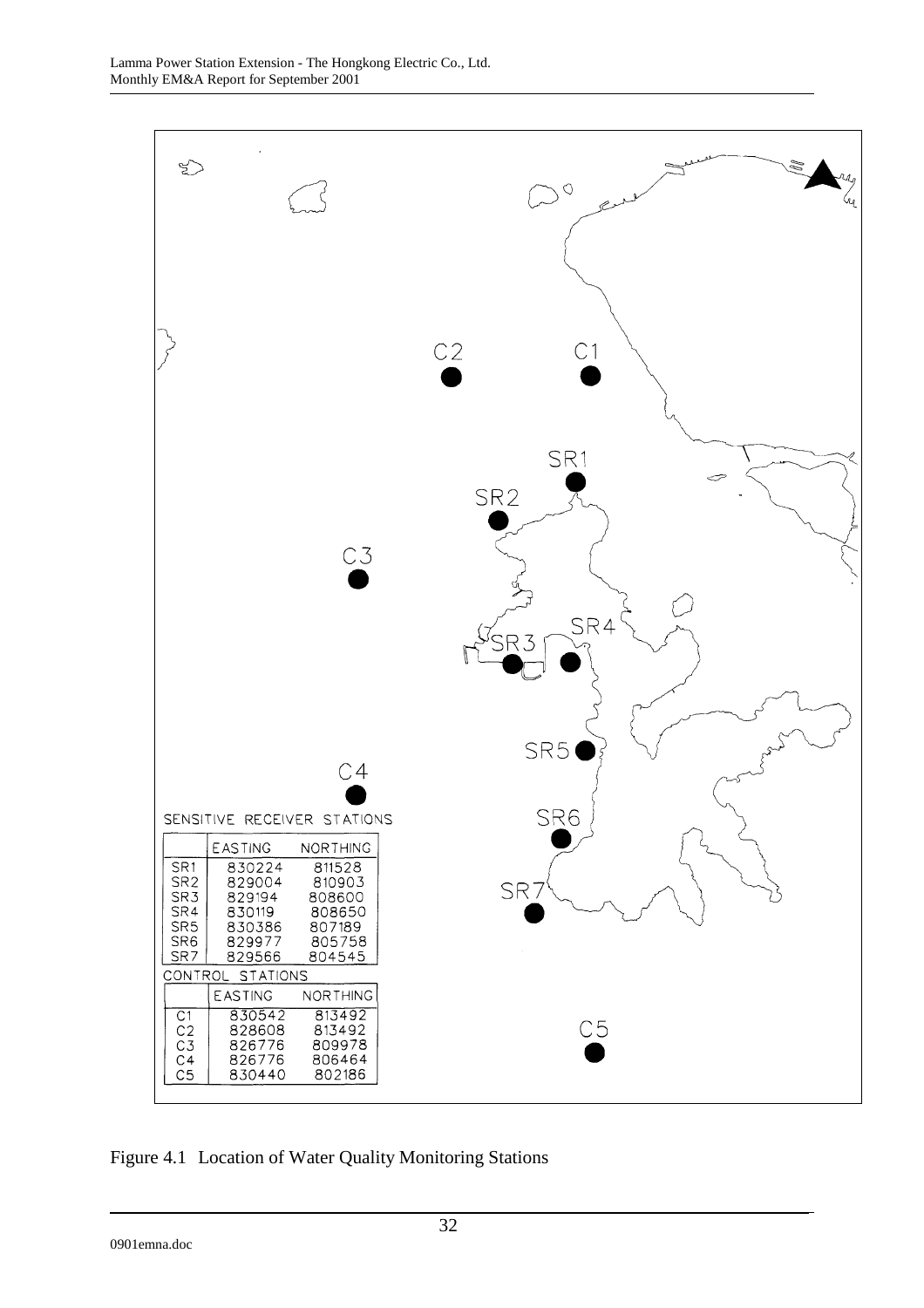## **5. ENVIRONMENTAL AUDIT**

#### **5.1 Review of Environmental Monitoring Procedures**

The environmental monitoring procedures were regularly reviewed by the Environmental Team. No modification to the existing monitoring procedures was recommended.

## **5.2 Assessment of Environmental Monitoring Results**

#### *Monitoring results for Air Quality, Noise and Water Quality*

The environmental monitoring results for Air Quality, Noise and Water Quality in September 2001 presented in sections 2,3 and 4 respectively are summarized in Table 5.1.

| <b>Item</b>    | <b>Parameter</b><br><b>Monitored</b>                                                            | <b>Monitoring</b><br><b>Period</b> | No. of<br><b>Exceedances In</b> |                       | <b>Event/Action Plan</b><br><b>Implementation Status</b>                                                                                     |
|----------------|-------------------------------------------------------------------------------------------------|------------------------------------|---------------------------------|-----------------------|----------------------------------------------------------------------------------------------------------------------------------------------|
|                |                                                                                                 |                                    | <b>Action</b><br><b>Level</b>   | Limit<br><b>Level</b> | and Results                                                                                                                                  |
| Air            |                                                                                                 |                                    |                                 |                       |                                                                                                                                              |
| 1              | <b>Ambient TSP</b><br>$(24$ -hour)                                                              | $01/09/01 -$<br>30/09/01           | $\Omega$                        | $\Omega$              |                                                                                                                                              |
| $\overline{2}$ | <b>Ambient TSP</b><br>$(1-hour)$                                                                | $01/09/01 -$<br>30/09/01           | $\Omega$                        | $\overline{0}$        |                                                                                                                                              |
| Noise          |                                                                                                 |                                    |                                 |                       |                                                                                                                                              |
| 1              | Noise level at the<br>critical NSR's<br>predicted by the<br>noise alarm<br>monitoring<br>system | $01/09/01$ -<br>30/09/01           | $\Omega$                        | $\Omega$              |                                                                                                                                              |
| $\overline{2}$ | Manual noise<br>monitoring at the<br>Pak Kok Tsui<br>residences                                 | $01/09/01$ -<br>30/09/01           | <b>NA</b>                       | <b>NA</b>             | Construction of transmission<br>system not yet commenced.                                                                                    |
| Water          |                                                                                                 |                                    |                                 |                       |                                                                                                                                              |
| $\mathbf{1}$   | D <sub>O</sub><br>(Surface &<br>Middle)                                                         | $01/09/01 -$<br>30/09/01           | 96                              | $\Omega$              | The exceedances were<br>considered not related to the<br>construction activities. Please<br>refer to section 4 of the report<br>for details. |

|  |  | Table 5.1 Summary of AL Level Exceedances on Monitoring Parameters |  |
|--|--|--------------------------------------------------------------------|--|
|  |  |                                                                    |  |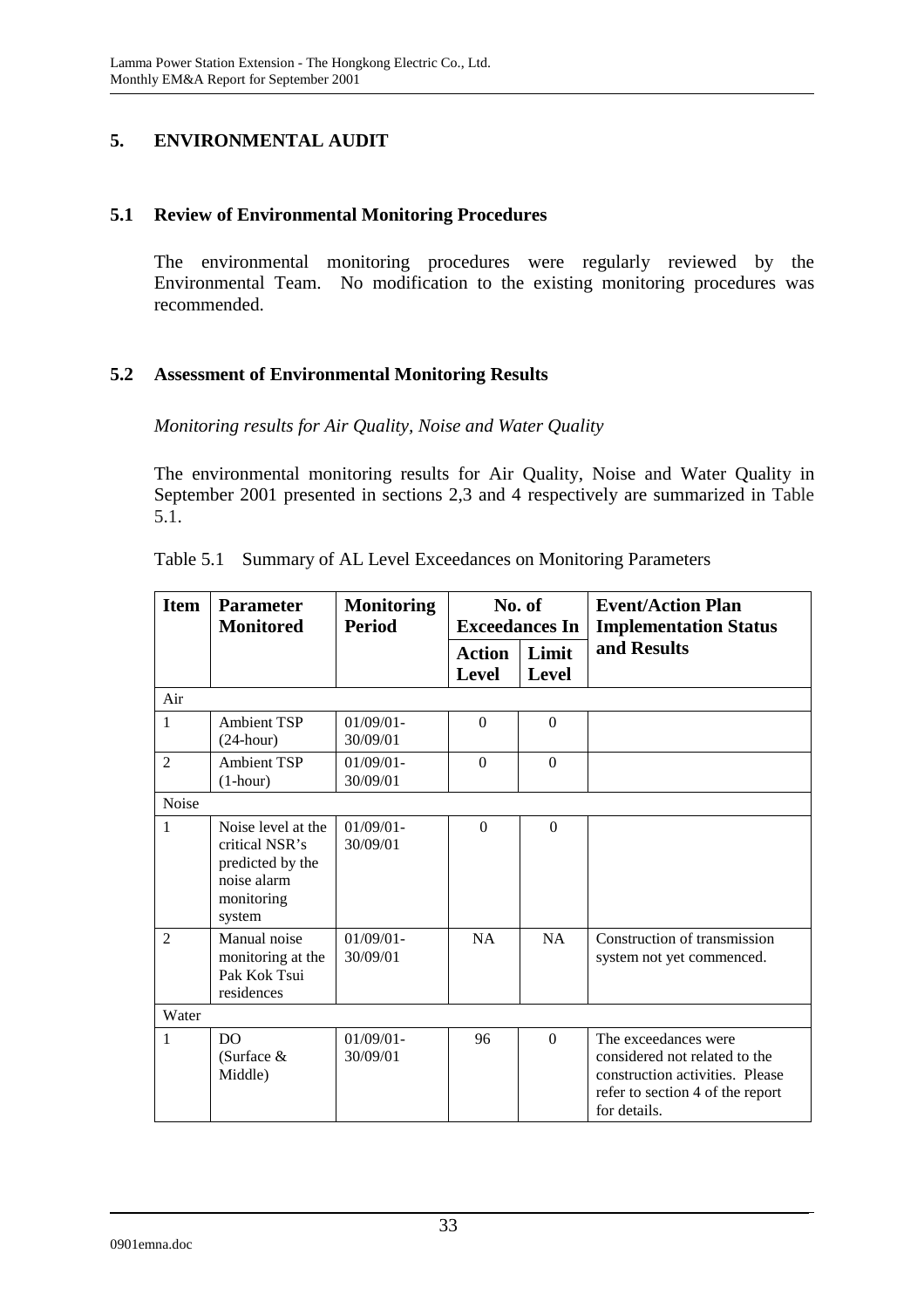| <b>Item</b>    | <b>Parameter</b><br><b>Monitored</b> | <b>Monitoring</b><br><b>Period</b> | No. of<br><b>Exceedances In</b> |                       | <b>Event/Action Plan</b><br><b>Implementation Status</b>                                                                                     |  |
|----------------|--------------------------------------|------------------------------------|---------------------------------|-----------------------|----------------------------------------------------------------------------------------------------------------------------------------------|--|
|                |                                      |                                    | <b>Action</b><br><b>Level</b>   | Limit<br><b>Level</b> | and Results                                                                                                                                  |  |
| $\overline{2}$ | DO (Bottom)                          | $01/09/01$ -<br>30/09/01           | 108                             | $\Omega$              | The exceedances were<br>considered not related to the<br>construction activities. Please<br>refer to section 4 of the report<br>for details. |  |
| 3              | <b>SS</b>                            | $01/09/01 -$<br>30/09/01           | $\overline{2}$                  | $\Omega$              | The exceedances were<br>considered not related to the<br>construction activities. Please<br>refer to section 4 of the report<br>for details. |  |
| $\overline{4}$ | Turbidity                            | $01/09/01$ -<br>30/09/01           | $\mathbf{1}$                    | 1                     | The exceedances were<br>considered not related to the<br>construction activities. Please<br>refer to section 4 of the report<br>for details. |  |
| $\overline{5}$ | $NH_{3}-N$                           | $01/09/01 -$<br>30/09/01           | 28                              | $\Omega$              | The exceedances were<br>considered not related to the<br>construction activities. Please<br>refer to section 4 of the report<br>for details. |  |
| 6              | <b>TIN</b>                           | $01/09/01$ -<br>30/09/01           | 6                               | 31                    | The exceedances were<br>considered not related to the<br>construction activities. Please<br>refer to section 4 of the report<br>for details. |  |

# *Waste Management Records*

The estimated amounts of different types of waste generated in September 2001 are shown in Table 5.2.

| Table 5.2 Estimated Amounts of Waste Generated in September 2001 |  |  |
|------------------------------------------------------------------|--|--|
|                                                                  |  |  |

| <b>Waste Type</b>                                 | <b>Examples</b>           | <b>Estimated Amount (m<sup>3</sup>)</b> |
|---------------------------------------------------|---------------------------|-----------------------------------------|
| <b>Dredged Materials</b>                          | Marine Mud                | 521,152                                 |
| <b>Construction Waste</b><br>Concrete Waste, Used |                           |                                         |
|                                                   | formwork                  |                                         |
| <b>Excavated Materials</b>                        | Rock and soil             |                                         |
| <b>General Refuse</b>                             | Domestic wastes collected |                                         |
|                                                   | on site                   |                                         |

The total bulk volume of dredged material was  $521,152m^3$ . No filling took place.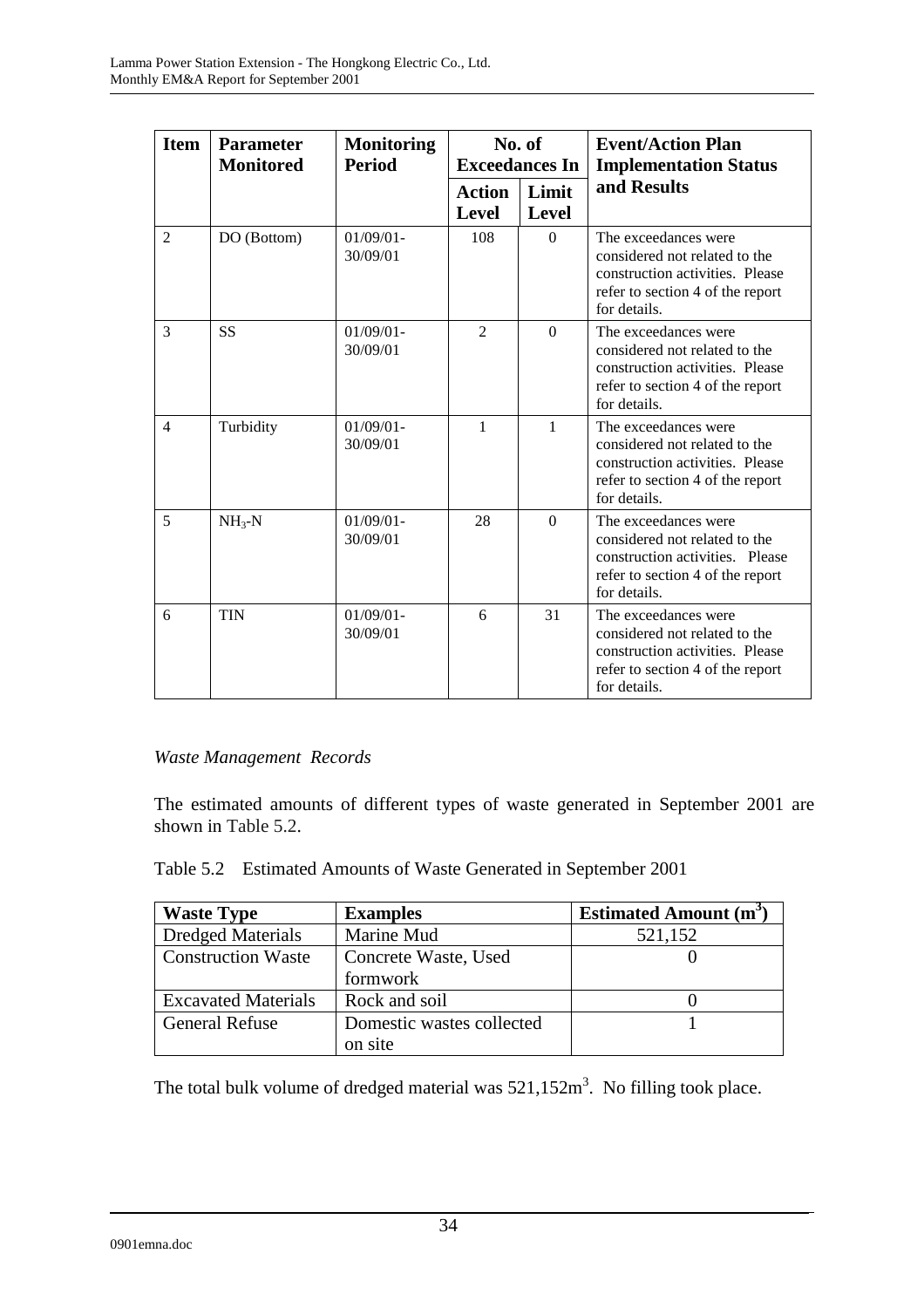## **5.3 Site Environmental Audit**

There will be a salvage operation for a capsized sand barge adjacent to the Lamma Extension Construction Site. EPD reminded HEC by letter on 31st August 2001 that HEC need to submit EPD the revised silt curtain plans should there be any alternation to the original silt curtain plans. In response to this, HEC has replied to EPD by letter on  $17<sup>th</sup>$  September 2001 that the construction contractor was instructed to continuously negotiate with the Authority for the development of the salvage operation. EPD will be advised of the impact, if any, on the dredging operation and installed silt curtains once the savage operation plan is available*.*

Site audits were carried out by ET on a weekly basis to monitor environmental issues at the construction sites to ensure that all mitigation measures were implemented timely and properly. The site conditions were generally satisfactory. All required mitigation measures were implemented. The weekly site inspection results are attached in Appendix J.

# **5.4 Status of Environmental Licensing and Permitting**

All permits/licenses obtained for the project are summarised in Table 5.3.

| <b>Description</b>                | Permit No.    | <b>Valid Period</b> |          | highlights                                                                                                                                                                                                              | <b>Status</b> |
|-----------------------------------|---------------|---------------------|----------|-------------------------------------------------------------------------------------------------------------------------------------------------------------------------------------------------------------------------|---------------|
|                                   |               | From                | To       |                                                                                                                                                                                                                         |               |
| Varied<br>Environmental<br>Permit | EP-071/2000/B | 13/07/01            |          | The whole construction<br>work site.                                                                                                                                                                                    | Valid         |
| Construction<br>Noise Permit      | GW-UW0256-01  | 29/06/01            | 07/12/01 | 4 derrick barges, 5<br>dredger grabs and 6 tug<br>boats before 2300<br>5 grab dredgers and 2<br>tug boats from 2300 to<br>0700 next day with a<br>condition restricting the<br>location of the grab<br>dredger (CNP063) | Valid         |
| Dumping<br>Permit                 | EP/MD/01-174  | 07/04/01            | 06/10/01 | Dumping at South<br>Cheung Chau Disposal<br>Area (Relocation of the<br>Spoil Disposal Area<br>with effective 9 <sup>th</sup> July<br>2001 and $13th$ August<br>2001)                                                    | Valid         |

Table 5.3 Summary of Environmental Licensing and Permit Status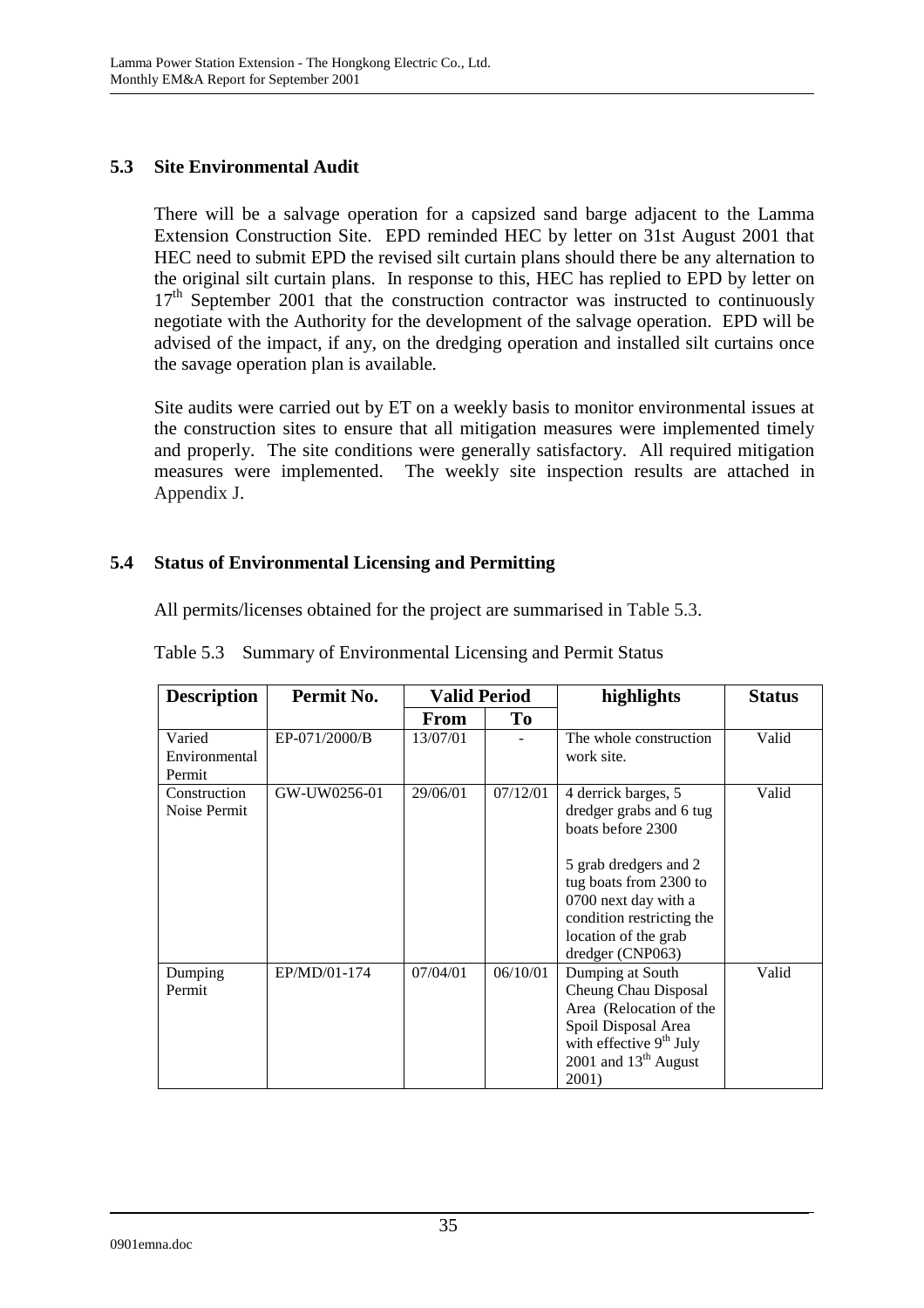## **5.5 Implementation Status of Environmental Mitigation Measures**

Mitigation measures detailed in the permits and the EM&A Manual (Construction Phase) are required to be implemented. An updated summary of the Environmental Mitigation Implementation Schedule (EMIS) is presented in Appendix K.

## **5.6 Implementation Status of Action/Limit Plans**

The Action/Event Plans for air quality, noise and water quality extracted from the EM&A Manual (Construction Phase) are presented in Appendix I.

As all the action/limit level exceedances were not related to the construction work, no further action can be devised. Nevertheless, EPD, IEC and the construction contractor have been informed of the exceedances accordingly as per the requirements in the EM&A Manual.

## **5.7 Implementation Status of Environmental Complaint Handling Procedures**

No environmental complaint against the construction activities was received in September 2001.

| Case Reference /<br>Date, Time<br>Received /<br>Date, Time<br>Concerned | Descriptions / Actions Taken | Conclusion /<br><b>Status</b> |
|-------------------------------------------------------------------------|------------------------------|-------------------------------|
| Nil                                                                     | N/A                          | N/A                           |

Table 5.4 Environmental Complaints / Enquiries Received in September 2001

| Case Reference /<br>Date, Time<br>Received /<br>Date, Time<br>Concerned | Descriptions / Actions Taken | Conclusion /<br><b>Status</b> |
|-------------------------------------------------------------------------|------------------------------|-------------------------------|
| Nil                                                                     | N/A                          | N/A                           |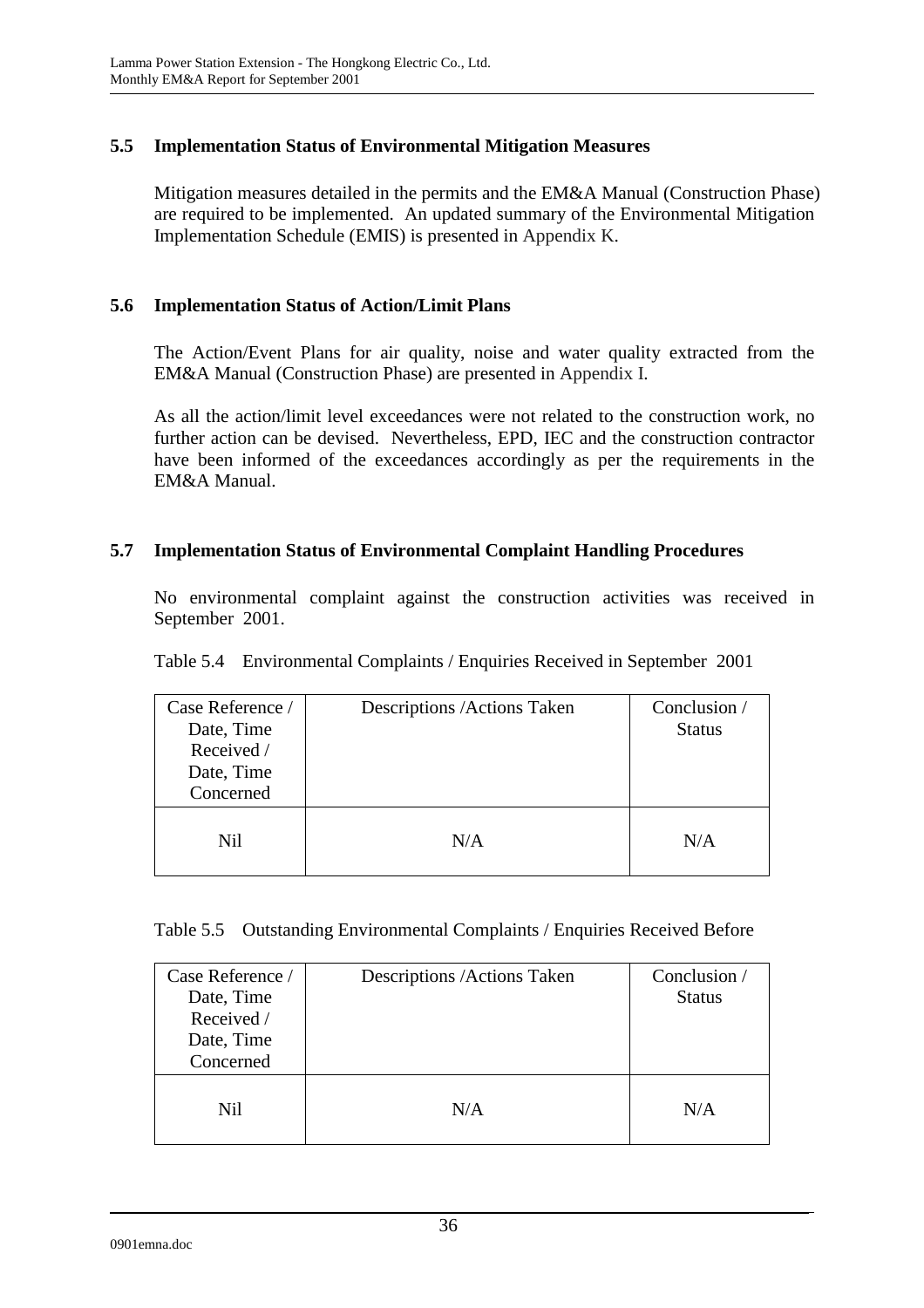## **6. FUTURE KEY ISSUES**

#### **6.1 Status of Natural Gas supply**

Based on current project schedule, HEC anticipates there is no delay in the supply of natural gas.

#### **6.2 Key Issues for the Coming Month**

Key issues to be considered in the coming month include:

#### *Construction Noise Impact*

- To estimate the noise level induced during the bored piling operation and to prepare the CNP application for the bored piling works in advance;
- To continue the preventive measures for noise exceedance and keep monitoring/ reviewing the performance.

#### *Construction Water Impact*

- To keep reviewing the monitoring results in order to take corresponding action to ensure the sea water quality;
- To provide routine inspection and necessary maintenance for the silt curtain.

#### **6.3 Monitoring Schedules for the Next 3 Months**

The tentative environmental monitoring schedules for the next 3 months are shown in Appendix D.

#### **6.4 Construction Program for the Next 3 Months**

The tentative construction program for the next 3 months is shown in Appendix L.